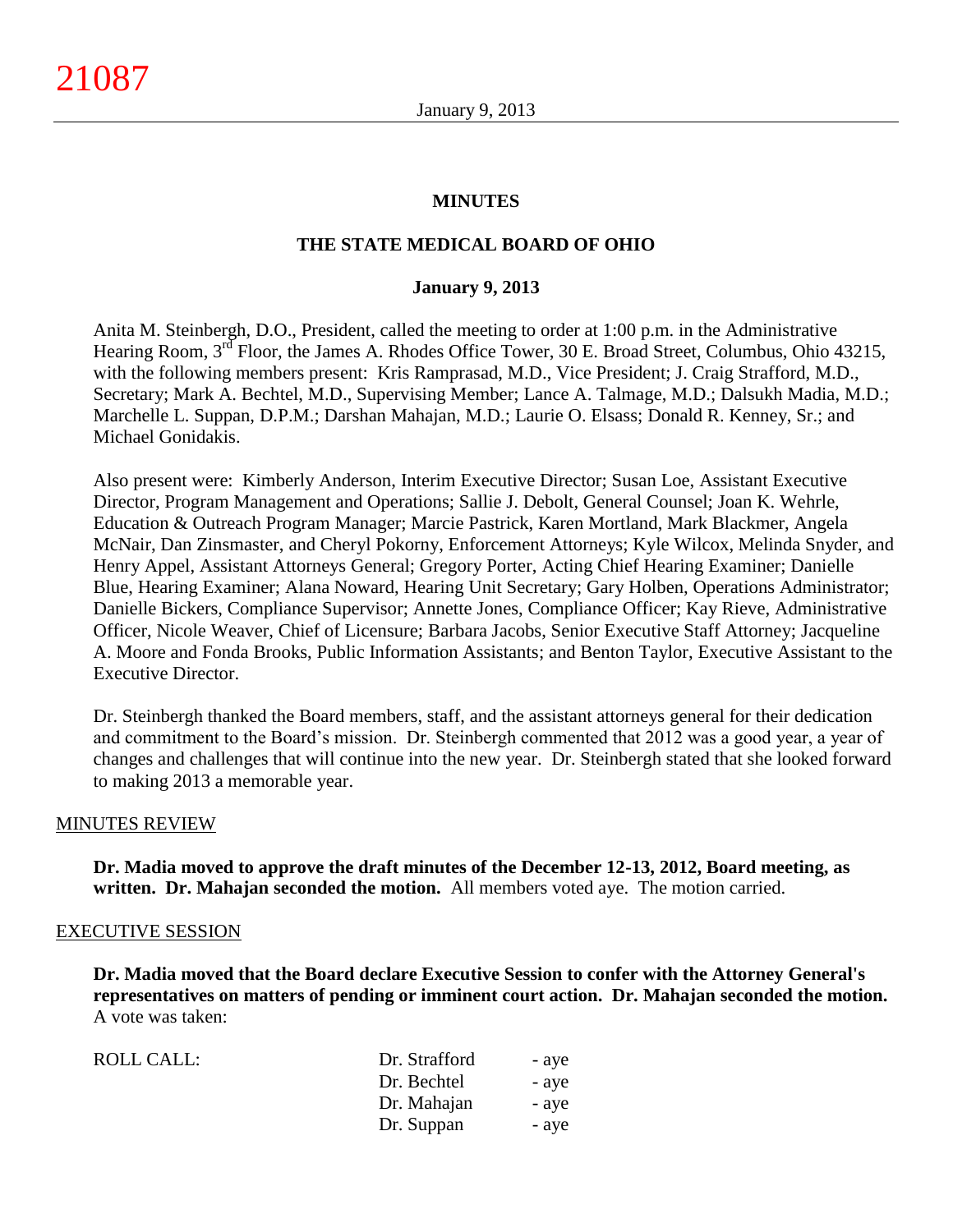| Dr. Ramprasad  | - aye |
|----------------|-------|
| Dr. Steinbergh | - aye |
| Dr. Madia      | - aye |
| Dr. Talmage    | - aye |
| Ms. Elsass     | - aye |
| Mr. Gonidakis  | - aye |

The motion carried.

Pursuant to Section 121.22(G)(3), Ohio Revised Code, the Board went into executive session at 1:02 p.m., with Ms. Anderson, Ms. Loe, Ms. Debolt, Ms. Wehrle, the Enforcement Attorneys, the Assistant Attorneys General, Ms. Bickers, Ms. Jones, Ms. Rieve, Ms. Weaver, Ms. Jacobs, Ms. Moore, Ms. Brooks, and Mr. Taylor in attendance.

The Board returned to public session.

#### APPLICANTS FOR LICENSURE

**Dr. Mahajan moved to approve for licensure, contingent upon all requested documents being received and approved in accordance with licensure protocols, the physician applicants listed in Exhibit "A," the physician assistant applicants listed in Exhibit "B," the massage therapy applicants listed in Exhibit "C," and the acupuncturist applicants listed in Exhibit "D." Dr. Mahajan further moved to approve the results of the December 2012 NBPME Part III Examination, and to certify as passing and license those receiving a score of 75 or greater on their examination, and to certify as failing and deny licensure to those who received a score of less than 75 on the examination Dr. Bechtel seconded the motion.** A vote was taken:

| <b>ROLL CALL:</b> | Dr. Strafford  | - aye |
|-------------------|----------------|-------|
|                   | Dr. Bechtel    | - aye |
|                   | Dr. Mahajan    | - aye |
|                   | Dr. Suppan     | - aye |
|                   | Dr. Ramprasad  | - aye |
|                   | Dr. Steinbergh | - aye |
|                   | Dr. Madia      | - aye |
|                   | Dr. Talmage    | - aye |
|                   | Ms. Elsass     | - aye |
|                   | Mr. Gonidakis  | - aye |

The motion carried.

#### REPORTS AND RECOMMENDATIONS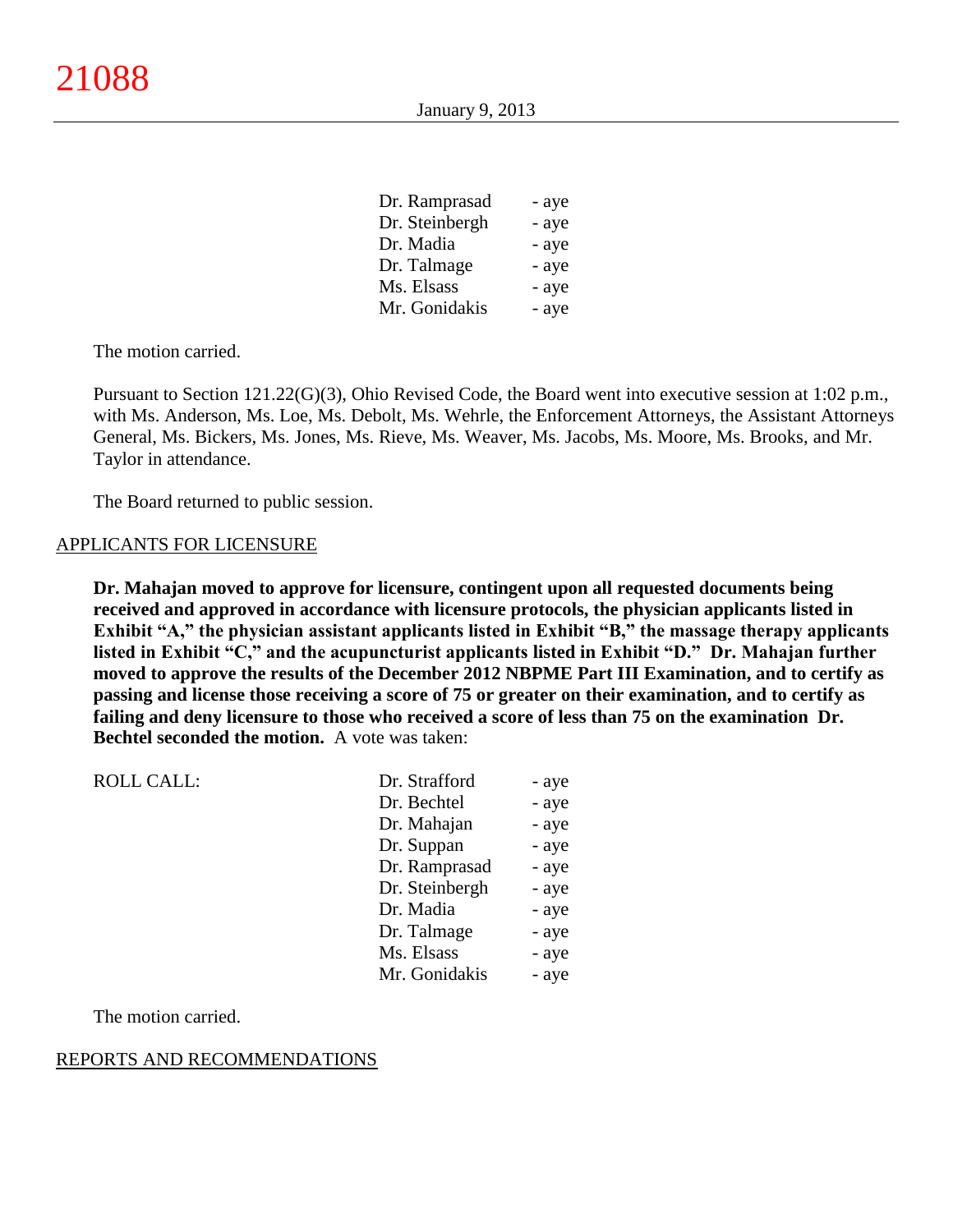Dr. Steinbergh announced that the Board would now consider the Reports and Recommendations appearing on its agenda.

Dr. Steinbergh asked whether each member of the Board had received, read and considered the hearing records; the Findings of Fact, Conclusions of Law, Proposed Orders, and any objections filed in the matters of: Jennifer Joan Furin, M.D.; and Sharon Leilani McRae, M.D.

A roll call was taken:

| <b>ROLL CALL:</b> | Dr. Strafford  | - aye |
|-------------------|----------------|-------|
|                   | Dr. Bechtel    | - aye |
|                   | Dr. Mahajan    | - aye |
|                   | Dr. Suppan     | - aye |
|                   | Dr. Ramprasad  | - aye |
|                   | Dr. Steinbergh | - aye |
|                   | Dr. Madia      | - aye |
|                   | Dr. Talmage    | - aye |
|                   | Ms. Elsass     | - aye |
|                   | Mr. Gonidakis  | - aye |
|                   |                |       |

Dr. Steinbergh asked whether each member of the Board understands that the disciplinary guidelines do not limit any sanction to be imposed, and that the range of sanctions available in each matter runs from dismissal to permanent revocation. A roll call was taken:

| <b>ROLL CALL:</b> | Dr. Strafford  | - aye |
|-------------------|----------------|-------|
|                   | Dr. Bechtel    | - aye |
|                   | Dr. Mahajan    | - aye |
|                   | Dr. Suppan     | - aye |
|                   | Dr. Ramprasad  | - aye |
|                   | Dr. Steinbergh | - aye |
|                   | Dr. Madia      | - aye |
|                   | Dr. Talmage    | - aye |
|                   | Ms. Elsass     | - aye |
|                   | Mr. Gonidakis  | - aye |
|                   |                |       |

Dr. Steinbergh noted that, in accordance with the provision in Section 4731.22(F)(2), Ohio Revised Code, specifying that no member of the Board who supervises the investigation of a case shall participate in further adjudication of the case, the Secretary and Supervising Member must abstain from further participation in the adjudication of any disciplinary matters. In the matters before the Board today, Dr. Strafford served as Secretary, Dr. Bechtel served as Supervising Member, and Dr. Talmage served as Secretary and/or Acting Supervising Member.

Dr. Steinbergh reminded all parties that no oral motions may be made during these proceedings.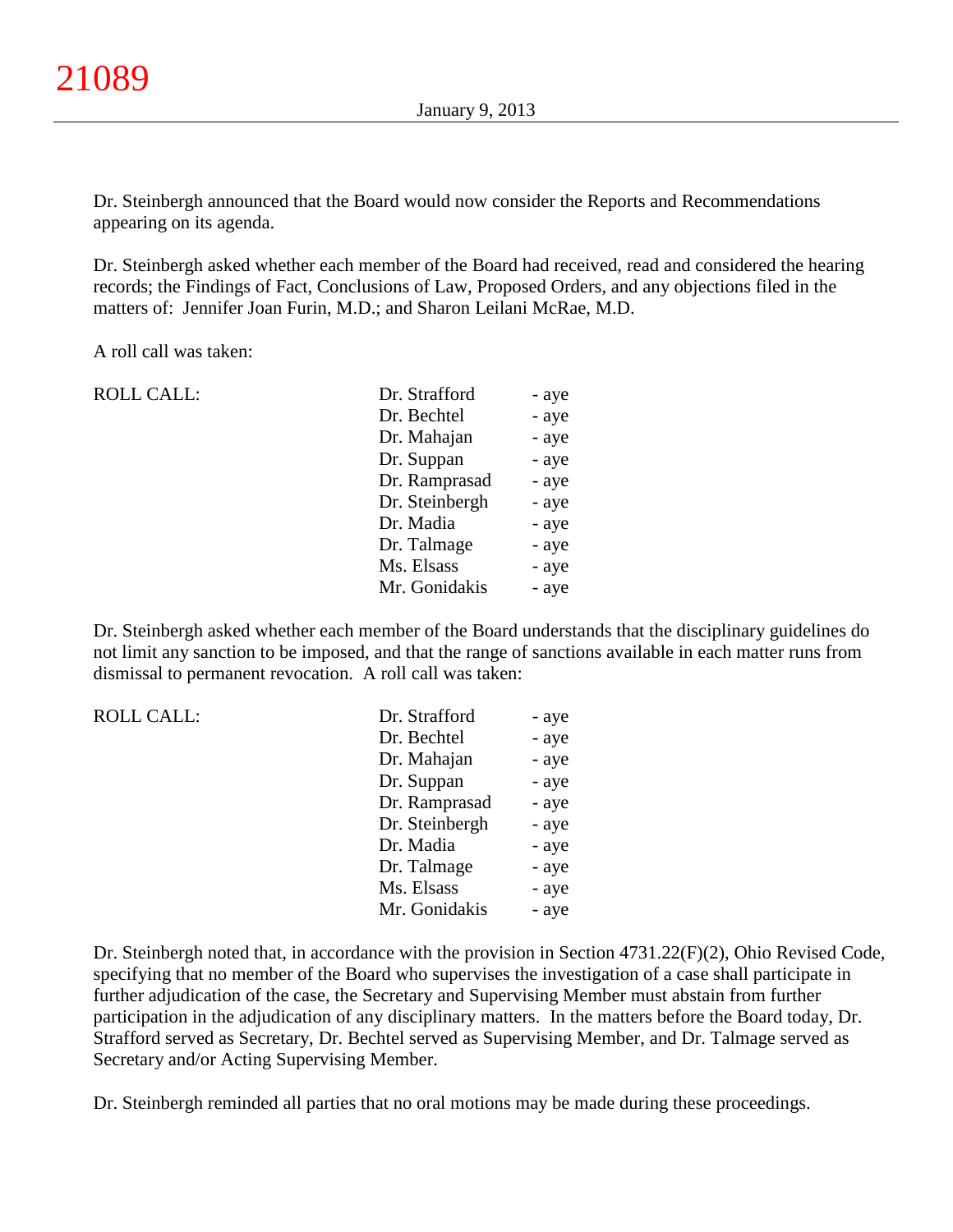The original Reports and Recommendations shall be maintained in the exhibits section of this Journal.

## JENNIFER JOAN FURIN, M.D., Case No. 12-CRF-077

Dr. Steinbergh directed the Board's attention to the matter of Jennifer Joan Furin, M.D. She advised that no objections were filed to Ms. Clovis' Report and Recommendation.

Dr. Steinbergh continued that a request to address the Board has been timely filed on behalf of Dr. Furin. Five minutes will be allowed for that address.

Dr. Furin thanked the Board and its staff who have assisted her in the past six months. Dr. Furin stated that she appears before the Board today as a recovering substance abuser who relapsed in July 2012. Dr. Furin apologized for her relapse and understood that practicing medicine in Ohio is a privilege. Dr. Furin stated that she takes the Board's rules very seriously and she is committed to meeting any requirements laid out by the Board. Dr. Furin stated that she has not yet been able to enter a 28-day inpatient treatment program due to work and financial constraints. Dr. Furin asked the Board to grant her an additional six to 12 months to complete these requirements.

Dr. Furin stated that she takes her sobriety very seriously. Dr. Furin stated that her relapse was devastating, but it allowed her to better understand her recovery and to deepen her commitment to her sobriety. Dr. Furin stated that she has completed an out-patient treatment program and will continue to attend five to six Alcoholics Anonymous (AA) meetings per week. Dr. Furin also stated that she is actively involved with the Ohio Physicians Health Program (OPHP) and undergoes random urine screens two to three times per month which have all been negative.

Dr. Furin reiterated that she is committed to complying with the Board's recommendation and only asked for time to fulfill the requirements.

Dr. Steinbergh asked if the Assistant Attorney General would like to respond. Mr. Appel stated that he would like to respond.

Mr. Appel noted that Dr. Furin has freely acknowledged her relapse. Mr. Appel stated that although this is a sympathetic case, Section 4731-16-02, Ohio Administrative Code, requires that Dr. Furin undergo a 28 day inpatient treatment program prior to reinstatement of her license. Dr. Furin is unable to take advantage of an exception in that rule because the inpatient program she completed was only 14 days.

Mr. Appel asked the Board to adopt the Hearing Examiner's Report and Recommendation in this case.

## **Dr. Madia moved to approve and confirm Ms. Clovis' Findings of Fact, Conclusions of Law, and Proposed Order in the matter of Jennifer Joan Furin, M.D. Dr. Mahajan seconded the motion.**

Dr. Steinbergh stated that she would now entertain discussion in the above matter.

Dr. Madia stated that Dr. Furin obtained a Ph.D. in anthropology, attended Harvard Medical School,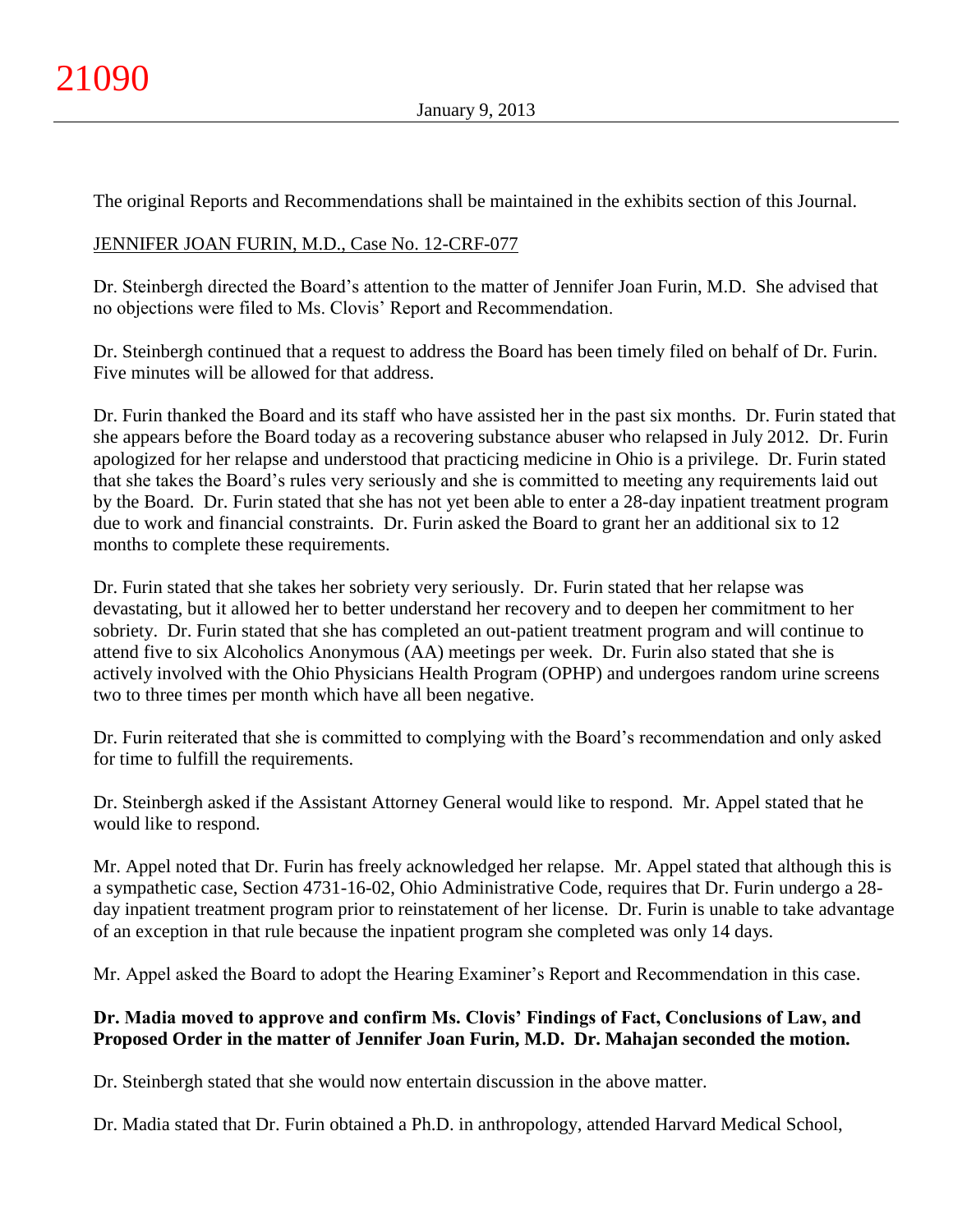completed training programs in internal medicine and infectious disease, and has been on the teaching faculty at Harvard University and Case Western Reserve University. Dr. Furin also did work for the World Health Organization fighting tuberculosis and HIV.

Dr. Madia stated that while working in the nation of Lesotho in 2008, she was beaten and raped. Following this tragic incident, Dr. Furin went to Boston for treatment, but then returned to Lesotho to do humanitarian work. During this time, Dr. Furin was treated with benzodiazepines and narcotics. When Dr. Furin realized she had become addicted to her medications, she returned to Boston for treatment, including a 14-day inpatient treatment program. The Massachusetts Board of Registration in Medicine took no action on Dr. Furin's license in that state.

Dr. Madia continued that when Dr. Furin returned to Cleveland in 2010, she joined OPHP and the Glenbeigh outpatient program. Dr. Furin did well in the program and was mostly practicing anthropology at that time.

In 2012, while attending a conference in Washington, D.C., Dr. Furin received a call from OPHP telling her that her urine tested positive for a trace of alcohol. Dr. Furin suspected that the positive test was a result of an anti-malaria drug she had been taking in preparation for a trip to Haiti, and she now feared that she would be falsely accused of relapse. That evening, Dr. Furin went to a bar and consumed four to five beers. The next morning, Dr. Furin realized that what she had done was wrong and reported her alcohol consumption to OPHP and the Medical Board. In response, the Medical Board summarily suspended Dr. Furin's medical license in Ohio. Dr. Madia noted that following the summary suspension, the Medical Board's website erroneously reported that Dr. Furin had been suspended due to drug trafficking. Although the Board corrected this error, the false report was seen by the Dean of Faculty of Case Western Reserve University.

Dr. Madia stated that Dr. Furin is very compliant with the Board's requirements, she is attending AA meetings, and she is undergoing urine screens. Dr. Madia observed that the Report and Recommendation never mentioned that Dr. Furin was addicted to alcohol, the substance she relapsed on. Following a 72 hour outpatient evaluation at Glenbeigh, Ted Parran, M.D., reported that Dr. Furin should not be practicing medicine at this time due to her relapse. However, Khoa Tran, M.D., recommended only outpatient treatment.

Dr. Madia stated that Dr. Furin is obviously a very bright person who has done a lot of good for society worldwide. However, Ohio law and the Board's rules require that she undergo a 28-day inpatient treatment program. The Proposed Order also requires the recommendation of two physicians knowledgeable in addictionology prior to reinstatement of her license. Dr. Madia stated that he supports the Proposed Order.

Mr. Gonidakis asked what the practical effect of the Proposed Order will be on Dr. Furin. Dr. Madia replied that it will take some time for Dr. Furin to fulfill the Proposed Order's reinstatement terms. Once Dr. Furin has fulfilled those terms, she will have to reapply for her license and the process will start over again.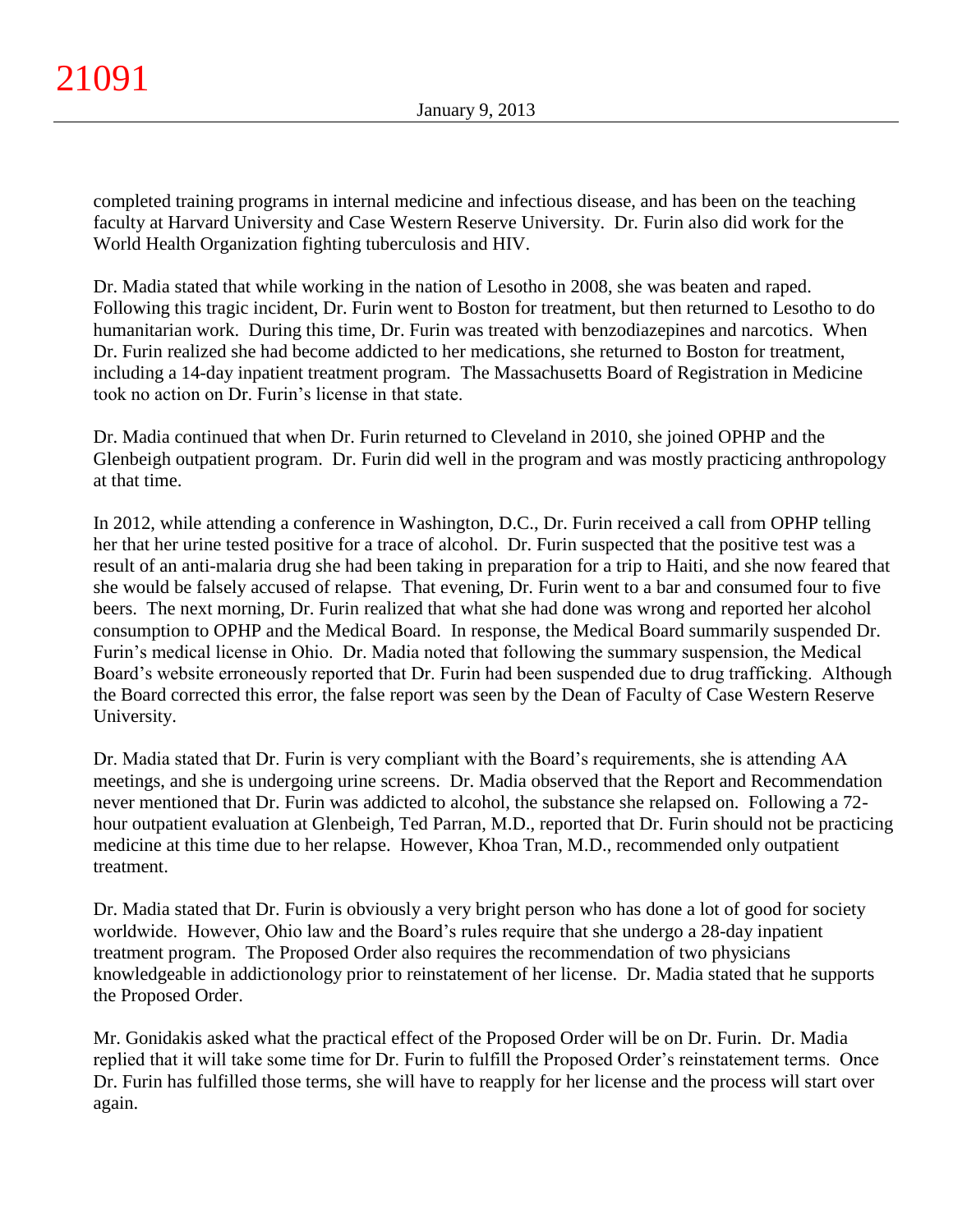Dr. Steinbergh agreed that Dr. Furin must go through a 28-day inpatient treatment program, as required by the Board's rules. Dr. Steinbergh commented that it is rare that a physician is willing to comply with this type of Order as Dr. Furin is. Dr. Steinbergh opined that after this process, Dr. Furin will be a better individual and more in touch with herself and her healing. Dr. Madia stated that going into a 28-day program will be a hardship for Dr. Furin because she does not have health insurance. Dr. Steinbergh noted that the Proposed Order is for an indefinite suspension, and therefore Dr. Furin can comply in any timeframe that suits her situation.

Dr. Mahajan expressed concern about the negative impact on Dr. Furin's job situation that resulted from the Board's erroneous initial report on the reason for her summary suspension. Although the Board corrected the error, Dr. Furin has been told that her contract with Case Western Reserve University will not be renewed in July. Dr. Steinbergh also regretted the error, but stated that Dr. Furin's employer also had access to the public documentation regarding the details and reasons for the Board's action. Dr. Steinbergh believed that any employer would have been legally advised to read that documentation carefully before rendering a decision on Dr. Furin's employment. Dr. Steinbergh felt that Dr. Furin's employer made the decision based on the total aspects of her case.

Dr. Ramprasad agreed that the Board's rules require that Dr. Furin complete a 28-day inpatient treatment program before her license can be reinstated. Dr. Ramprasad expressed appreciation for all the Dr. Furin has done and commented that she is a courageous person. Dr. Madia agreed and thanked Dr. Furin for her service.

A vote was taken on Dr. Madia's motion to approve:

 $ROLL CALL$ :

| Dr. Strafford  | - abstain |
|----------------|-----------|
| Dr. Bechtel    | - abstain |
| Dr. Mahajan    | - aye     |
| Dr. Suppan     | - aye     |
| Dr. Ramprasad  | - aye     |
| Dr. Steinbergh | - aye     |
| Dr. Madia      | - aye     |
| Dr. Talmage    | - abstain |
| Ms. Elsass     | - aye     |
| Mr. Gonidakis  | - aye     |

The motion to approve carried.

### SHARON LEILANI MCRAE, M.D., Case No. 12-CRF-064

Dr. Steinbergh directed the Board's attention to the matter of Sharon Leilani McRae, M.D. She advised that objections were filed and were previously distributed to Board members. Ms. Clovis was the Hearing Examiner.

**Dr. Mahajan moved to approve and confirm Ms. Clovis' Findings of Fact, Conclusions of Law, and**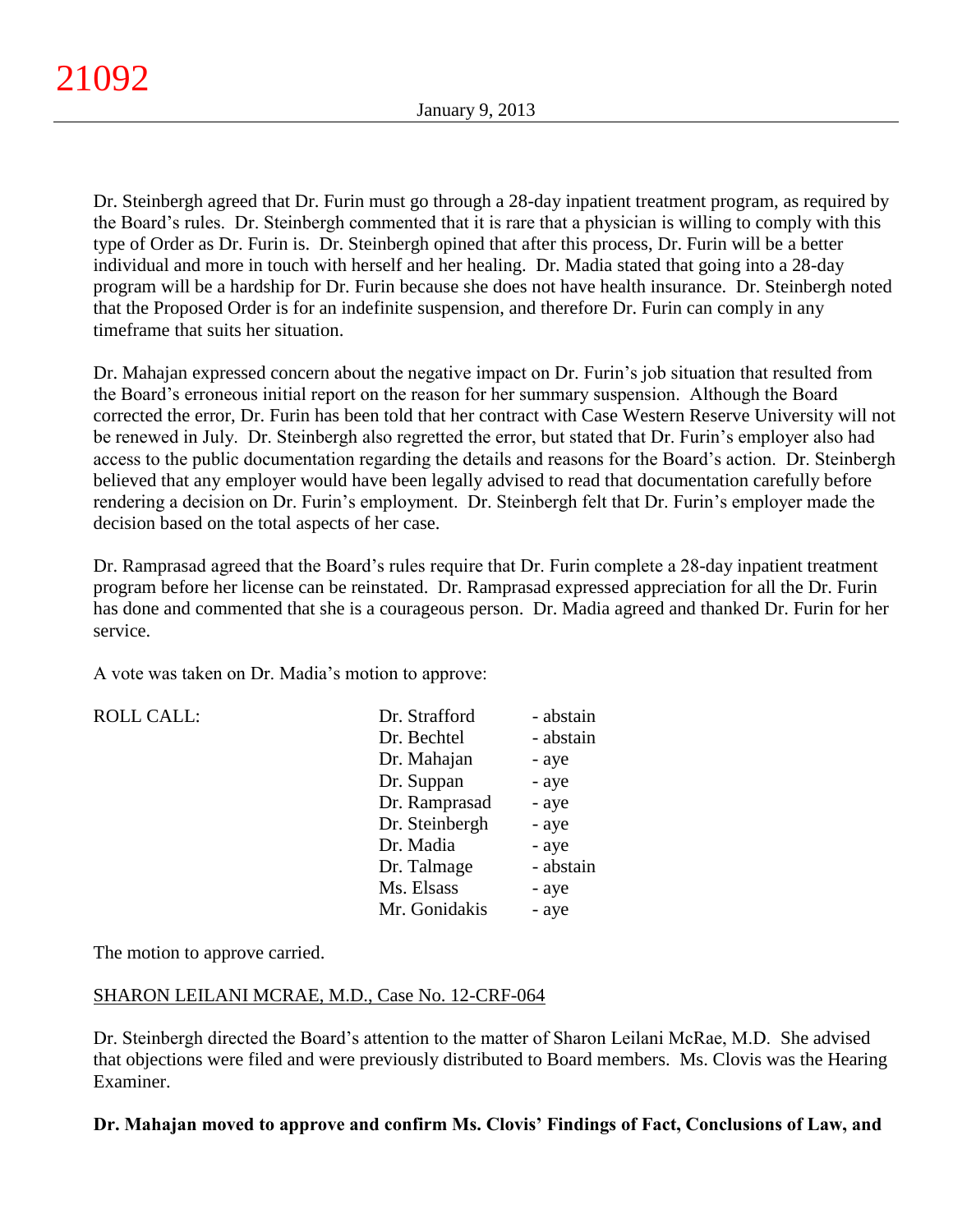## **Proposed Order in the matter of Sharon Leilani McRae, M.D. Dr. Ramprasd seconded the motion.**

Dr. Steinbergh stated that she would now entertain discussion in the above matter.

Dr. Ramprasad stated that on March 22, 2012, the Board determined that it had reason to believe that Dr. McRae, an emergency medicine physician, was in violation of Section 4731.22(B)(19), Ohio Revised Code, and she was ordered to undergo a psychiatric evaluation. The evaluation was performed by Stephen Noffsinger, M.D., who diagnosed Dr. McRae with anxiety disorder not otherwise specified and psychotic disorder not otherwise specified. At hearing, two other psychiatrists, Samuel Bradshaw, M.D., and William Logan, M.D., testified as experts on Dr. McRae's behalf and disagreed with Dr. Noffsinger's diagnoses.

Dr. Ramprasad stated that Dr. McRae has worked in various places as an employee of Quality Emergency Specialists (QESI). By mutual consent or otherwise, Dr. McRae was asked to terminate her employment with QESI for inability to maintain adequate flow in the emergency department, inability to fulfill patient and facility needs, the quality of her trauma care and pain management, patients' perceptions that she is rude, inattentive, and curt, lack of response to identified administrative issues, and extreme resistance to criticism, feedback, and suggestions.

Dr. Ramprasad stated that Dr. McRae had worked a long shift between December 28, 2011, and January 2, 2012. Although Dr. McRae was only supposed to work 12-hour shifts, she may have worked an average of 15 hours per shift. Dr. McRae experienced significant stress during work. Dr. McRae called the regional medical director, Rebecca Parker, M.D., because she felt that the nurses were against her and that a patient had been transferred without her consent. Dr. McRae later left the facility and continued to talk with Dr. Parker on the phone for three-and-a-half hours. On the freeway, Dr. McRae drove her car at 10 MPH when the rest of the traffic was moving at about 70 MPH, prompting motorists to call the police. Dr. Parker also called the police out of concern for Dr. McRae. Subsequently, Dr. McRae had stopped on the freeway and panicked because she thought a train was coming at her at a railroad crossing; in fact, the lights were from Cleveland Emergency Services arriving to assist her and she was not at a railroad crossing.

Dr. Ramprasad continued that Dr. McRae was admitted to the hospital on January 4. Hospital records indicate that Dr. McRae was anxious, talkative, had pressured speech, and could not sleep. Dr. McRae reported stated that she could not "function this way." Dr. McRae was readmitted on January 7 and diagnosed with psychiatric conditions. Dr. McRae was prescribed Abilify, Zyprexa, and benzodiazepines, which she refused to take. Hospital records further indicate that Dr. McRae was argumentative with the staff and accused the nurse of not being honest.

Dr. Ramprasad noted that Dr. McRae also had a prior admission in 2010 at Deaconess Hospital in Cincinnati. During that admission, a psychiatrist and a cardiologist opined that Dr. McRae had an acute stress reaction. Dr. Ramprasad stated that, in a sense, Drs. Bradshaw and Logan disputed all of these findings, as well as Dr. Noffsinger's findings, and opined that Dr. McRae had no problems at all.

Dr. Ramprasad stated the he reviewed the records and found no evidence of drug use, dehydration, or any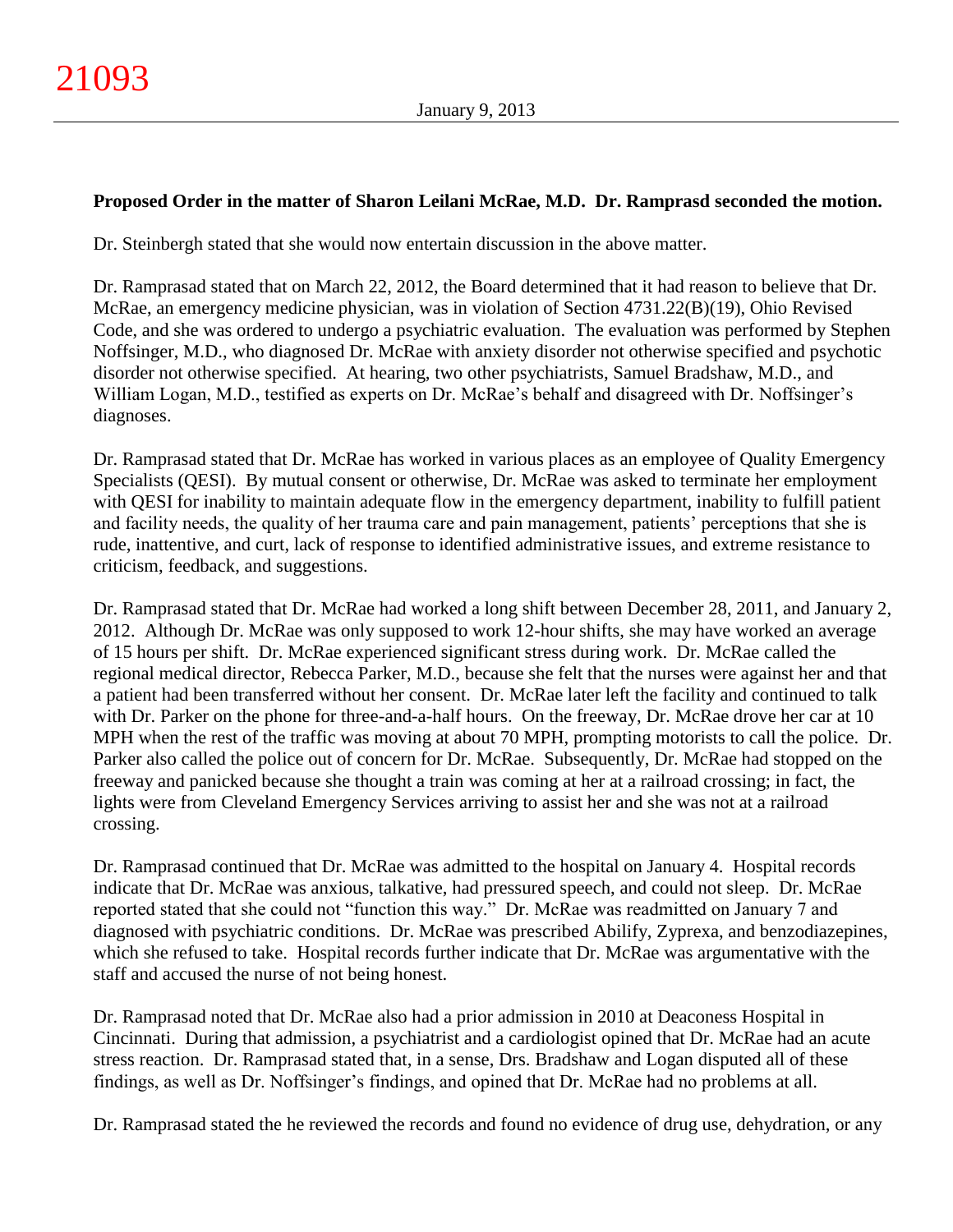other reason for these events other than anxiety reactions. Dr. Ramprasad noted that no one who has worked with Dr. McRae has found her to be in any psychotic state or other mental status. According to a friend, these behaviors are Dr. McRae's normal baseline. Dr. Ramprasad stated that every place Dr. McRae has worked has led to complaints from nurses and patients about her combativeness and rudeness.

Dr. Ramprasad stated that he will propose an amended Order that will not suspend Dr. McRae's license, but will place her on probation for a minimum of two years. The amendment will also make changes Findings of Fact #'s 1 and 2 in the Report and Recommendation.

## **Dr. Ramprasad moved to amend Finding of Fact #1 to read as follows:**

1. By letter dated March 22, 2012, the Board notified Sharon Leilani McRae, M.D., of its determination that it had reason to believe that Dr. McRae was in violation of Section 4731.22(B)(19), Ohio Revised Code, and ordered her to undergo a psychiatric examination to determine if she was in violation of Section 4731.22(B)(19), Ohio Revised Code. The Board's determination was based upon one or more of the reasons outlined in the letter, which included Dr. McRae's history of psychiatric admissions at MetroHealth Medical Center in January 2011, concerns about her bedside manner with patients and interaction with coworkers, and her disclosure to Board staff that she had offered a recording to CNN for a story on medical abuse and that she was considering a lawsuit against MetroHealth Hospital on various charges including false imprisonment.

### **Dr. Ramprasad further moved to amend Finding of Fact #2 to read as follows:**

2. By letter dated June 6, 2012, from Stephen G. Noffsinger, M.D., the Board was notified that following the Board-ordered evaluation conducted on or about April 18, 2012, Dr. McRae was determined to be have the diagnoses of Anxiety Disorder, Not Otherwise Specified, and Psychotic Disorder, Not Otherwise Specified, resulting in an inability to practice according to acceptable and prevailing standards of care. Dr. Noffsinger further determined that Dr. McRae's mental disorders and other psychopathology are amenable to treatment.

In her defense, Dr. McRae presented the testimony of two psychiatrists: Samuel L. Bradshaw Jr., M.D., and William S. Logan, M.D. Dr. Bradshaw is a board-certified psychiatrist who served as the Chief of Psychiatry at the Comery-O'Neil VA Medical Center for 20 years. Dr. Bradshaw testified that, after reviewing records and examining Dr. McRae, he saw no evidence that Dr. McRae suffers from a mental disturbance. Dr. Bradshaw further opined that Dr. McRae does not have any psychiatric disorder that affects her medical practice.

Dr. Logan is board-certified in psychiatry and forensic psychiatry and has performed many physician evaluations for the medical boards of Kansas and Missouri. Dr. Logan reviewed Dr. McRae's records and examined her. He opined that in January 2011 Dr. McRae had probably suffered from dehydration, an electrolyte imbalance, and sleep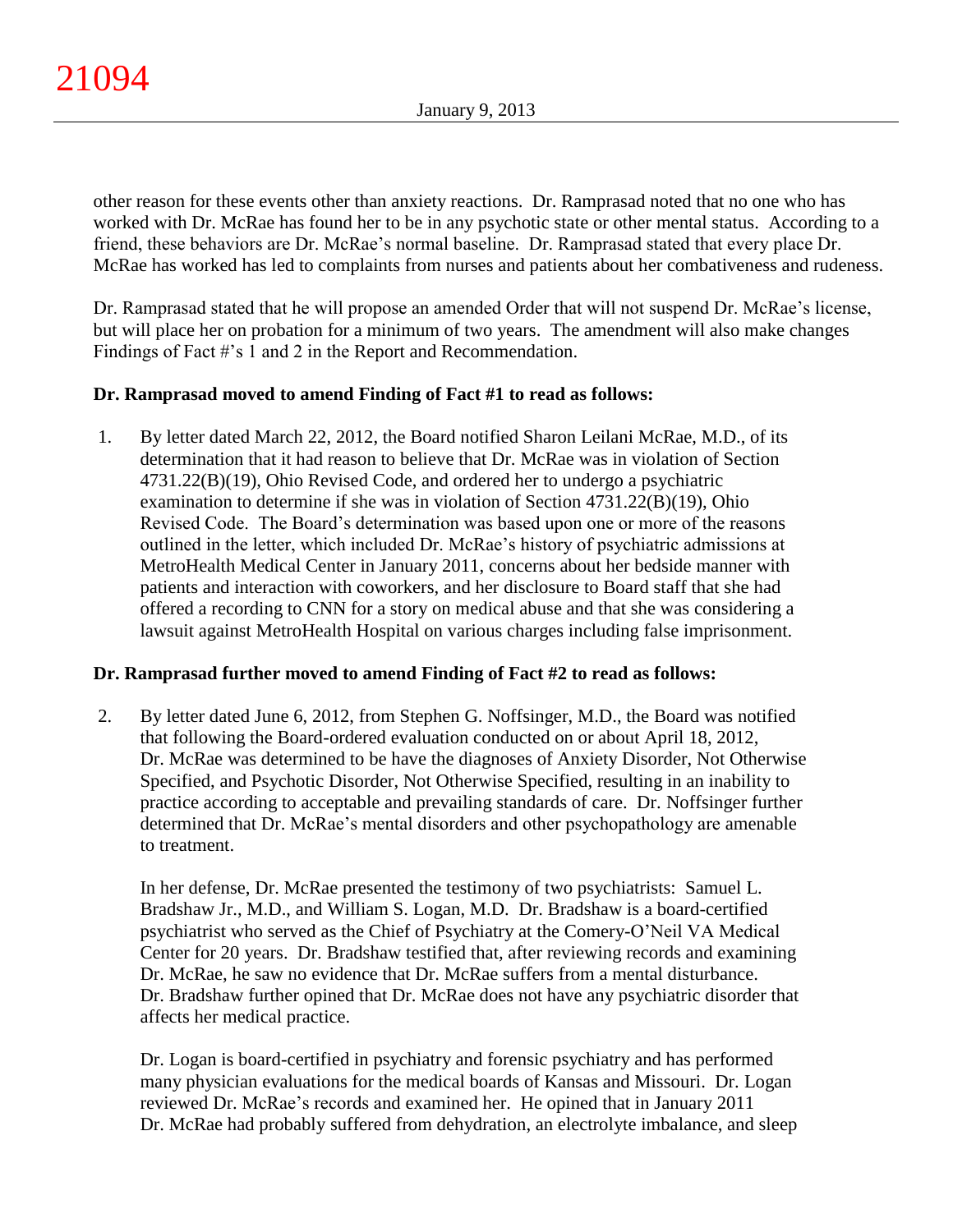deprivation. Dr. Logan noted that the diagnosis at the time was either an acute stress reaction or brief reactive psychosis, but opined that there were actually no symptoms of psychosis. Dr. Logan further opined that Dr. McRae did not suffer from anxiety disorder.

**Dr. Ramprasad further moved to amend the Proposed Order to remove the suspension of Dr. McRae's license to practice medicine and surgery in Ohio. Dr. Ramprasad further moved that the Interim Monitoring conditions of the Proposed Order be included as Probationary Terms. Dr. Ramprasad further moved to add a Professional Ethics Course(s) and a Stress Management Course(s) to the Probationary Terms.**

## **Dr. Mahajan seconded the motion.**

Dr. Steinbergh stated that she will now entertain discussion of the proposed amendment.

Dr. Mahajan stated that Dr. McRae's behavior and difficulty in relating with patients and co-workers have been long-standing. Dr. Mahajan suggested that a course in anger management or behavior modification would be beneficial to Dr. McRae.

Dr. Steinbergh noted that Dr. McRae has suffered a great amount of stress throughout her life and that oftentimes people manage stress less well as they get older. Dr. Steinbergh opined that Dr. McRae's stress affected her medical care, though there are no allegations of violation of minimal standards of care. Dr. Steinbergh noted that the incident in January 2011 involved Dr. McRae's great concern that a child was moved from the emergency department before she could ascertain if his intubation was correct. Dr. Steinbergh opined that Dr. McRae is a very dedicated physician and the stress of that evening led to additional stress later. Dr. Mahajan agreed that Dr. McRae is a dedicated and hard-working physician, but opined that she needs to modify her behavior and the way she interacts with others.

Dr. Suppan agreed with Dr. Mahajan's previous statements. Dr. Suppan appreciated the need to determine if there is any psychiatric component in this matter, but is also interested in the behavior and disruptiveness. Dr. Suppan stated that there are organizations that are very good at addressing such issues. Dr. Mahajan stated that Dr. McRae's psychiatric evaluation is likely to reveal no psychotic compliment to her problems and the Board will have not addressed the root cause of her problems, namely her behavior.

Ms. Debolt suggested that the Board table this topic so that the possible courses suggested by Dr. Mahajan can be explored.

**Dr. Madia moved to table this topic. Dr. Ramprasad seconded the motion.** All members voted aye. The motion carried.

Dr. Suppan exited the meeting at this time.

## FINDINGS, ORDERS, AND JOURNAL ENTRIES

Dr. Steinbergh advised that in the following matters, the Board issued a Notice of Opportunity for Hearing,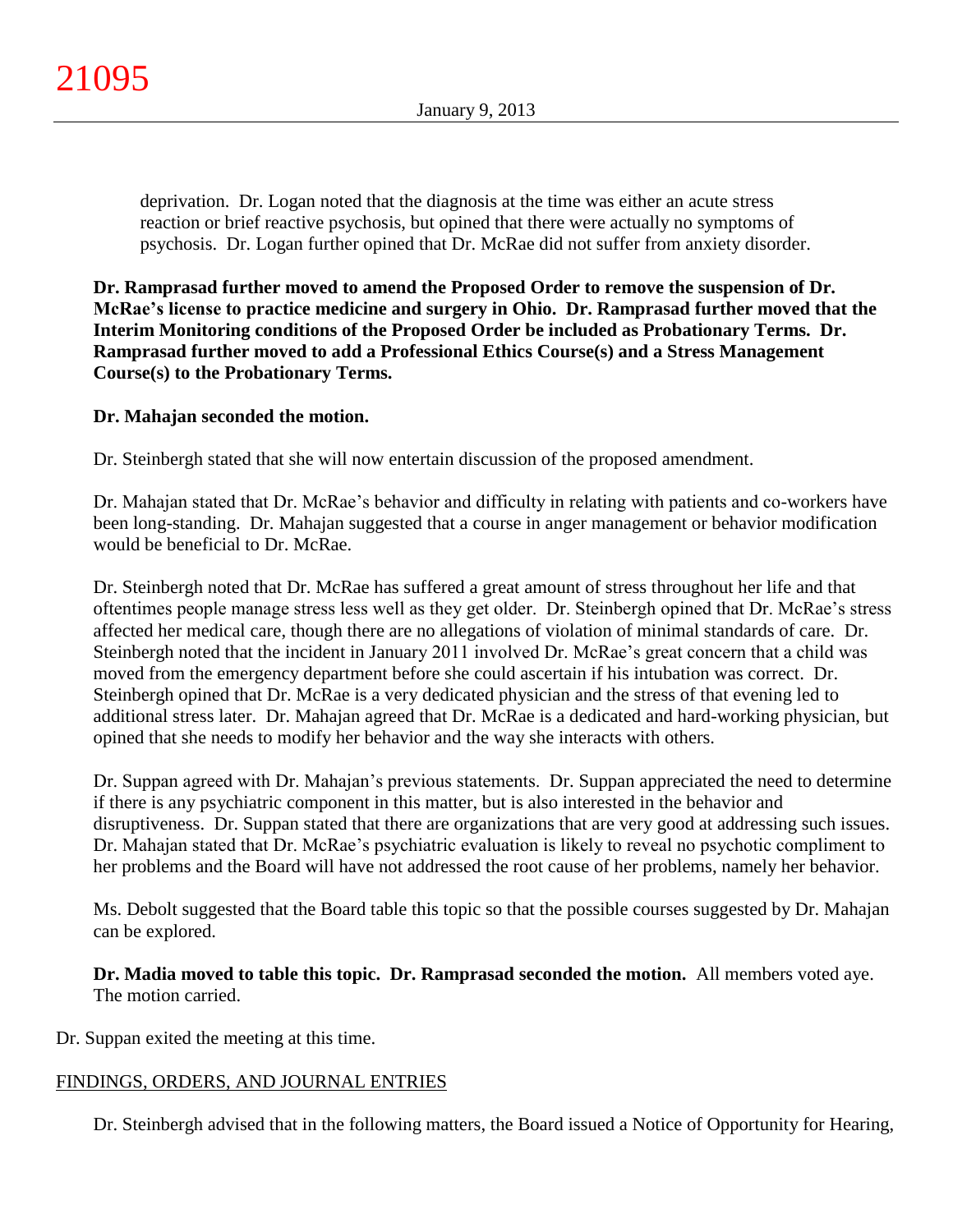ROLL CALL:

and documentation of service was received for each. There were no requests for hearing filed, and more than 30 days have elapsed since the mailing of the Notices.The matters are therefore before the Board for final disposition.

## KIM MARKL SHERIDAN, M.D., Case No. 12-CRF-125

Dr. Steinbergh stated that this matter is disciplinary in nature. Therefore, Dr. Strafford, Dr. Bechtel and Dr. Talmage may not vote.

Dr. Ramprasad stated that on or about August 10, 2012, the Medical Board of California issued a decision regarding Dr. Sheridan, based on his engaging in extreme departure from the minimal standards of care, failing to recognize unsuccessful labor process, failing to recognize fetal distress, and delaying performance of a C-Section. Dr. Ramprasad also noted that this case involved phantom forceps placement. Further, the Medical Board of California took action based on clear and convincing evidence that in his care of a second patient, Dr. Sheridan engaged in repeated acts of negligence by failing to properly document his care and treatment, specifically regarding application of trial forceps prior to delivery, and further engaged in unprofessional conduct by failing to mail adequate records concerning this patient.

**Dr. Ramprasad moved to find that the allegations as set forth in the November 14, 2012 Notice in the matter of Kim Markl Sheridan, M.D., have been proven to be true by a preponderance of the evidence, and that the Board enter an Order, effective upon mailing, indefinitely suspending Dr. Sheridan's license to practice medicine and surgery in Ohio. Dr. Madia seconded the motion.**

Dr. Steinbergh stated that she would now entertain discussion in the above matter.

Dr. Steinbergh opined that Dr. Sheridan's Ohio license should be non-permanently revoked, noting that a suspension will require terms for reinstatement and possibly probationary terms. Dr. Ramprasad agreed to change his motion.

**Dr. Ramprasad wished to change his motion to find that the allegations as set forth in the November 14, 2012 Notice in the matter of Kim Markl Sheridan, M.D., have been proven to be true by a preponderance of the evidence, and that the Board enter an Order, effective upon mailing, revoking Dr. Sheridan's license to practice medicine and surgery in Ohio. As no Board member objected, the change was accepted.** A vote was taken:

| Dr. Strafford  | - abstain |
|----------------|-----------|
| Dr. Bechtel    | - abstain |
| Dr. Mahajan    | - aye     |
| Dr. Ramprasad  | - aye     |
| Dr. Steinbergh | - aye     |
| Dr. Madia      | - aye     |
| Dr. Talmage    | - abstain |
| Ms. Elsass     | - aye     |
| Mr. Gonidakis  | - aye     |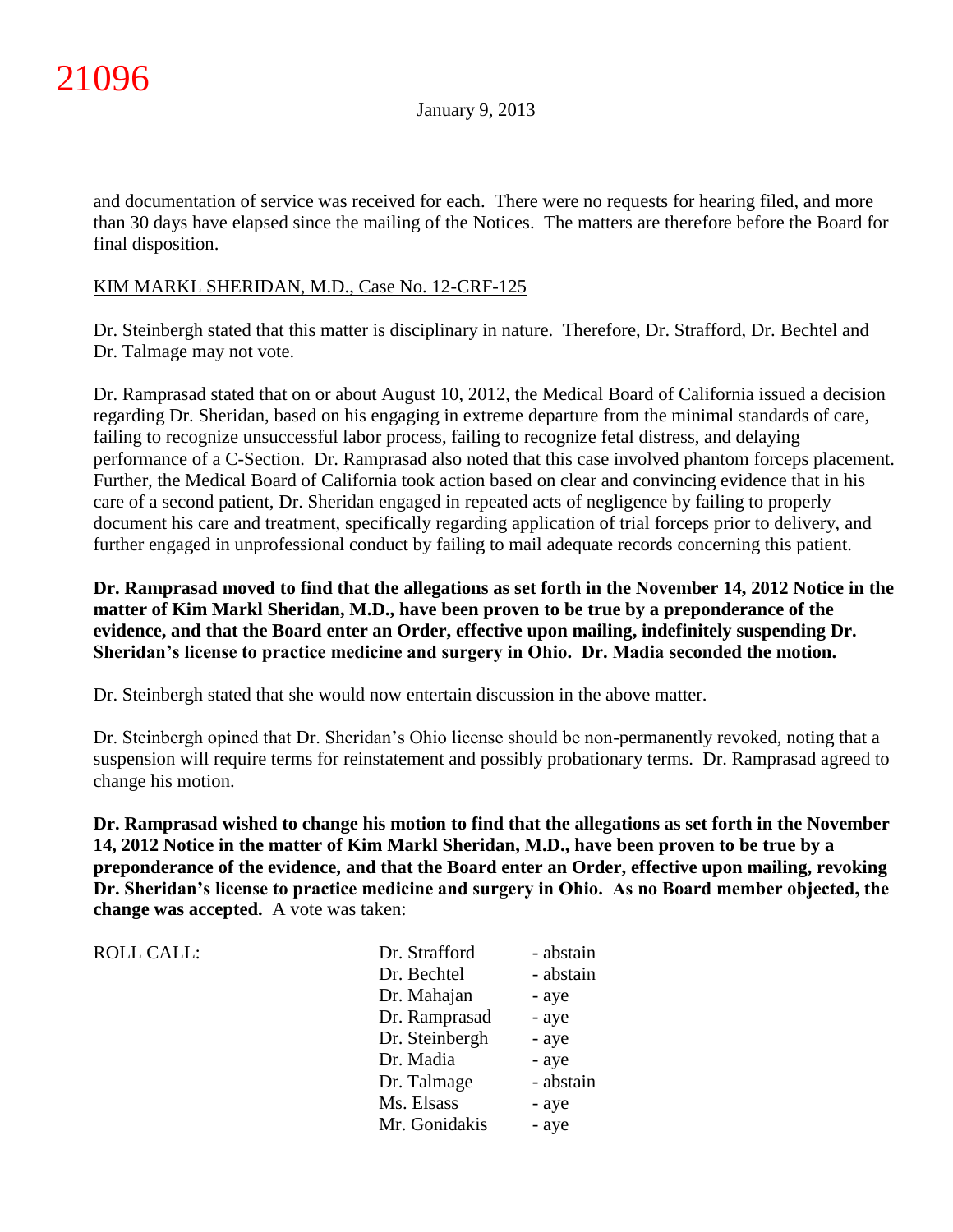The motion carried.

Dr. Steinbergh stated that the remaining Findings, Orders and Journal Entries are non-disciplinary in nature. Therefore, all Board members may vote.

# CYNTHIA M. BEVELHYMER, M.T., Case No. 12-CRF-128

**Dr. Mahajan moved to find that the allegations as set forth in the November 16, 2012 Notice in the matter of Cynthia M. Bevelhymer, M.T., have been proven to be true by a preponderance of the evidence, and that the Board enter an Order, effective upon mailing, approving her application for restoration of her license to practice massage therapy in Ohio, provided that she takes and passes the Massage and Bodywork Licensing Examination (MBLEx) within six months of November 16, 2012. Ms. Elsass seconded the motion.**

Dr. Steinbergh stated that she would now entertain discussion in the above matter.

Dr. Mahajan stated that the Proposed Order will approve the restoration of Ms. Bevelhymer's massage therapy license, pending successful completion of the MBLEx within six months of November 16, 2012. Dr. Ramprasad noted that Ms. Bevelhymer's application was received in April 2011 and the nondisciplinary citation was mailed only recently due to administrative problems. Dr. Ramprasad suggested that it would be appropriate to given Ms. Bevelhymer one year instead of six months to pass the MBLEx because it is not known what her current resources are. Dr. Steinbergh disagreed, stating that Ms. Bevelhymer received Notice of Opportunity to request a hearing in this matter, but no such request has been received.

A vote was taken on Dr. Mahajan's motion:

| <b>ROLL CALL:</b> | Dr. Strafford  | - aye |
|-------------------|----------------|-------|
|                   | Dr. Bechtel    | - aye |
|                   | Dr. Mahajan    | - aye |
|                   | Dr. Ramprasad  | - aye |
|                   | Dr. Steinbergh | - aye |
|                   | Dr. Madia      | - aye |
|                   | Dr. Talmage    | - aye |
|                   | Ms. Elsass     | - aye |
|                   | Mr. Gonidakis  | - aye |
|                   |                |       |

The motion carried.

## JEAN L. DESANTO, M.T., Case No. 12-CRF-129

**Dr. Madia moved to find that the allegations as set forth in the November 16, 2012 Notice in the matter of Jean L. DeSanto, M.T., have been proven to be true by a preponderance of the evidence,**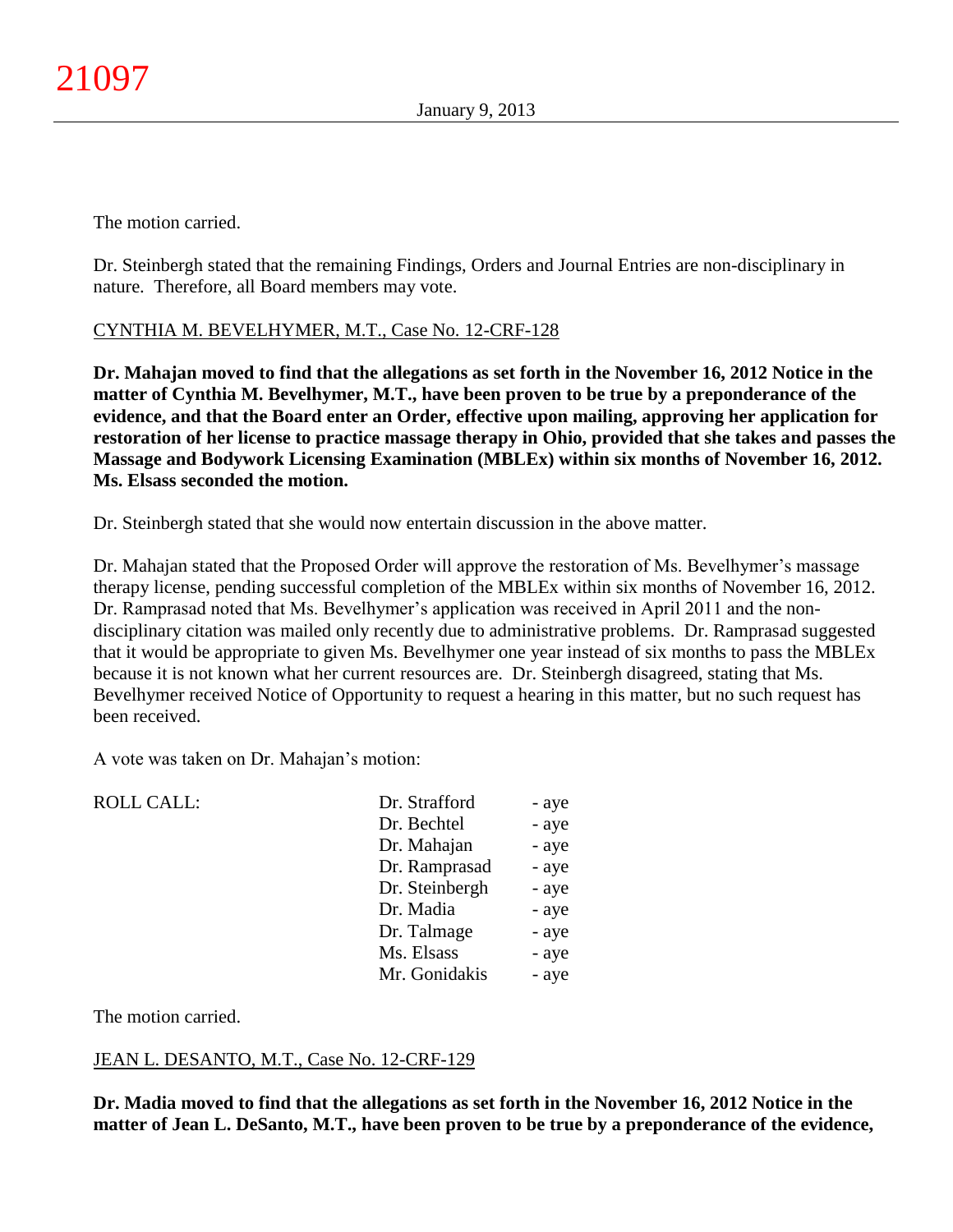**and that the Board enter an Order, effective upon mailing, approving her application for restoration of her license to practice massage therapy in Ohio, provided that she takes and passes the Massage and Bodywork Licensing Examination (MBLEx) within six months of November 16, 2012. Dr. Talmage seconded the motion.**

Dr. Steinbergh stated that she would now entertain discussion in the above matter.

Dr. Talmage stated that Ms. DeSanto's massage therapy license was initially issued in 1991 and lapsed in 2007 due to non-renewal. Ms. DeSanto is now applying for restoration of her license. Dr. Talmage agreed with the Proposed Order to restore Ms. DeSanto's license, provided she passes the MBLEx within six months of November 16, 2012.

A vote was taken on Dr. Madia's motion:

| <b>ROLL CALL:</b> | Dr. Strafford  | - aye |
|-------------------|----------------|-------|
|                   | Dr. Bechtel    | - aye |
|                   | Dr. Mahajan    | - aye |
|                   | Dr. Ramprasad  | - aye |
|                   | Dr. Steinbergh | - aye |
|                   | Dr. Madia      | - aye |
|                   | Dr. Talmage    | - aye |
|                   | Ms. Elsass     | - aye |
|                   | Mr. Gonidakis  | - aye |
|                   |                |       |

The motion carried.

## LETISHA ANN MAKARYK, M.T., Case No. 12-CRF-115

**Dr. Ramprasad moved to find that the allegations as set forth in the November 9, 2012 Notice in the matter of Letisha Ann Makaryk, M.T., have been proven to be true by a preponderance of the evidence, and that the Board enter an Order, effective upon mailing, approving her application for restoration of her license to practice massage therapy in Ohio, provided that she takes and passes the Massage and Bodywork Licensing Examination (MBLEx) within six months of November 9, 2012. Dr. Mahajan seconded the motion.**

Dr. Steinbergh stated that she would now entertain discussion in the above matter.

Dr. Talmage stated that Ms. Makaryk's massage therapy license was initially issued in 1998 and lapsed in 2003 due to non-renewal. Ms. Makaryk is now applying for restoration of her license. Dr. Talmage agreed with the Proposed Order to restore Ms. Makaryk's license, provided she passes the MBLEx within six months of November 9, 2012.

A vote was taken on Dr. Ramprasad's motion: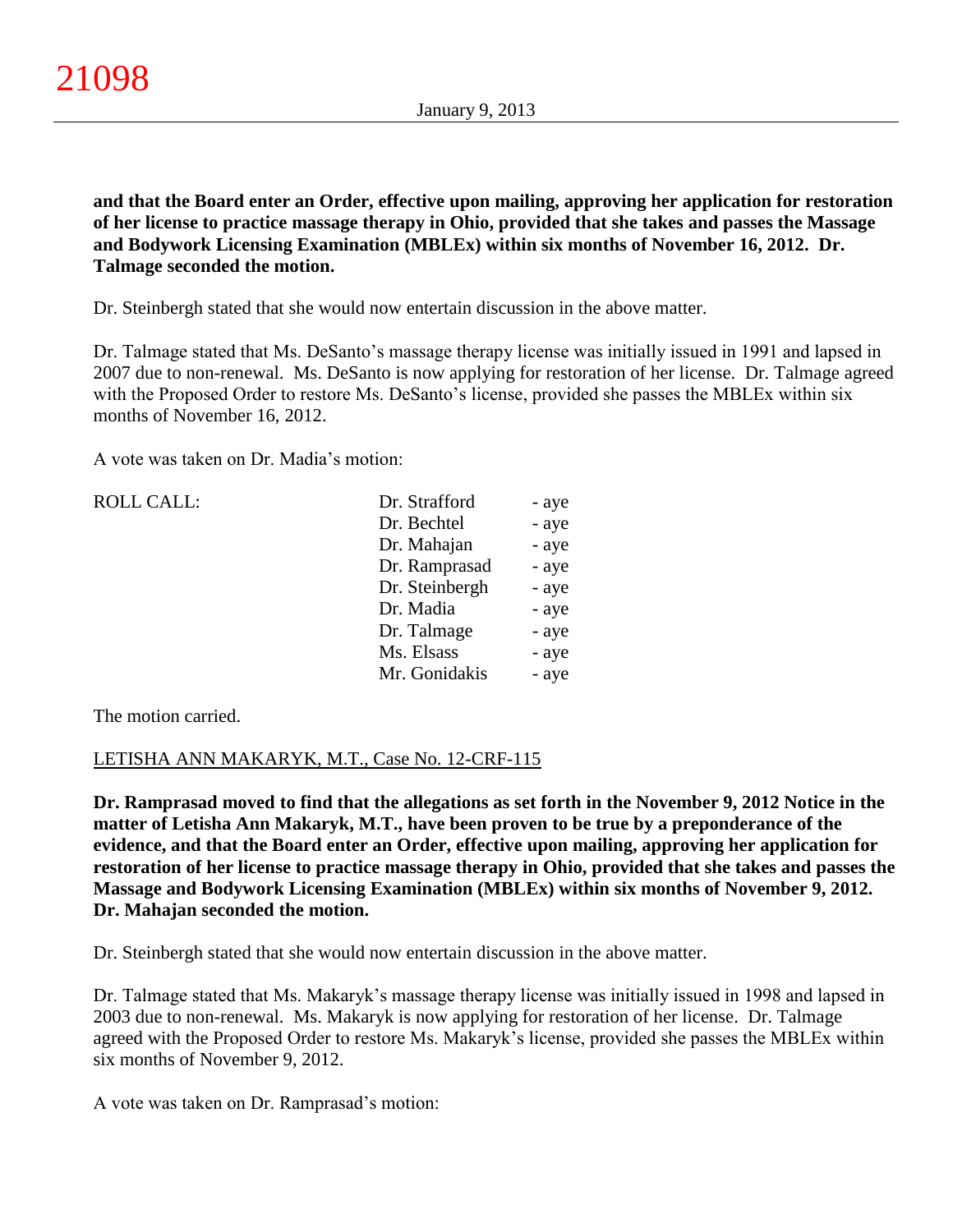| ROLL CALL: |  |
|------------|--|
|------------|--|

| <b>ROLL CALL:</b> | Dr. Strafford  | - aye |
|-------------------|----------------|-------|
|                   | Dr. Bechtel    | - aye |
|                   | Dr. Mahajan    | - aye |
|                   | Dr. Ramprasad  | - aye |
|                   | Dr. Steinbergh | - aye |
|                   | Dr. Madia      | - aye |
|                   | Dr. Talmage    | - aye |
|                   | Ms. Elsass     | - aye |
|                   | Mr. Gonidakis  | - aye |
|                   |                |       |

#### The motion carried.

#### MARYANN E. MLODZIK, M.T., Case No. 12-CRF-100

**Dr. Madia moved to find that the allegations as set forth in the November 6, 2012 Notice in the matter of Maryann E. Mlodzik, M.T., have been proven to be true by a preponderance of the evidence, and that the Board enter an Order, effective upon mailing, approving her application for restoration of her license to practice massage therapy in Ohio, provided that she takes and passes the Massage and Bodywork Licensing Examination (MBLEx) within six months of November 6, 2012. Dr. Ramprasad seconded the motion.**

Dr. Steinbergh stated that she would now entertain discussion in the above matter.

Ms. Elsass stated that Ms. Mlodzik's massage therapy license was initially issued in 1998 and lapsed in 2005 due to non-renewal. Ms. Mlodzik is now applying for restoration of her license. Ms. Elsass agreed with the Proposed Order to restore Ms. Mlodzik's license, provided she passes the MBLEx within six months of November 6, 2012.

A vote was taken on Dr. Madia's motion:

| <b>ROLL CALL:</b> | Dr. Strafford  | - aye |
|-------------------|----------------|-------|
|                   | Dr. Bechtel    | - aye |
|                   | Dr. Mahajan    | - aye |
|                   | Dr. Ramprasad  | - aye |
|                   | Dr. Steinbergh | - aye |
|                   | Dr. Madia      | - aye |
|                   | Dr. Talmage    | - aye |
|                   | Ms. Elsass     | - aye |
|                   | Mr. Gonidakis  | - aye |
|                   |                |       |

The motion carried.

#### NICOLE MARIE TIGYER, M.T., Case No. 12-CRF-098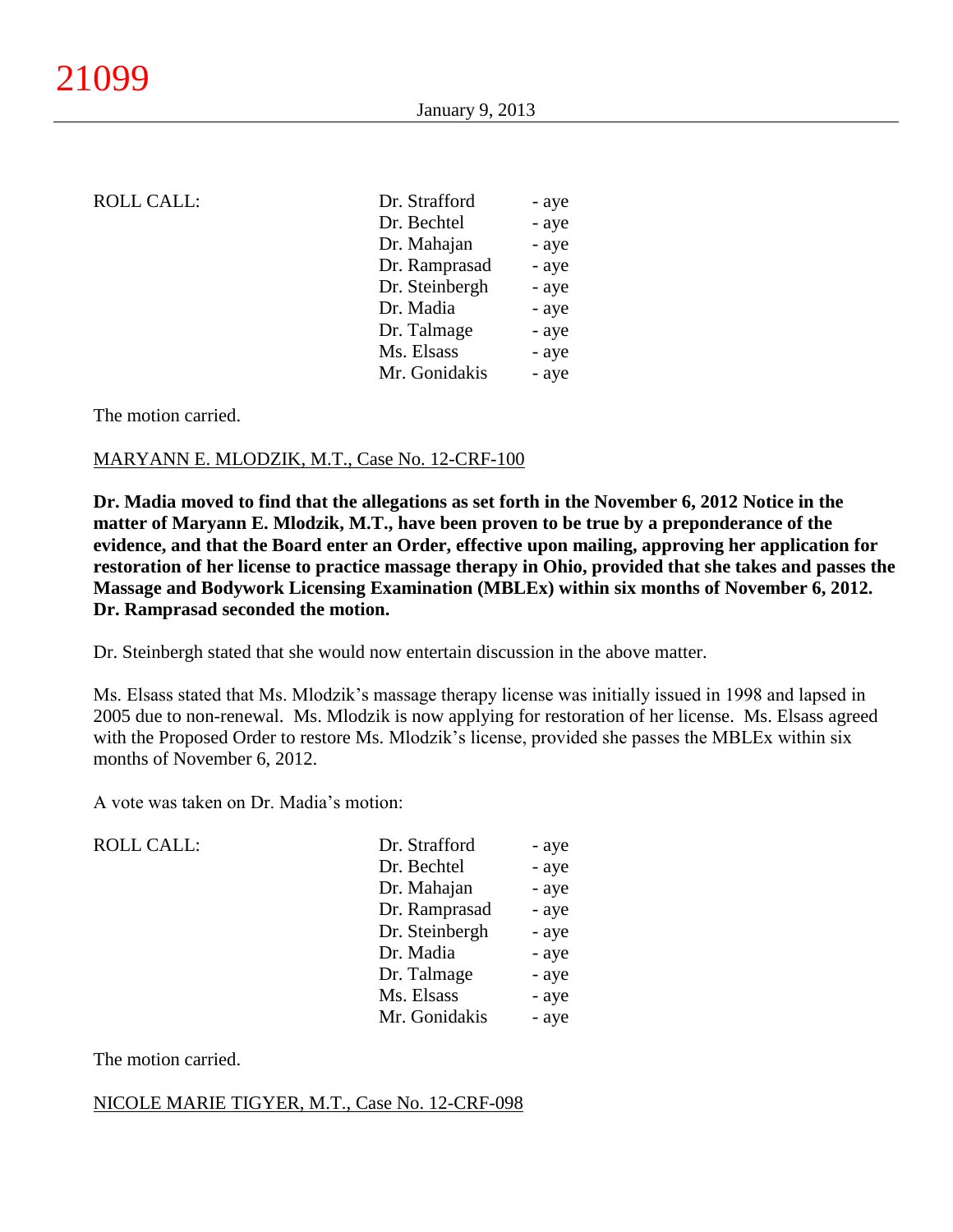**Dr. Madia moved to find that the allegations as set forth in the November 6, 2012 Notice in the matter of Nicole Marie Tigyer, M.T., have been proven to be true by a preponderance of the evidence, and that the Board enter an Order, effective upon mailing, approving her application for restoration of her license to practice massage therapy in Ohio, provided that she takes and passes the Massage and Bodywork Licensing Examination (MBLEx) within six months of November 6, 2012. Dr. Mahajan seconded the motion.**

Dr. Steinbergh stated that she would now entertain discussion in the above matter.

Ms. Elsass stated that Ms. Tigyer's massage therapy license was initially issued in 2001 and lapsed in 2003 due to non-renewal. Ms. Tigyer has not engaged in the practice of massage therapy for more than two years. Ms. Tigyer is now applying for restoration of her license. Ms. Elsass agreed with the Proposed Order to restore Ms. Tigyer's license, provided she passes the MBLEx within six months of November 6, 2012.

A vote was taken on Dr. Madia's motion:

| <b>ROLL CALL:</b> | Dr. Strafford  | - aye |
|-------------------|----------------|-------|
|                   | Dr. Bechtel    | - aye |
|                   | Dr. Mahajan    | - aye |
|                   | Dr. Ramprasad  | - aye |
|                   | Dr. Steinbergh | - aye |
|                   | Dr. Madia      | - aye |
|                   | Dr. Talmage    | - aye |
|                   | Ms. Elsass     | - aye |
|                   | Mr. Gonidakis  | - aye |
|                   |                |       |

The motion carried.

### YONGJUN LIN, Case No. 12-CRF-104

**Dr. Mahajan moved to find that the allegations as set forth in the November 6, 2012 Notice in the matter of Yongjun Lin have been proven to be true by a preponderance of the evidence, and that the Board enter an Order, effective upon mailing, denying his application for a license to practice massage therapy in Ohio. Dr. Ramprasad seconded the motion.**

Dr. Steinbergh stated that she would now entertain discussion in the above matter.

Dr. Mahajan stated that it is proposed that Mr. Lin's application for a massage therapy license be denied because he does not hold a diploma or certificate from a school or institution that has a Certificate of Good Standing from the Medical Board. Also, Mr. Lin does not meet the Board's required course of instruction and has not held a massage therapy license in another state for at least five years.

Dr. Ramprasad noted that, according to documentation, Mr. Lin's course of instruction included 750 hours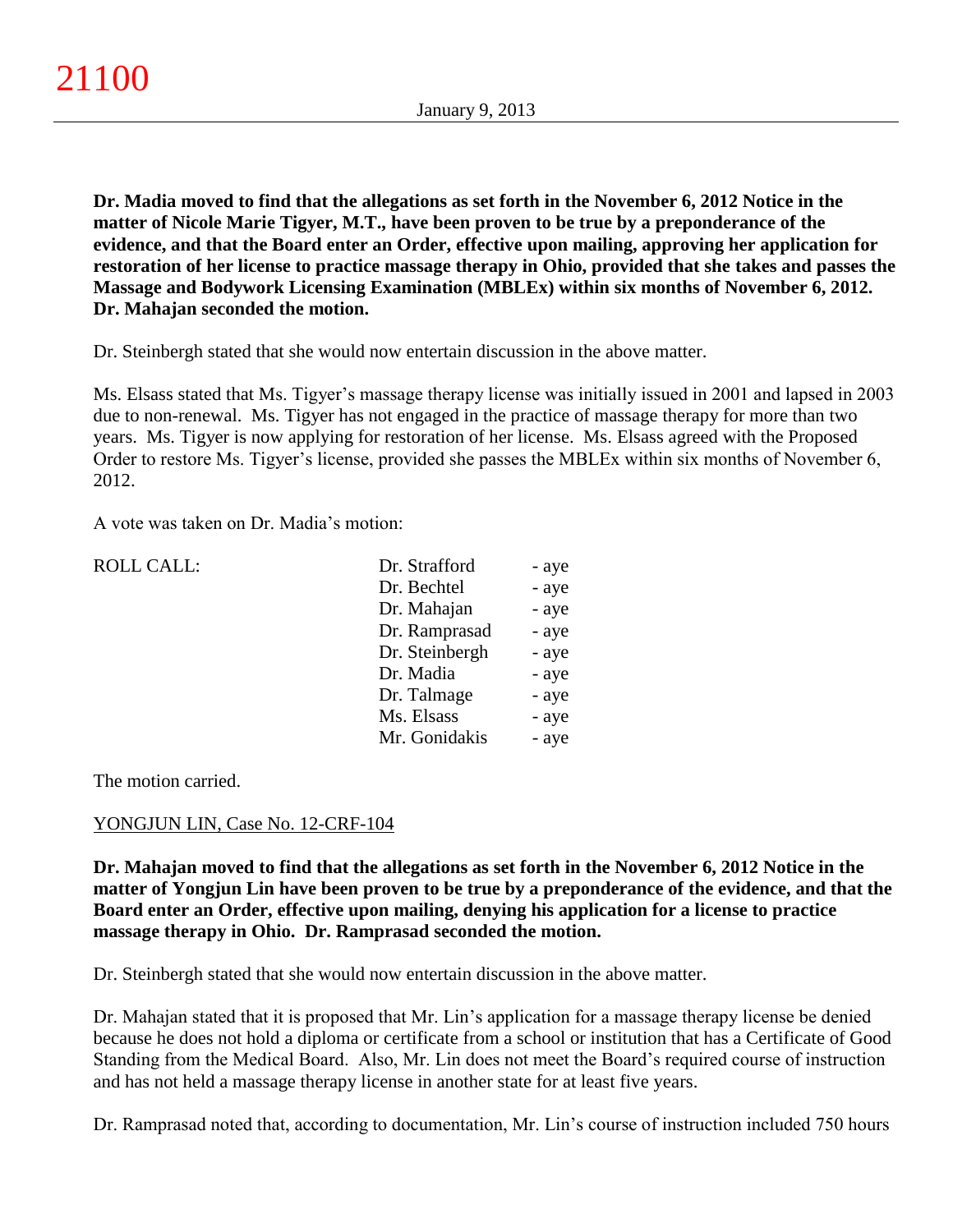over a period of approximately six months, and therefore does not meet the Board's minimum requirements. Dr. Ramprasad asked for clarification of this statement. Ms. Jacobs responded that the minimum required time of instruction is nine months, which Mr. Lin's course does not meet.

Mr. Gonidakis asked for the rule to be explained in more detail. Ms. Jacobs stated that in Ohio, there are three pathways to obtain a massage therapy license: 1) Attend a massage therapy school that has a Certificate of Good Standing, 2) hold a massage therapy license in another state for at least five preceding years, or 3) have at least 750 hours of instruction in massage therapy over a time of at least nine months. Dr. Lin's course of instruction meets the minimum hours requirement of the third pathway, but not the minimum time of instruction.

A vote was taken on Dr. Mahajan's motion:

| <b>ROLL CALL:</b> | Dr. Strafford  | - aye |
|-------------------|----------------|-------|
|                   | Dr. Bechtel    | - aye |
|                   | Dr. Mahajan    | - aye |
|                   | Dr. Ramprasad  | - aye |
|                   | Dr. Steinbergh | - aye |
|                   | Dr. Madia      | - aye |
|                   | Dr. Talmage    | - aye |
|                   | Ms. Elsass     | - aye |
|                   | Mr. Gonidakis  | - aye |
|                   |                |       |

The motion carried.

### WEN FENG SHEN, Case No. 12-CRF-105

**Dr. Madia moved to find that the allegations as set forth in the November 6, 2012 Notice in the matter of Wen Feng Shen have been proven to be true by a preponderance of the evidence, and that the Board enter an Order, effective upon mailing, denying his application for a license to practice massage therapy in Ohio. Dr. Mahajan seconded the motion.**

Dr. Steinbergh stated that she would now entertain discussion in the above matter.

Dr. Mahajan stated that it is proposed the Mr. Shen's application for a massage therapy license be denied because he does not hold a diploma or certificate from a school or institution that has a Certificate of Good Standing from the Medical Board. Also, Mr. Shen does not meet the Board's required course of instruction and has not held a massage therapy license in another state for at least five years.

A vote was taken on Dr. Madia's motion:

| ROLL CALL: | Dr. Strafford | - ave |
|------------|---------------|-------|
|            | Dr. Bechtel   | - aye |
|            | Dr. Mahajan   | - ave |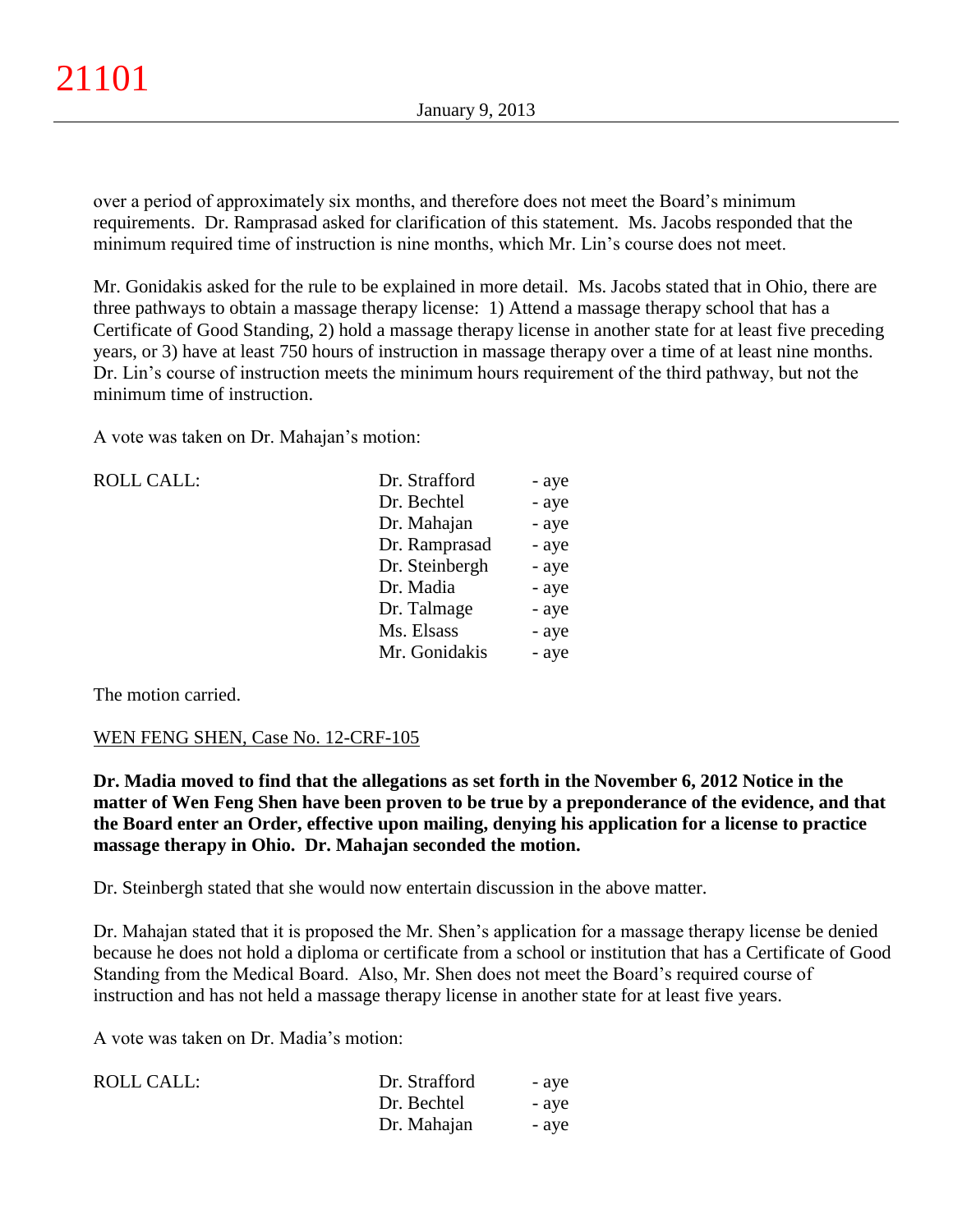| Dr. Ramprasad  | - aye |
|----------------|-------|
| Dr. Steinbergh | - aye |
| Dr. Madia      | - aye |
| Dr. Talmage    | - aye |
| Ms. Elsass     | - aye |
| Mr. Gonidakis  | - aye |

The motion carried.

#### LIJUN TIPTON, Case No. 12-CRF-107

**Dr. Madia moved to find that the allegations as set forth in the November 6, 2012 Notice in the matter of Lijun Tipton have been proven to be true by a preponderance of the evidence, and that the Board enter an Order, effective upon mailing, denying her application for a license to practice massage therapy in Ohio. Dr. Ramprasad seconded the motion.**

Dr. Steinbergh stated that she would now entertain discussion in the above matter.

Mr. Gonidakis stated that on November 6, 2012, Notice of the Board's proposed denial of application was sent to Ms. Tipton because she does not meet the Board's requirements for licensure. No request for hearing has been received from Ms. Tipton.

A vote was taken on Dr. Madia's motion:

| <b>ROLL CALL:</b> | Dr. Strafford  | - aye |
|-------------------|----------------|-------|
|                   | Dr. Bechtel    | - aye |
|                   | Dr. Mahajan    | - aye |
|                   | Dr. Ramprasad  | - aye |
|                   | Dr. Steinbergh | - aye |
|                   | Dr. Madia      | - aye |
|                   | Dr. Talmage    | - aye |
|                   | Ms. Elsass     | - aye |
|                   | Mr. Gonidakis  | - aye |

The motion carried.

#### JUN WANG, Case No. 12-CRF-106

**Dr. Mahajan moved to find that the allegations as set forth in the November 6, 2012 Notice in the matter of Jun Wang have been proven to be true by a preponderance of the evidence, and that the Board enter an Order, effective upon mailing, denying her application for a license to practice massage therapy in Ohio. Dr. Ramprasad seconded the motion.**

Dr. Steinbergh stated that she would now entertain discussion in the above matter.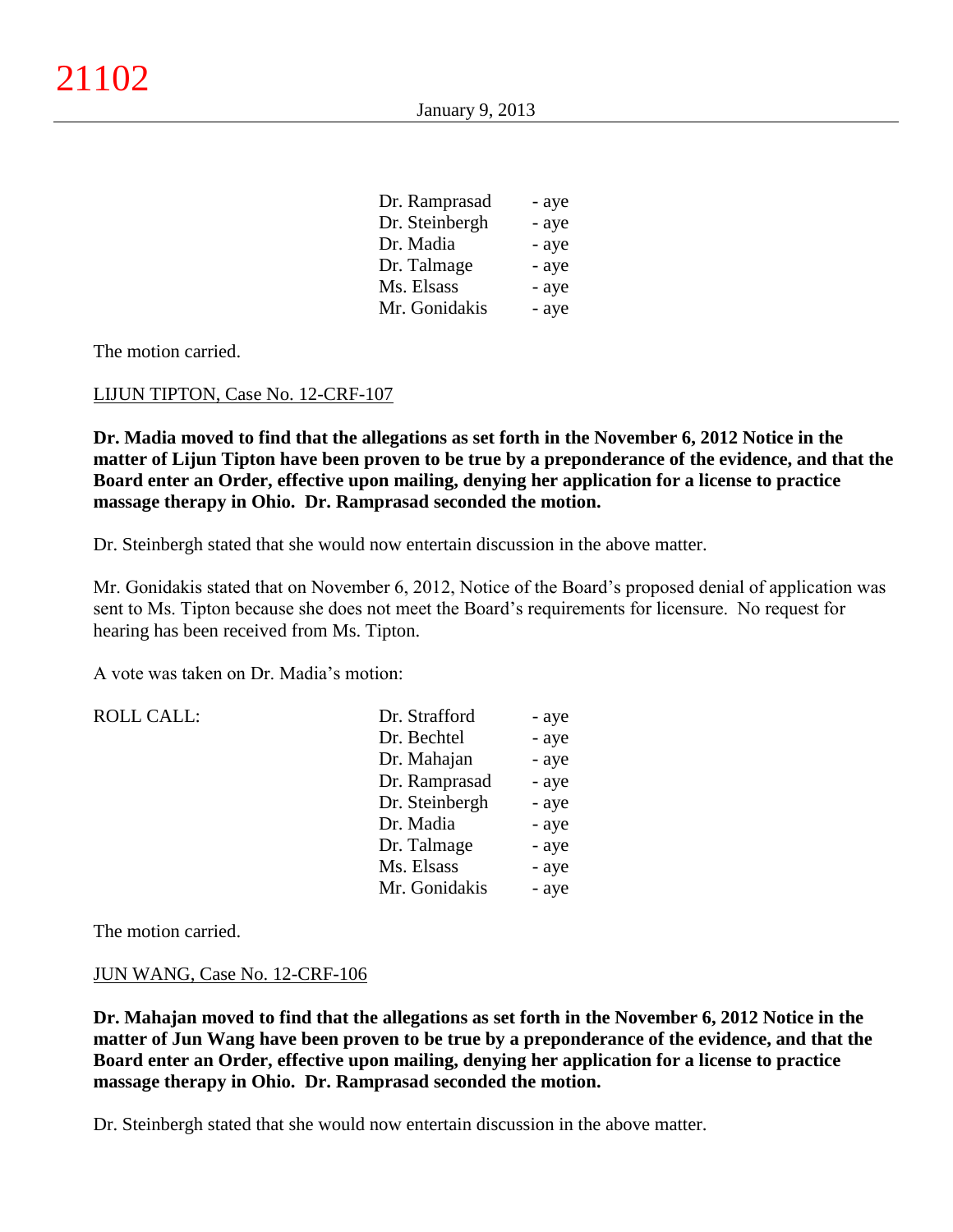Mr. Gonidakis stated that on November 6, 2012, Notice of the Board's proposed denial of application was sent to Ms. Wang because she does not meet the Board's requirements for licensure. No request for hearing has been received from Ms. Wang.

A vote was taken on Dr. Mahajan's motion:

| <b>ROLL CALL:</b> | Dr. Strafford  | - aye |
|-------------------|----------------|-------|
|                   | Dr. Bechtel    | - aye |
|                   | Dr. Mahajan    | - aye |
|                   | Dr. Ramprasad  | - aye |
|                   | Dr. Steinbergh | - aye |
|                   | Dr. Madia      | - aye |
|                   | Dr. Talmage    | - aye |
|                   | Ms. Elsass     | - aye |
|                   | Mr. Gonidakis  | - aye |

The motion carried.

#### HUMA SHUJA RIZVI, M.D., Case No. 12-CRF-096

**Dr. Madia moved to find that the allegations as set forth in the November 6, 2012 Notice in the matter of Huma Shuja Rizvi, M.D., have been proven to be true by a preponderance of the evidence, and that the Board enter an Order, effective upon mailing, approving her application for a license to practice medicine and surgery in Ohio, provided that she takes and passes the Special Purpose Examination (SPEX) or specialty board recertification examination within one year of November 6, 2012. Dr. Mahajan seconded the motion.**

Dr. Steinbergh stated that she would now entertain discussion in the above matter.

Dr. Madia stated that on November 6, 2012, Dr. Rizvi was notified of the Board's proposal to approve her application for a license to practice medicine and surgery in Ohio, provided she passes the SPEX or specialty board recertification examination within one year of November 6, 2012. No request for hearing was received from Dr. Rizvi.

A vote was taken on Dr. Madia's motion:

| <b>ROLL CALL:</b> | Dr. Strafford  | - aye |
|-------------------|----------------|-------|
|                   | Dr. Bechtel    | - aye |
|                   | Dr. Mahajan    | - aye |
|                   | Dr. Ramprasad  | - aye |
|                   | Dr. Steinbergh | - aye |
|                   | Dr. Madia      | - aye |
|                   | Dr. Talmage    | - aye |
|                   |                |       |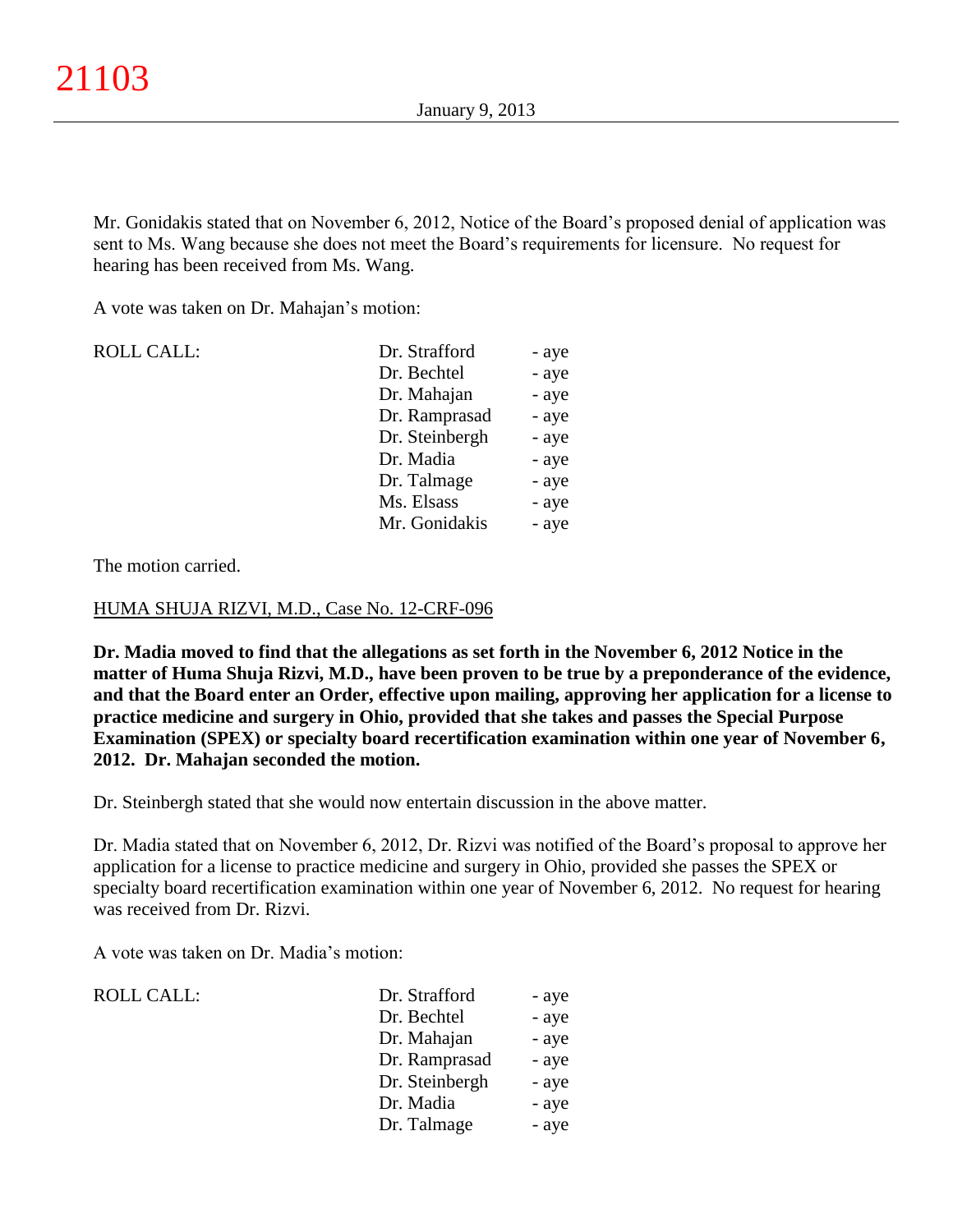January 9, 2013

| Ms. Elsass    | - aye |
|---------------|-------|
| Mr. Gonidakis | - aye |

The motion carried.

### MATTHEW WENTWORTH CHASE, M.D., Case No. 12-CRF-101

**Dr. Madia moved to find that the allegations as set forth in the November 6, 2012 Notice in the matter of Matthew Wentworth Chase, M.D., have been proven to be true by a preponderance of the evidence, and that the Board enter an Order, effective upon mailing, approving his application for restoration of his license to practice medicine and surgery in Ohio, provided that he takes and passes the Special Purpose Examination (SPEX) within one year of November 6, 2012. Dr. Mahajan seconded the motion.**

Dr. Steinbergh stated that she would now entertain discussion in the above matter.

Dr. Ramprasad stated that Dr. Chase's medical license was initially issued in 1981 and lapsed in 1998 due to non-renewal. On March 8, 2012, Dr. Chase submitted an application for renewal of his license. Dr. Chase's résumé of activities shows that he has not been engaged in the practice of medicine and surgery for more than two years. The Proposed Order is to approve Dr. Chase' application for restoration of his license, provided that he takes and passes the SPEX within one year of the Notice.

Dr. Ramprasad asked why Dr. Chase has not also been given the opportunity to pass his specialty board's recertification examination instead of the SPEX. Ms. Debolt stated that it may be that Dr. Chase is not board certified, and therefore cannot recertify. Dr. Steinbergh asked the staff to review the documentation to see if Dr. Chase is board certified. Dr. Steinbergh asked if Dr. Madia would change his motion to include passage of a board recertification examination if Dr. Chase is board certified. Dr. Madia agreed.

**Dr. Madia wished to change his motion to include passage of either the Special Purpose Examination (SPEX) or a specialty board recertification examination as a condition for restoration of Dr. Chase's medical license. As no Board member objected, the change was accepted.**

A vote was taken on Dr. Madia's motion:

ROLL CALL:

| Dr. Strafford  | - aye |
|----------------|-------|
| Dr. Bechtel    | - aye |
| Dr. Mahajan    | - aye |
| Dr. Ramprasad  | - aye |
| Dr. Steinbergh | - aye |
| Dr. Madia      | - aye |
| Dr. Talmage    | - aye |
| Ms. Elsass     | - aye |
| Mr. Gonidakis  | - aye |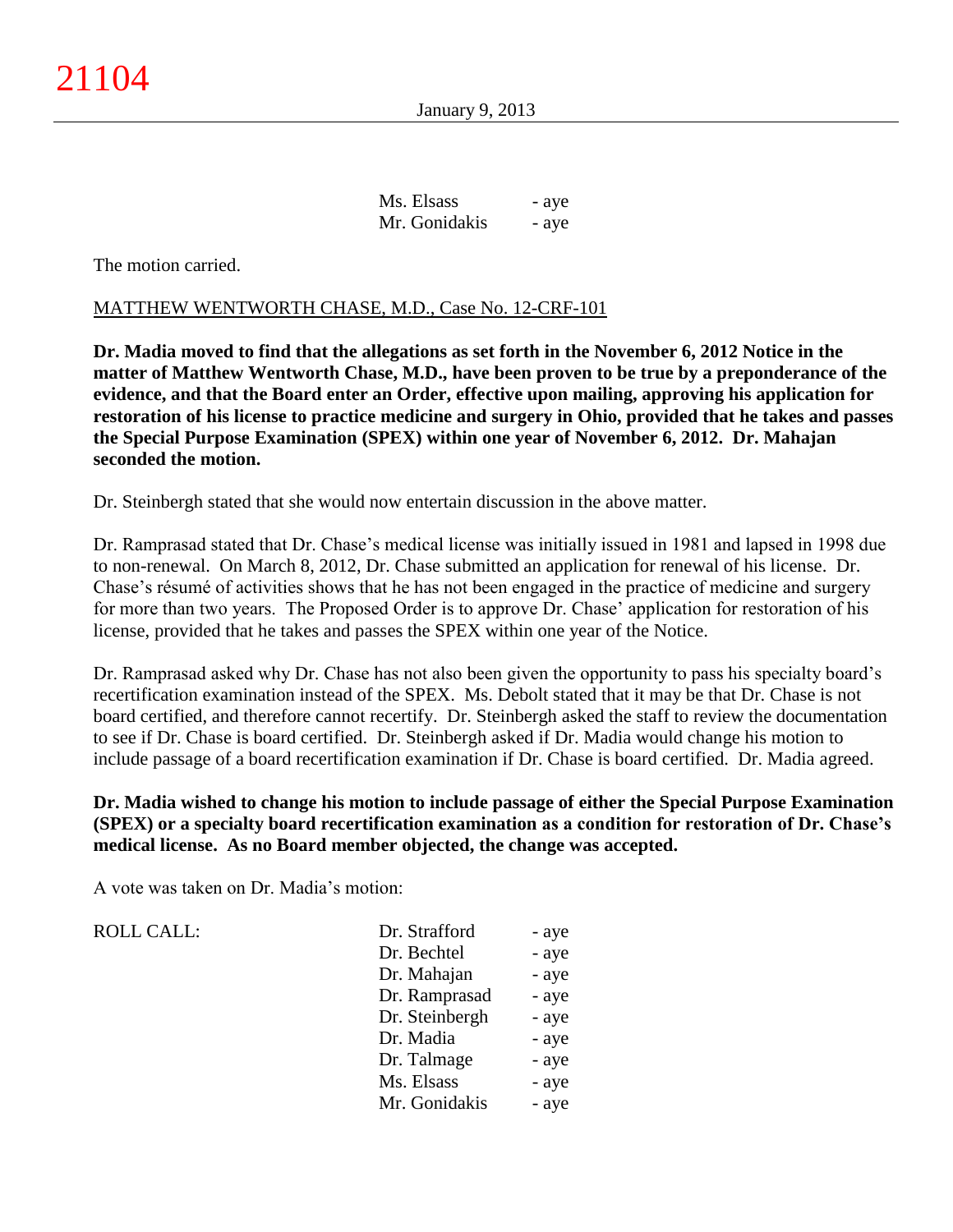The motion carried.

Ms. Jacobs stated that she has reviewed the documentation and confirmed that Dr. Chase is not board certified.

## LINDA LAU FINNEGAN, M.D., Case No. 12-CRF-113

**Dr. Madia moved to find that the allegations as set forth in the November 6, 2012 Notice in the matter of Linda Lau Finnegan, M.D., have been proven to be true by a preponderance of the evidence, and that the Board enter an Order, effective upon mailing, denying her application for a license to practice medicine and surgery in Ohio. Dr. Mahajan seconded the motion.**

Dr. Steinbergh stated that she would now entertain discussion in the above matter.

Dr. Ramprasad stated that Dr. Finnegan passed Step I of the United States Medical Licensing Examination (USMLE) on the second attempt, passed Step II on the first attempt, and passed Step III on the sixth attempt in 2000. Dr. Ramprasad stated that Dr. Finnegan is currently working as a radiologist and has been board certified since 2010. According to the Board's rules, Dr. Finnegan's application for licensure must be denied because she failed Step III more than three times.

Dr. Mahajan commented that Dr. Finnegan is an accomplished physician and is probably a very good radiologist, noting her board certification. Dr. Mahajan suggested that the Board proceed as soon as possible in changing the rule that keeps physicians like Dr. Finnegan from being licensed in Ohio.

A vote was taken on Dr. Madia's motion:

| <b>ROLL CALL:</b> | Dr. Strafford  | - aye |
|-------------------|----------------|-------|
|                   | Dr. Bechtel    | - aye |
|                   | Dr. Mahajan    | - aye |
|                   | Dr. Ramprasad  | - aye |
|                   | Dr. Steinbergh | - aye |
|                   | Dr. Madia      | - aye |
|                   | Dr. Talmage    | - aye |
|                   | Ms. Elsass     | - aye |
|                   | Mr. Gonidakis  | - aye |

The motion carried.

### JACK ALEXANDER VITVITSKY, P.A., Case No. 12-CRF-050

**Dr. Madia moved to find that the allegations as set forth in the June 26, 2012 Notice in the matter of Jack Alexander Vitvitsky, P.A., have been proven to be true by a preponderance of the evidence, and that the Board enter an Order, effective upon mailing, denying his application for a provisional certificate to prescribe as a physician assistant in Ohio. Dr. Ramprasad seconded the motion.**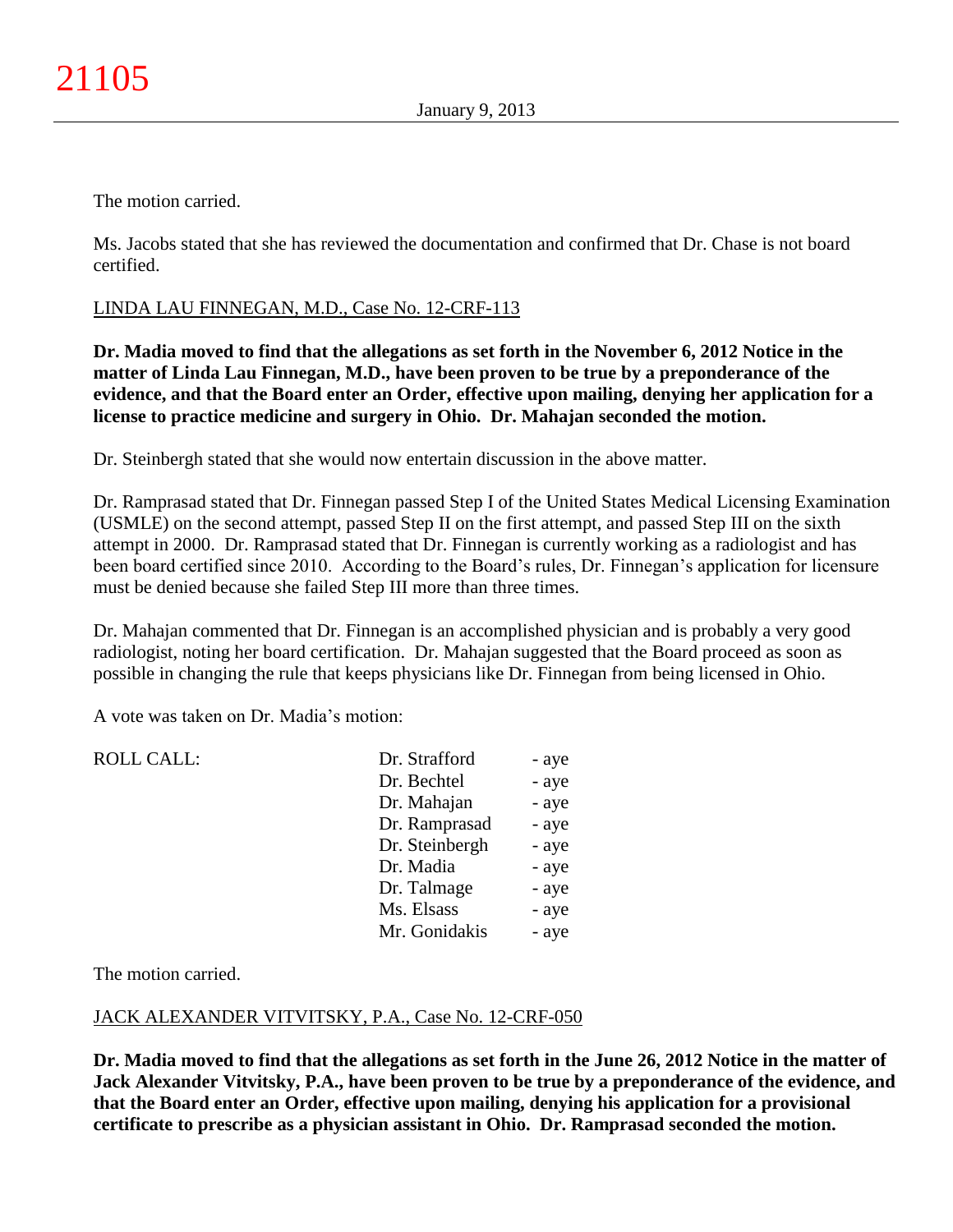Dr. Steinbergh stated that she would now entertain discussion in the above matter.

Dr. Mahajan stated that Mr. Vitvitsky is applying for prescribing authority. The Proposed Order is to deny the application because Mr. Vitvitsky lacks at least ten years of experience as a physician assistant or a master's degree or higher from accredited program, as required by Section 4730.46(B), Ohio Revised Code. No request for hearing was received from Mr. Vitvitsky.

A vote was taken on Dr. Madia's motion:

| <b>ROLL CALL:</b> | Dr. Strafford  | - aye |
|-------------------|----------------|-------|
|                   | Dr. Bechtel    | - aye |
|                   | Dr. Mahajan    | - aye |
|                   | Dr. Ramprasad  | - aye |
|                   | Dr. Steinbergh | - aye |
|                   | Dr. Madia      | - aye |
|                   | Dr. Talmage    | - aye |
|                   | Ms. Elsass     | - aye |
|                   | Mr. Gonidakis  | - aye |
|                   |                |       |

The motion carried.

## CITATIONS, PROPOSED DENIALS, DISMISSALS, ORDERS OF SUMMARY SUSPENSION & NOTICES OF IMMEDIATE SUSPENSION

### BRENDA LOUISE BANKS, M.D. – NOTICE OF IMMEDIATE SUSPENSION AND OPPORTUNITY FOR HEARING

At this time the Board read and considered the proposed Notice of Immediate Suspension and Opportunity for Hearing in the above matter, a copy of which shall be maintained in the exhibits section of this Journal.

### **Dr. Mahajan moved to send the Notice of Immediate Suspension and Opportunity for Hearing to Dr. Banks. Dr. Madia seconded the motion.** A vote was taken:

ROLL CALL:

| - abstain |
|-----------|
| - abstain |
| - aye     |
| - aye     |
| - aye     |
| - aye     |
| - abstain |
| - aye     |
| - aye     |
|           |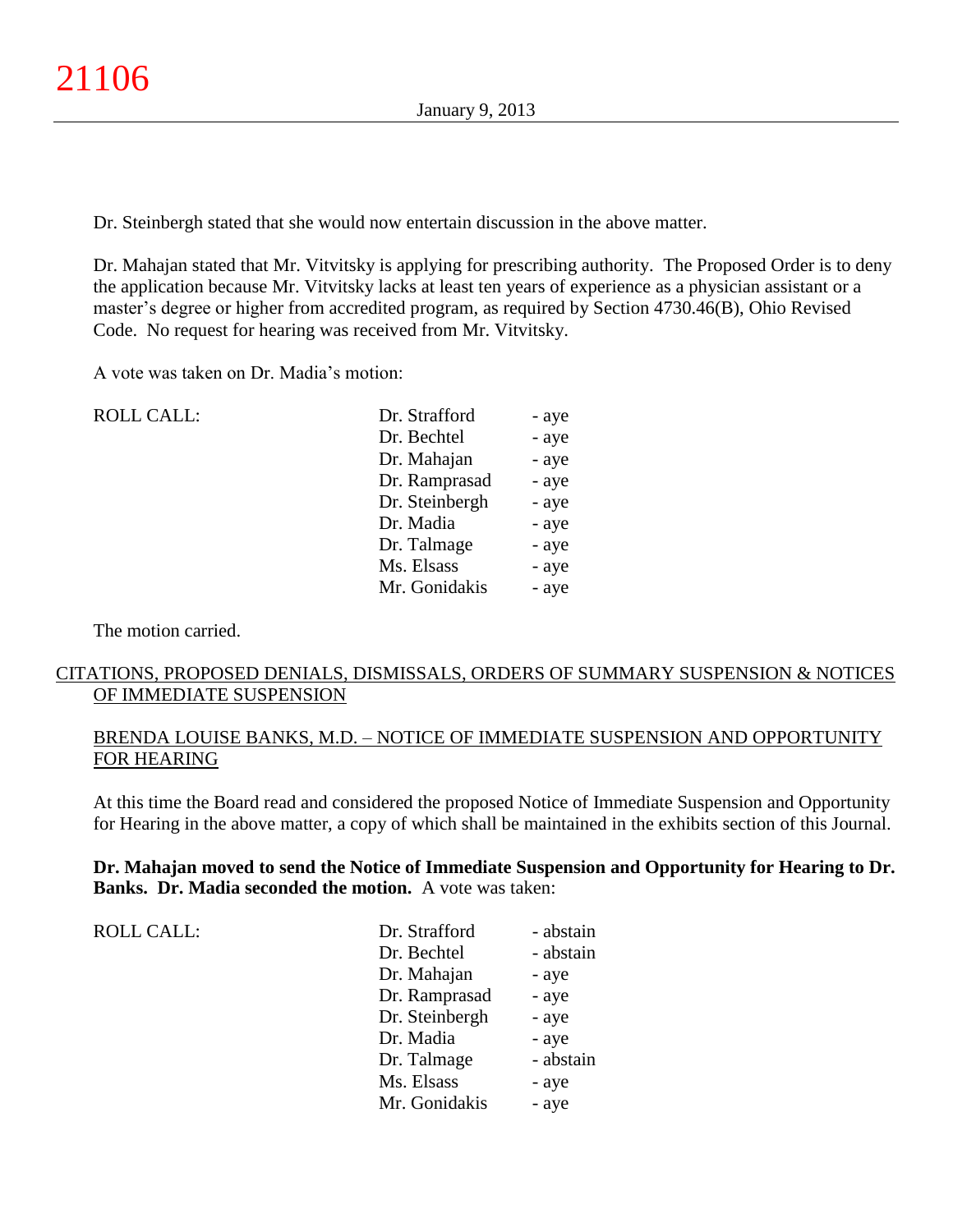The motion to send carried.

### MARGARET A. DAVIDSON - CITATION LETTER

At this time the Board read and considered the proposed Citation Letter in the above matter, a copy of which shall be maintained in the exhibits section of this Journal.

**Dr. Madia moved to send the Citation Letter to Ms. Davidson. Dr. Mahajan seconded the motion.** A vote was taken:

| <b>ROLL CALL:</b> | Dr. Strafford  | - abstain |
|-------------------|----------------|-----------|
|                   | Dr. Bechtel    | - abstain |
|                   | Dr. Mahajan    | - aye     |
|                   | Dr. Ramprasad  | - aye     |
|                   | Dr. Steinbergh | - aye     |
|                   | Dr. Madia      | - aye     |
|                   | Dr. Talmage    | - aye     |
|                   | Ms. Elsass     | - aye     |
|                   | Mr. Gonidakis  | - aye     |
|                   |                |           |

The motion to send carried.

### JAMES RICHARD FREDE, M.D. – CITATION LETTER

At this time the Board read and considered the proposed Citation in the above matter, a copy of which shall be maintained in the exhibits section of this Journal.

**Dr. Madia moved to send the Citation Letter to Dr. Frede. Dr. Mahajan seconded the motion.** A vote was taken:

| <b>ROLL CALL:</b> | Dr. Strafford  | - abstain |
|-------------------|----------------|-----------|
|                   | Dr. Bechtel    | - abstain |
|                   | Dr. Mahajan    | - aye     |
|                   | Dr. Ramprasad  | - aye     |
|                   | Dr. Steinbergh | - aye     |
|                   | Dr. Madia      | - aye     |
|                   | Dr. Talmage    | - abstain |
|                   | Ms. Elsass     | - aye     |
|                   | Mr. Gonidakis  | - aye     |
|                   |                |           |

The motion to send carried.

## EMMART YOST HOY, JR., D.O. – OPPORTUNITY FOR HEARING ON FAILURE TO SUBMIT TO AN EXAMINATION AND NOTICE OF SUMMARY SUSPENSION BASED UPON PRESUMPTION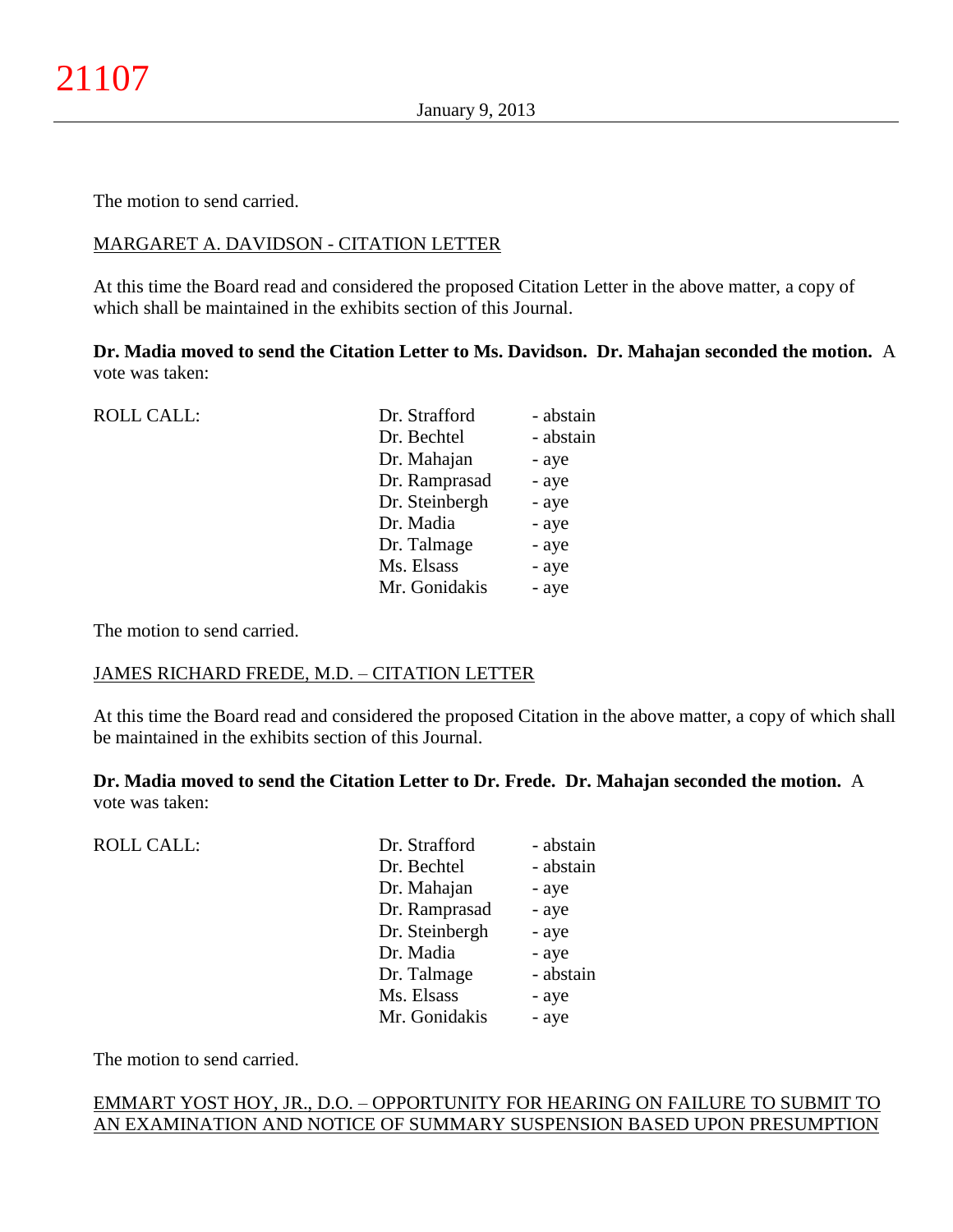#### OF AN ADMISSION OF IMPAIRMENT

At this time the Board read and considered the proposed Opportunity for Hearing on Failure to Submit to an Examination and Notice of Summary Suspension Based upon Presumption of an Admission of Impairment in the above matter, a copy of which shall be maintained in the exhibits section of this Journal.

**Dr. Mahajan moved to send the Opportunity for Hearing on Failure to Submit to an Examination and Notice of Summary Suspension Based upon Presumption of an Admission of Impairment to Dr. Hoy. Dr. Madia seconded the motion.** A vote was taken:

| <b>ROLL CALL:</b> | Dr. Strafford  | - abstain |
|-------------------|----------------|-----------|
|                   | Dr. Bechtel    | - abstain |
|                   | Dr. Mahajan    | - aye     |
|                   | Dr. Ramprasad  | - aye     |
|                   | Dr. Steinbergh | - aye     |
|                   | Dr. Madia      | - aye     |
|                   | Dr. Talmage    | - abstain |
|                   | Ms. Elsass     | - aye     |
|                   | Mr. Gonidakis  | - aye     |
|                   |                |           |

The motion to send carried.

**Dr. Madia moved to table this topic in case of possible additional citations. Dr. Ramprasad seconded the motion.** All members voted aye. The motion carried.

### RATIFICATION OF SETTLEMENT AGREEMENTS

## PETER GRAFF HICKOX, M.D. – PERMANENT SURRENDER OF CERTIFICATE TO PRACTICE MEDICINE AND SURGERY

**Dr. Madia moved to ratify the Proposed Permanent Surrender with Dr. Hickox. Dr. Ramprasad seconded the motion.** A vote was taken:

| <b>ROLL CALL:</b> | Dr. Strafford  | - abstain |
|-------------------|----------------|-----------|
|                   | Dr. Bechtel    | - abstain |
|                   | Dr. Mahajan    | - aye     |
|                   | Dr. Ramprasad  | - aye     |
|                   | Dr. Steinbergh | - aye     |
|                   | Dr. Madia      | - aye     |
|                   | Dr. Talmage    | - abstain |
|                   | Ms. Elsass     | - aye     |
|                   | Mr. Gonidakis  | - aye     |

The motion to ratify carried.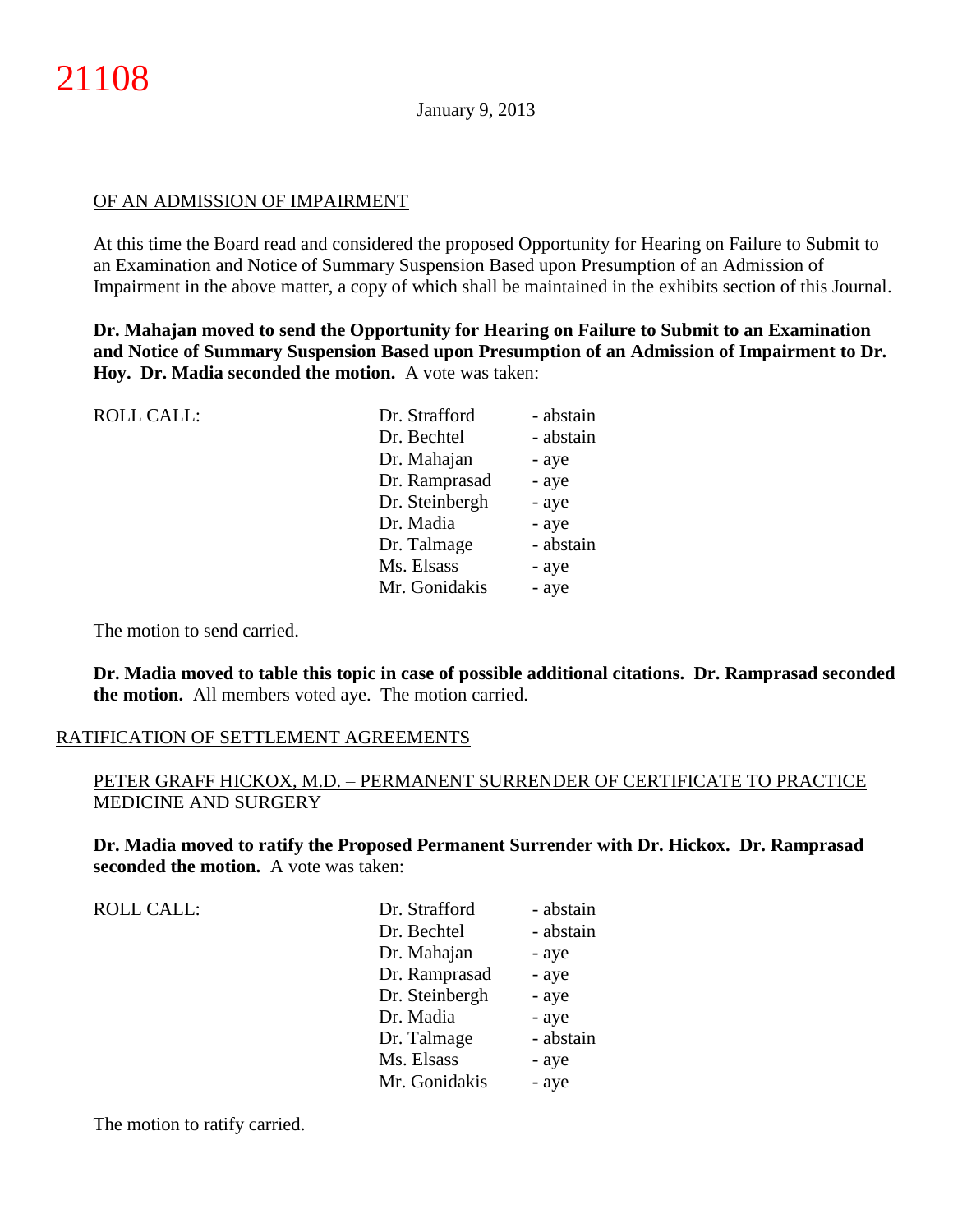### WILLIAM DOUGLAS MILES, D.O. – PERMANENT SURRENDER OF CERTIFICATE TO PRACTICE OSTEOPATHIC MEDICINE AND SURGERY

### **Dr. Madia moved to ratify the Proposed Permanent Surrender with Dr. Miles. Dr. Ramprasad seconded the motion.** A vote was taken:

ROLL CALL:

| Dr. Strafford  | - abstain |
|----------------|-----------|
| Dr. Bechtel    | - abstain |
| Dr. Mahajan    | - aye     |
| Dr. Ramprasad  | - aye     |
| Dr. Steinbergh | - aye     |
| Dr. Madia      | - aye     |
| Dr. Talmage    | - abstain |
| Ms. Elsass     | - aye     |
| Mr. Gonidakis  | - aye     |

The motion to ratify carried.

## PAUL H. PERLSTEIN, M.D. – PERMANENT SURRENDER OF CERTIFICATE TO PRACTICE MEDICINE AND SURGERY

**Dr. Madia moved to ratify the Proposed Permanent Surrender with Dr. Perlstein. Dr. Mahajan seconded the motion.** A vote was taken:

ROLL CALL:

| Dr. Strafford  | - abstain |
|----------------|-----------|
| Dr. Bechtel    | - abstain |
| Dr. Mahajan    | - aye     |
| Dr. Ramprasad  | - aye     |
| Dr. Steinbergh | - aye     |
| Dr. Madia      | - aye     |
| Dr. Talmage    | - abstain |
| Ms. Elsass     | - aye     |
| Mr. Gonidakis  | - aye     |
|                |           |

The motion to ratify carried.

### BRIAN FREDERIC GRIFFIN, M.D. – STEP II CONSENT AGREEMENT

**Dr. Madia moved to ratify the Proposed Step II Consent Agreement with Dr. Griffin. Dr. Mahajan seconded the motion.** A vote was taken:

| ROLL CALL: | Dr. Strafford | - abstain |
|------------|---------------|-----------|
|            | Dr. Bechtel   | - abstain |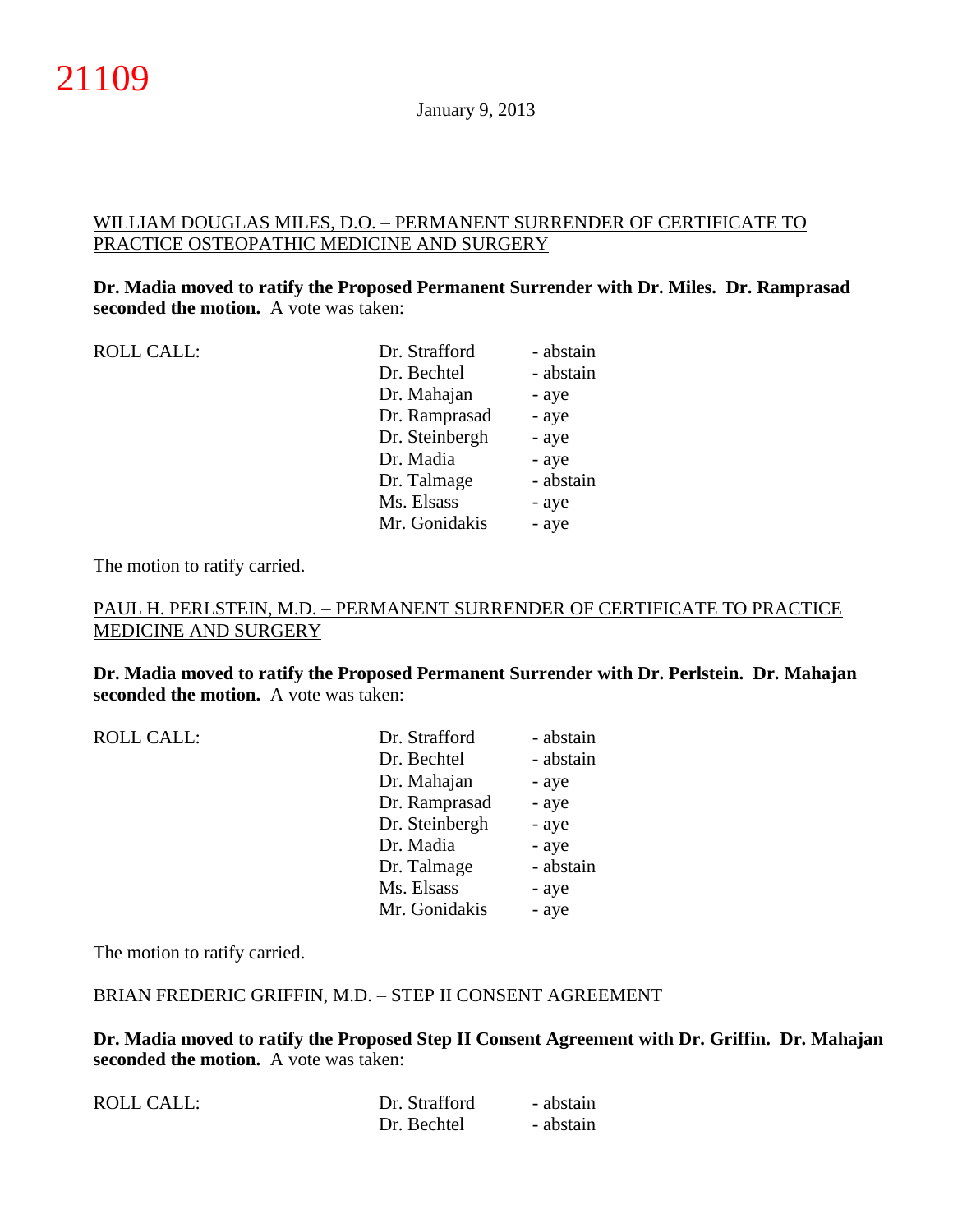| Dr. Mahajan    | - aye     |
|----------------|-----------|
| Dr. Ramprasad  | - aye     |
| Dr. Steinbergh | - aye     |
| Dr. Madia      | - aye     |
| Dr. Talmage    | - abstain |
| Ms. Elsass     | - aye     |
| Mr. Gonidakis  | - aye     |
|                |           |

The motion to ratify carried.

## WENDY A. MILLIS, M.D. – STEP I CONSENT AGREEMENT

**Dr. Madia moved to ratify the Proposed Step I Consent Agreement with Dr. Millis. Dr. Mahajan seconded the motion.** A vote was taken:

| <b>ROLL CALL:</b> | Dr. Strafford  | - abstain |
|-------------------|----------------|-----------|
|                   | Dr. Bechtel    | - abstain |
|                   | Dr. Mahajan    | - aye     |
|                   | Dr. Ramprasad  | - aye     |
|                   | Dr. Steinbergh | - aye     |
|                   | Dr. Madia      | - aye     |
|                   | Dr. Talmage    | - aye     |
|                   | Ms. Elsass     | - aye     |
|                   | Mr. Gonidakis  | - aye     |
|                   |                |           |

The motion to ratify carried.

#### SUDHIR SITARAM POLISETTY, M.D. – STEP II CONSENT AGREEMENT

**Dr. Madia moved to ratify the Proposed Step II Consent Agreement with Dr. Polisetty. Dr. Ramprasad seconded the motion.** A vote was taken:

| <b>ROLL CALL:</b> | Dr. Strafford  | - abstain |
|-------------------|----------------|-----------|
|                   | Dr. Bechtel    | - abstain |
|                   | Dr. Mahajan    | - aye     |
|                   | Dr. Ramprasad  | - aye     |
|                   | Dr. Steinbergh | - aye     |
|                   | Dr. Madia      | - aye     |
|                   | Dr. Talmage    | - abstain |
|                   | Ms. Elsass     | - aye     |
|                   | Mr. Gonidakis  | - aye     |

The motion to ratify carried.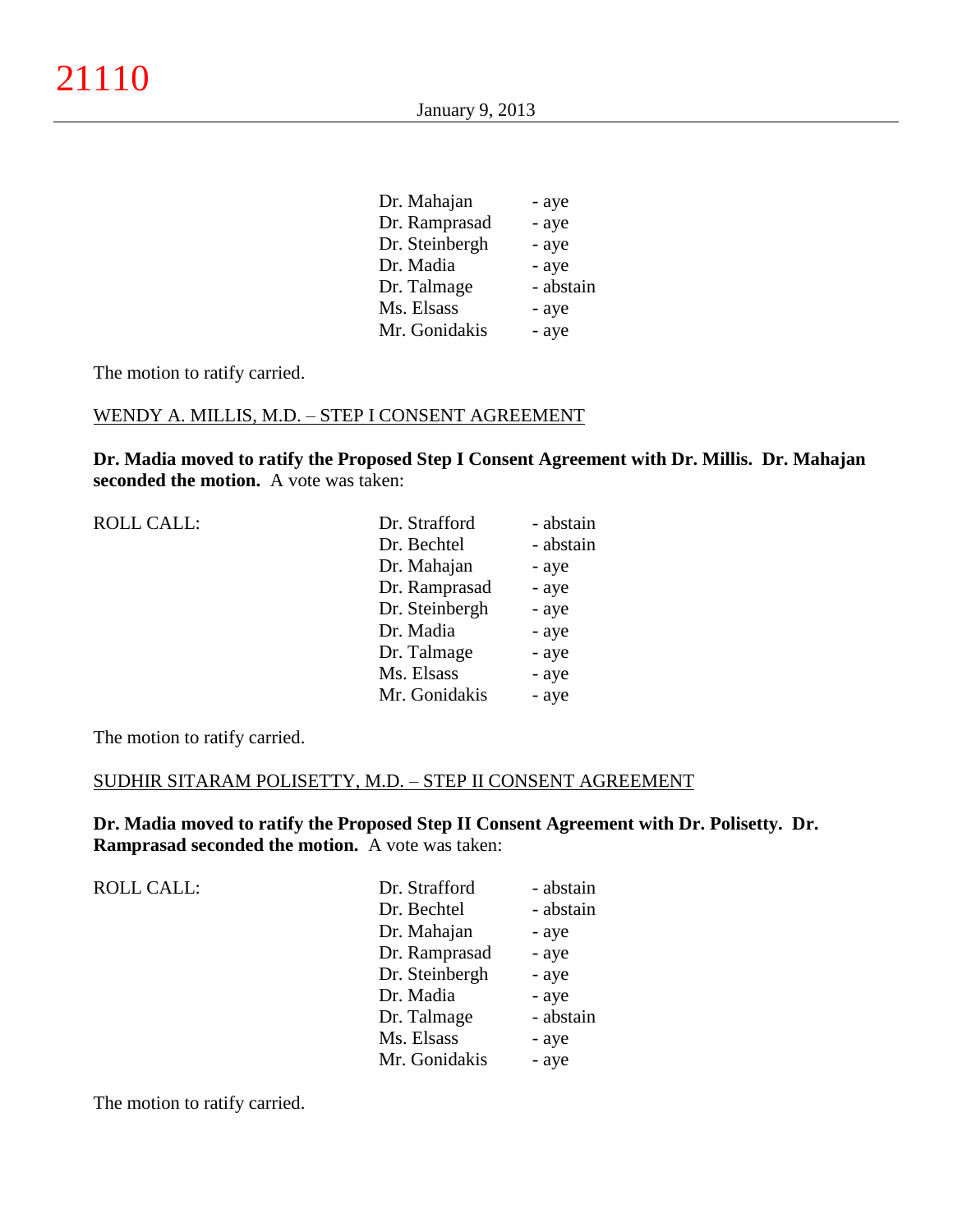#### NICHOLAS ANTHONY ATANASOFF, D.O. – STEP I CONSENT AGREEMENT

**Dr. Madia moved to ratify the Proposed Step I Consent Agreement with Dr. Atanasoff. Dr. Mahajan seconded the motion.** A vote was taken:

| <b>ROLL CALL:</b> | Dr. Strafford  | - abstain |
|-------------------|----------------|-----------|
|                   | Dr. Bechtel    | - abstain |
|                   | Dr. Mahajan    | - aye     |
|                   | Dr. Ramprasad  | - aye     |
|                   | Dr. Steinbergh | - aye     |
|                   | Dr. Madia      | - aye     |
|                   | Dr. Talmage    | - abstain |
|                   | Ms. Elsass     | - aye     |
|                   | Mr. Gonidakis  | - aye     |
|                   |                |           |

The motion to ratify carried.

**Ms. Elsass moved to table this topic in case of possible additional consent agreements. Dr. Mahajan seconded the motion.** All members voted aye. The motion carried.

The Board took a brief recess at 2:50 p.m. and returned at 3:10 p.m. Dr. Talmage and Ms. Elsass were not present when the meeting resumed.

### PROBATIONARY APPEARANCES

#### SANDRA K. HAREWOOD, M.D.

Dr. Harewood was making her final appearance before the Board pursuant to her request for release from the terms of her January 9, 2008 Consent Agreement. Ms. Bickers reviewed Dr. Harewood's history with the Board.

Dr. Ramprasad noted that Dr. Harewood has been diagnosed with major depressive disorder that is in full remission and she takes no medications. Dr. Harewood confirmed that that is correct. Dr. Ramprasad asked if Dr. Harewood is following up with a psychiatrist. Dr. Harewood stated that she has not seen her psychiatrist since she was released from that requirement, but she would return if she felt the need.

Dr. Ramprasad asked Dr. Harewood to describe the big book meetings she attends. Dr. Harewood stated that there is an Alcoholics Anonymous (AA) book and a portion of it is read, followed by discussion. Dr. Harewood stated that this process brings out a lot of thoughts and can be helpful to people at different levels of recovery.

Dr. Ramprasad expressed concern the Dr. Harewood has indicated that she is not sure she will continue to attend meetings long-term. Dr. Harewood reiterated that she is not sure, but she is looking forward to a bit of a break of two meetings per week. Dr. Ramprasad asked how Dr. Harewood expects to keep out of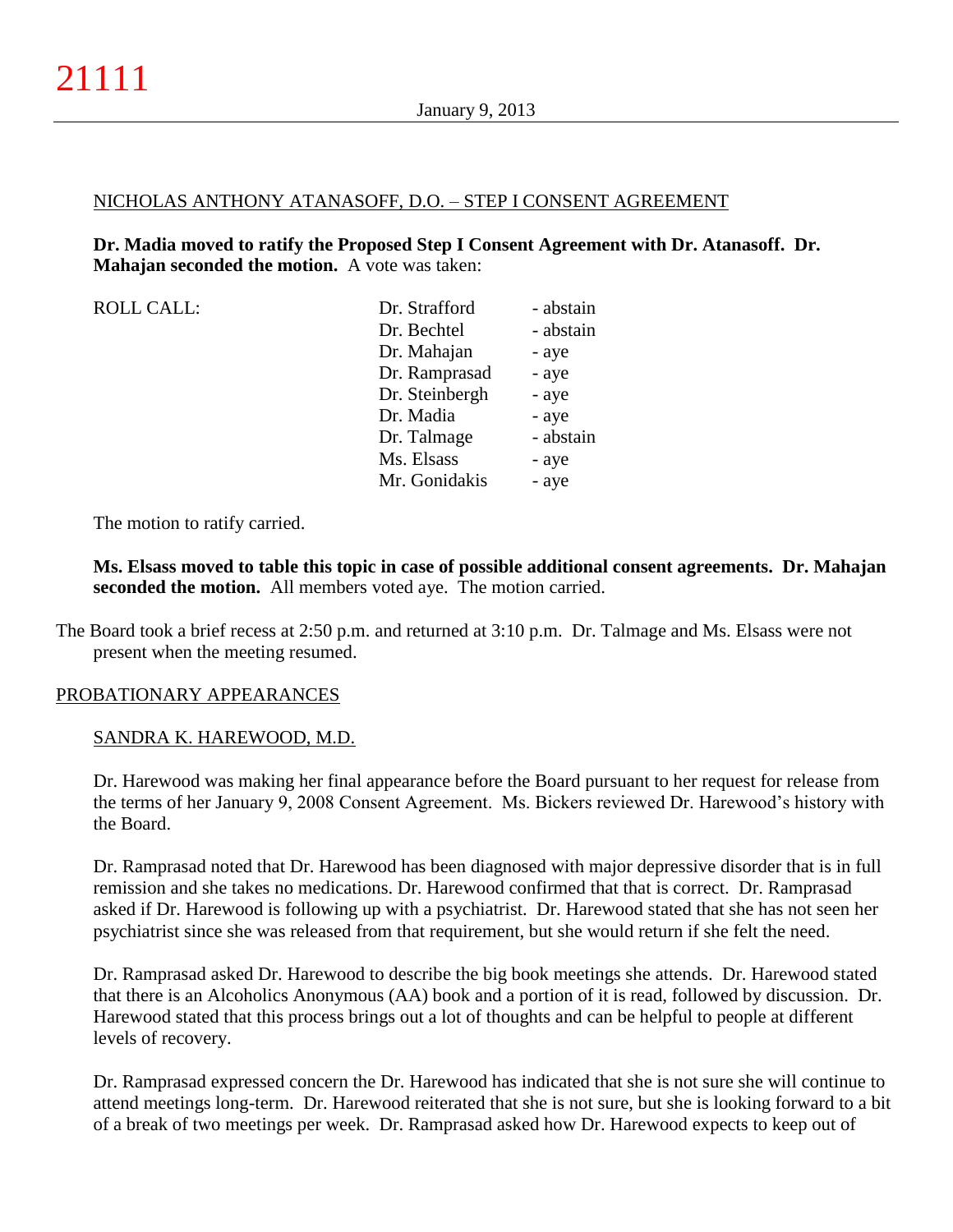trouble. Dr. Harewood answered that her life has changed considerably and she now has a lot more balance.

Dr. Ramprasad asked how Dr. Harewood's internal medicine practice is going. Dr. Harewood replied that her practice is going very well and she mostly does hospital consulting at a long-term acute care facility in Dayton. Dr. Harewood also does some work at shorter-stay surgical centers. In response to Dr. Steinbergh, Dr. Harewood stated that she modifies her own schedule each week. Dr. Harewood stated that her work is hectic, but in a different way and she enjoys having decision-making capacity regarding her schedule.

Dr. Ramprasad observed that Dr. Harewood's problems began in 2002 and asked what had happened prior to that. Dr. Harewood responded that her husband died very suddenly in 1996 and her problems stemmed from that. Dr. Harewood stated that it took a long time "really circle the drain" and a long time to build herself back up again. Dr. Steinbergh commented that the Board's concern is that Dr. Harewood continues to be well and to manage her stress.

Dr. Ramprasad asked if Dr. Harewood could address the medical students in attendance about what she learned from her experience. Dr. Harewood advised the students that there is always someone to talk to, but some people do not seek help out of pride or a feeling that they will seem less professional. Dr. Harewood stated that the students should have a group of people, be it fellow practitioners or friends, who can help share whatever burden they have. Dr. Steinbergh echoed Dr. Harewood's sentiments.

**Dr. Ramprasad moved to release Dr. Harewood from the terms of her January 9, 2008 Consent Agreement. Dr. Mahajan seconded the motion.** All members voted aye. The motion carried.

## NAKISHA HINES, M.T.

Ms. Bickers stated that Ms. Hines is not present in the meeting.

### ROBERT L. HUBLEY, D.O.

Dr. Hubley was making his final appearance before the Board pursuant to his request for release from the terms of his January 9, 2008 Consent Agreement. Ms. Bickers reviewed Dr. Hubley's history with the Board.

Dr. Madia asked what Dr. Hubley is doing in his practice. Dr. Hubley replied that he is a rural family medicine physician in Platte, South Dakota. Dr. Hubley works at a 15-bed critical access hospital and performs a variety of functions, such as covering the emergency room, seeing clinic patients, and seeing hospitalized patients. Dr. Hubley stated that the work is never overwhelming because there are not that many people. Dr. Madia asked if Dr. Hubley practices alone or in a group. Dr. Hubley replied that he is in a group with two other family practitioners and two mid-level providers.

Dr. Madia asked how Dr. Hubley had obtained the Sublimaze he was addicted to. Dr. Hubley explained that he had been an anesthesiology resident in 2003-2004. Following treatment, he decided to go into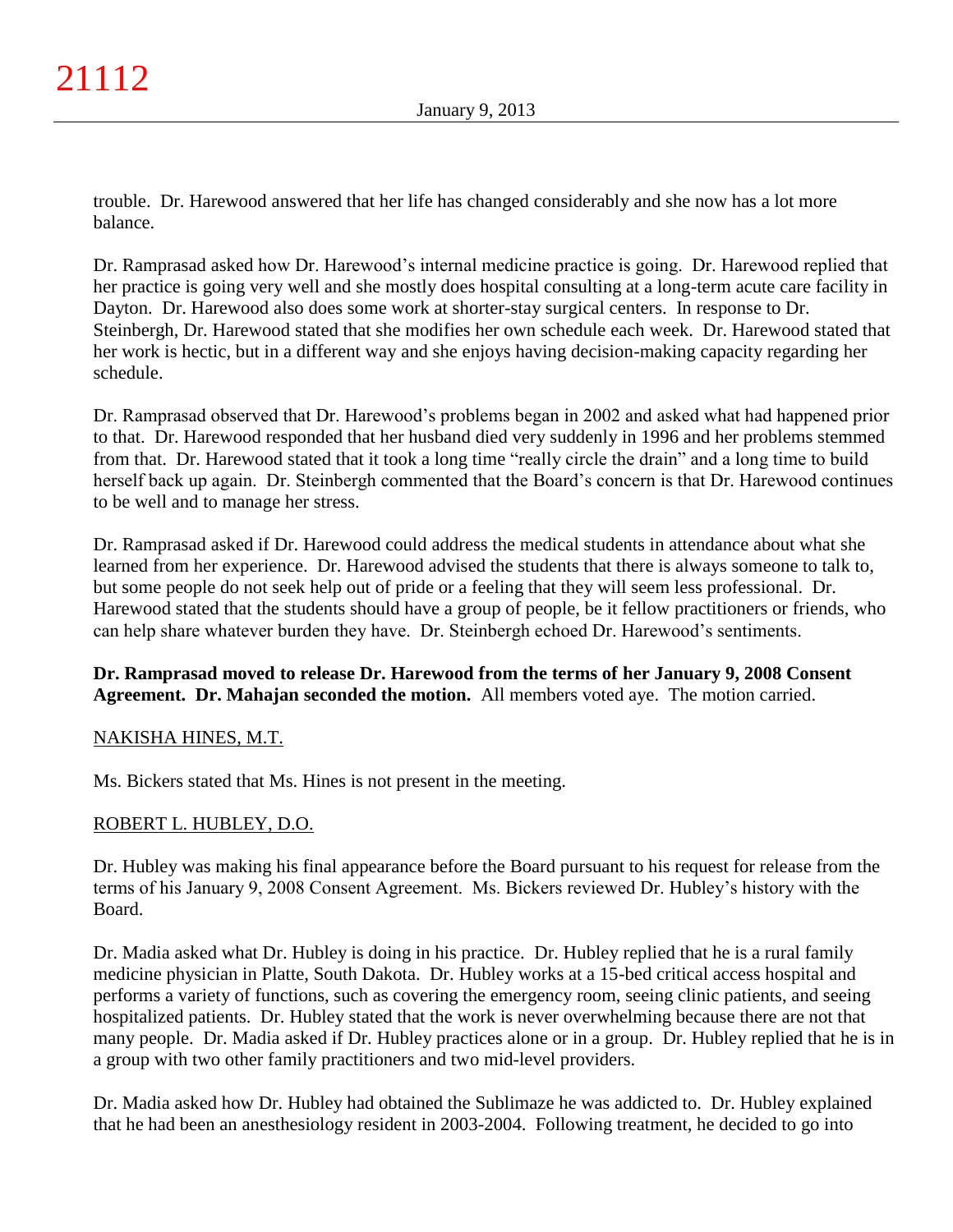family medicine instead of anesthesiology. Dr. Madia opined that Dr. Hubley made the right decision.

Dr. Madia asked if Dr. Hubley takes Pristiq for his depression. Dr. Hubley answered that he does take Pristiq. Dr. Madia asked if Dr. Hubley will continue to see a psychiatrist. Dr. Hubley replied that he currently sees his psychiatrist every three months, but was uncertain if we would continue to see him that often.

**Dr. Madia moved to release Dr. Hubley from the terms of his January 9, 2008 Consent Agreement. Dr. Mahajan seconded the motion.** All members voted aye. The motion carried.

## CHRISTOPHER S. SHAW, M.D.

Dr. Shaw was making his final appearance before the Board pursuant to his request for release from the terms of his January 12, 2011 Consent Agreement. Ms. Bickers reviewed Dr. Shaw's history with the Board.

Dr. Madia asked how Dr. Shaw is coping with his current situation, noting that another relapse could result in the loss of his medical license. Dr. Shaw replied that he is doing very well and he continues to be active in his recovery program. Dr. Shaw stated that his current job allows him time to relax and focus on his recovery. In response to Dr. Madia, Dr. Shaw stated that he works as a hospitalist every other week on a night shift.

Dr. Steinbergh noted documentation that Dr. Shaw feels that working nights seems to have affected his memory. Dr. Shaw acknowledged that he has become more forgetful about day-to-day things and he has to write things down. However, Dr. Shaw stated that he might be imagining it and that he has always had to be careful to keep track of his obligations. Dr. Shaw speculated that he may just be blaming his forgetfulness on his working nights. Dr. Steinbergh asked Dr. Shaw to consider changing his shift to see if his memory improves. Dr. Shaw replied that he is considering that.

Dr. Madia observed that Dr. Shaw was diagnosed with major depression, but he is not on any medications. Dr. Shaw stated that he has not been on medication for several years. Dr. Shaw was uncertain if he had had true depression or if it was related to his substance abuse, noting that there has been no recurrence of depression since he began recovery.

Dr. Ramprasad stated that Dr. Shaw has not had any relapse since December 2005 and asked why he had relapsed previously after three different inpatient treatments. Dr. Ramprasad asked if Dr. Shaw could direct his answer to the medical students in attendance. Dr. Shaw opined that he had been his own worst enemy. Dr. Shaw stated he had operated under the delusion that he could control things and that he was smart enough to continue abusing drugs and alcohol without it affecting his life. Dr. Shaw stated that it took a great deal of time to realize that he is an addict and the only option for him is complete abstinence.

Dr. Ramprasad asked about Dr. Shaw's family support. Dr. Shaw replied that his family has been very supportive throughout the whole process.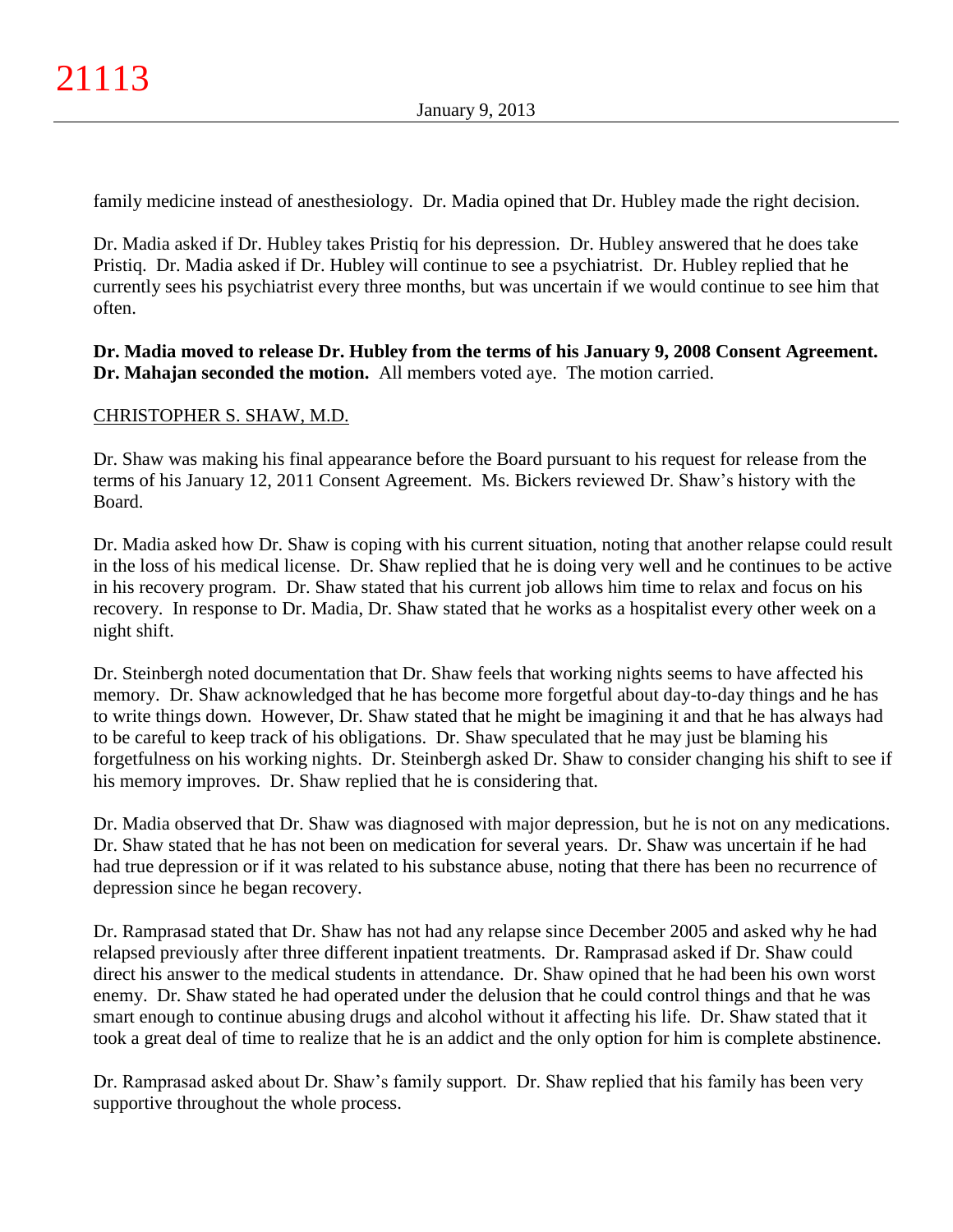**Dr. Madia moved to accept the Compliance staff's report of conference on December 11, 2012. Dr. Madia further moved to release Dr. Shaw from the terms of his January 12, 2011 Consent Agreement, effective January 12, 2013. Dr. Mahajan seconded the motion.** All members voted aye. The motion carried.

## JOSEPH E. BAUS, M.D.

Dr. Baus was making his initial appearance before the Board pursuant to the terms of his October 10, 2012 Consent Agreement. Ms. Bickers reviewed Dr. Baus' history with the Board.

In response to Dr. Ramprasad, Dr. Baus stated that he underwent inpatient treatment at Shepherd Hill Hospital for nine weeks. Dr. Ramprasad asked if Dr. Baus is currently on any medications. Dr. Baus replied that is currently takes a monthly shot of the IM formulation of Vivitrol Naltrexone.

Dr. Madia asked what Dr. Baus' plan is following recovery. Dr. Baus answered that his plan right now is to focus on his recovery. Dr. Baus stated that he had ignored many things, most notably his family, and he is currently being "Mr. Mom," which he sees as a benefit. Dr. Baus stated that he attends aftercare and is working a good program with his sponsor. Dr. Baus stated that he is currently on step 3.

Dr. Madia asked if Dr. Baus intends to return to the practice of anesthesiology. Dr. Baus stated that he has discussed this issue with his wife, who is a psychiatrist, and she is supportive of whatever decision he makes. Dr. Baus' employer is supportive as well. Dr. Baus stated that if he does return to anesthesia, he will decrease his hours and probably focus more on a pain practice.

Dr. Ramprasad asked if Dr. Baus' residency program will take him back. Dr. Baus replied that he does not plan to return to Cincinnati and that he currently lives in Dover, Ohio. Dr. Ramprasad noted that anesthesiology has the highest recidivism rate and higher mortality rates when addicted physicians return to that field. Dr. Baus stated that he had been kept at Shepherd Hill for a long period because he was an anesthesiologist and Dr. Whitney wanted to give him the most time possible to help in his recovery.

Dr. Madia asked if Dr. Baus had been abusing Sublimaze IV. Dr. Baus replied that that was the case. Dr. Madia asked if Dr. Baus had documented giving Sublimaze IV to patients when he was, in fact, taking it himself. Dr. Baus responded that he would take any waste product that was left over. Dr. Baus stated that when he practiced in Dover, he would relieve the nurse anesthetists for lunch or to give them a break, and then he would have access to narcotics. Dr. Baus stated that he has discussed his situation with his former employer and, if he went back, he would not be relieving the nurses. Therefore, his access to narcotics would be very limited.

Dr. Steinbergh emphasized that Dr. Baus is not in control of his addiction. Dr. Baus agreed. Dr. Steinbergh reiterated the recidivism of anesthesiology and asked Dr. Baus to listen to the wisdom of the Board members. Dr. Steinbergh stated that it makes no sense for Dr. Baus to expose himself by returning to anesthesiology. Dr. Madia agreed, stating that as an anesthesiologist he would have access to narcotics several times per day. Dr. Madia stated that it would be easier for Dr. Baus to retrain than to relapse and lose his medical license permanently.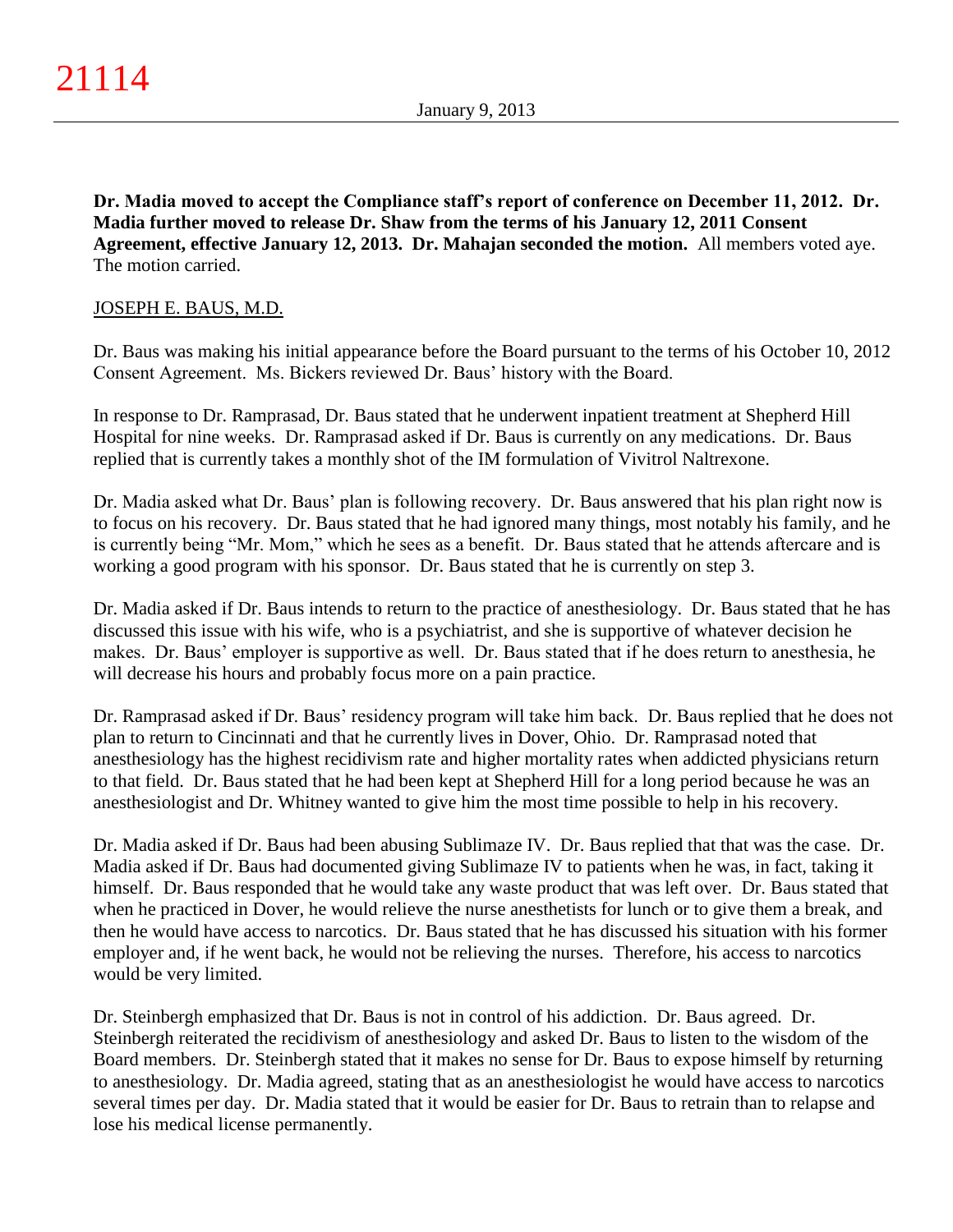**Dr. Madia moved to continue Dr. Baus under the terms of his October 10, 2012 Consent Agreement. Dr. Mahajan seconded the motion.** All members voted aye. The motion carried.

### FRANCIS E. DUMONT, M.D.

Dr. Dumont was making his initial appearance before the Board pursuant to the terms of the Board's Order of September 14, 2011. Ms. Bickers reviewed Dr. Dumont's history with the Board.

Dr. Ramprasad asked if Dr. Dumont worked for Christ Hospital. Dr. Dumont replied that Christ Hospital bought his practice when he was suspended and he does not work for the hospital. Dr. Dumont stated that he is dealing with paperwork issues and is trying to get back into that practice. Dr. Ramprasad asked if a letter from the Board would aid Dr. Dumont in regaining his Medicare privileges. Dr. Dumont stated that his Medicare privileges have already been reinstated.

Dr. Ramprasad asked what Dr. Dumont thought about the Board's actions in retrospect. Dr. Dumont stated that God has a plan and that that was part of it. Looking back on his previous prescribing practices, Dr. Dumont was thankful that no one got hurt. Dr. Dumont felt that the courses the Board sent him to will help his prescribing in the future.

Dr. Talmage returned to the meeting at this time.

Dr. Steinbergh asked if Dr. Dumont had any questions about his Board Order. Dr. Dumont responded that he has no questions.

**Dr. Ramprasad moved to continue Dr. Dumont under the terms of the Board's Order of September 14, 2011. Dr. Madia seconded the motion.** All members voted aye. The motion carried.

#### JEROME D. HOMISH, D.O.

Dr. Homish was making his initial appearance before the Board pursuant to the terms of his October 10, 2012 Consent Agreement. Ms. Bickers reviewed Dr. Homish's history with the Board.

Dr. Madia asked if Dr. Homish has relapsed four times. Ms. Bickers replied that Dr. Homish has had four Board actions based on relapse.

Dr. Madia asked how Dr. Homish is handling his situation and if he is still teaching anatomy at Hocking College. Dr. Homish replied that his position at Hocking College was replaced by two part-time people so the college would not have to pay benefits. Dr. Steinbergh asked what Dr. Homish is doing currently. Dr. Homish replied he is still involved with two Napa auto parts stores and he attends five to seven meetings per week.

Dr. Steinbergh asked if Dr. Homish has any goals regarding the medical profession. Dr. Homish referenced Voltaire's *Candide* in which, in response to someone recounting their trials and tribulations,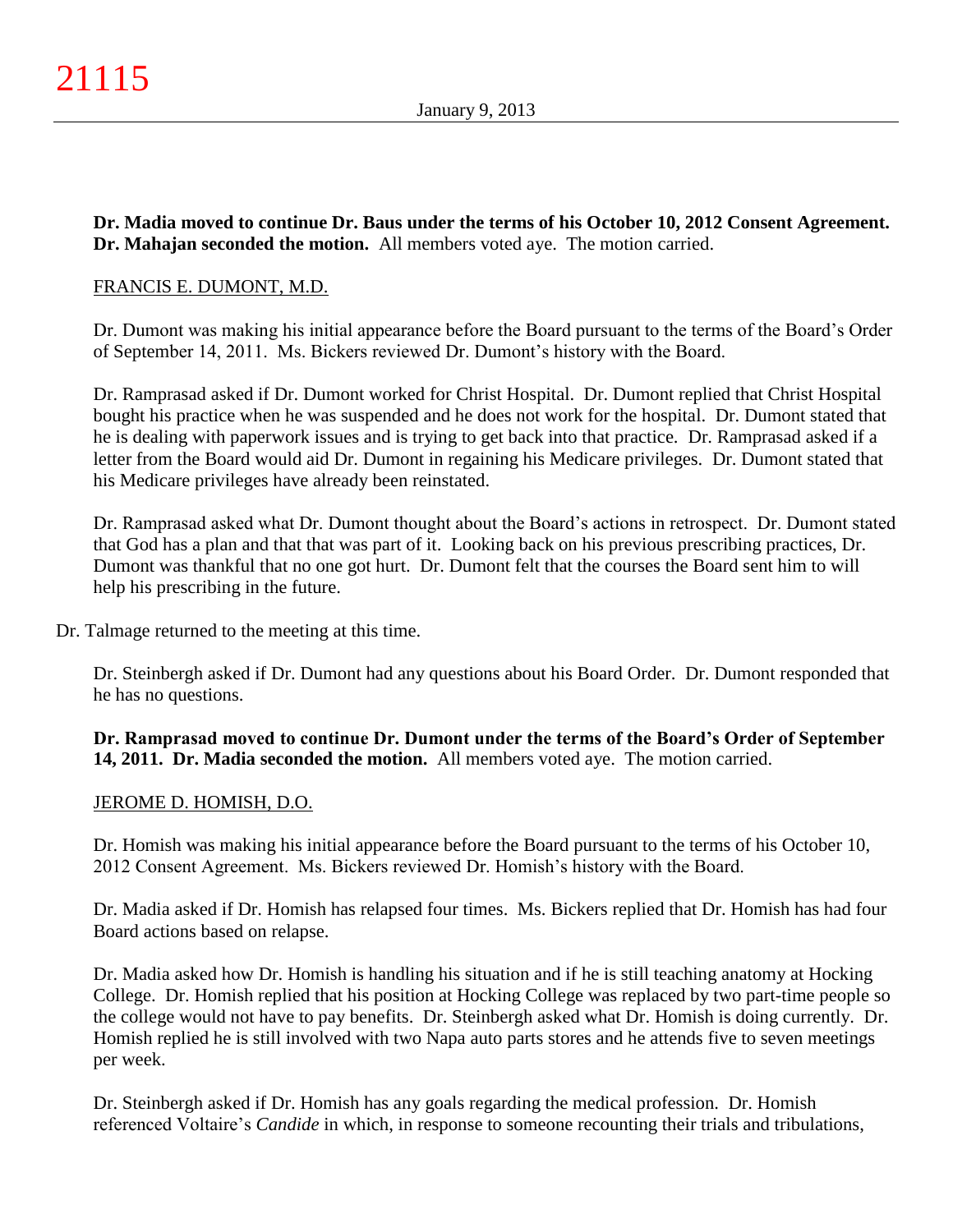Candide replied, "That is all very well, but now we need to tend the garden." Dr. Homish stated that he is trying to tend his spiritual garden and he has not yet determined if he will return to the practice of medicine. Dr. Homish stated that the most important thing is that he stay sober and not let any outside issues interfere with that. Dr. Homish commented that he made the difficult decision to not spend the holidays with his family because he knew that there would be a lot of alcohol there. Dr. Homish stated that something has clicked for him in the last several months had he has decided to wave the white flag and stop fighting.

Dr. Madia asked if Dr. Homish is keeping in touch with medicine. Dr. Homish stated that he is trying to read journals and do some Continuing Medical Education courses as his finances permit. Dr. Homish stated that he is not sure what he will do if he returns to medicine, but stated that he may work himself into a motor sports medicine practice, thus combining his medical training with a passion he has. Dr. Homish also stated that he has been appointed to the Board of Directors of the local chapter of the Red Cross.

## **Dr. Madia moved to continue Dr. Homish under the terms of his October 10, 2012 Consent Agreement. Dr. Mahajan seconded the motion.** All members voted aye. The motion carried.

## REBECCA E. JOHNSON, M.D.

Dr. Johnson was making her initial appearance before the Board pursuant to the terms of her September 12, 2012 Consent Agreement. Ms. Bickers reviewed Dr. Johnson's history with the Board.

Dr. Madia asked what Dr. Johnson is currently doing. Dr. Johnson replied that she is not working yet because she is waiting for the recredentialing process at her hospital, the Cleveland Clinic. Dr. Johnson stated that there had been a delay because her board certifications were temporarily suspended due to the Medical Board's actions, but those certifications have now been restored.

Dr. Madia asked how Dr. Johnson had access to the medications she was abusing. Dr. Johnson replied that everything she took was prescribed by a physician in New York, where she had lived before moving to Ohio. Dr. Ramprasad asked if Dr. Johnson had been on Suboxone. Dr. Johnson answered that Suboxone was part of what she had been prescribed. Dr. Johnson explained that she became dependent on pain medication during a hospital stay and her physician prescribed Suboxone and Xanax until she went into treatment in Ohio.

Dr. Madia asked Dr. Johnson to describe her feelings when she was on Suboxone. Dr. Johnson stated that she took Suboxone and Xanax simultaneously and therefore it is difficult to determine exactly how each medication affected her. Dr. Johnson opined that her impairment was caused by the Xanax, but she is uncertain because she discontinued both medications at the same time. Dr. Johnson stated that she is a completely different person now without medications.

Dr. Madia noted that Dr. Johnson has been diagnosed with major depression but is not on any medication for that. Dr. Johnson stated that she was placed on medication when she was hospitalized for treatment and kept on the medications for several months afterward. Dr. Johnson opined that many of the symptoms she experienced were related to being depressed with medications. Dr. Johnson stated that she is doing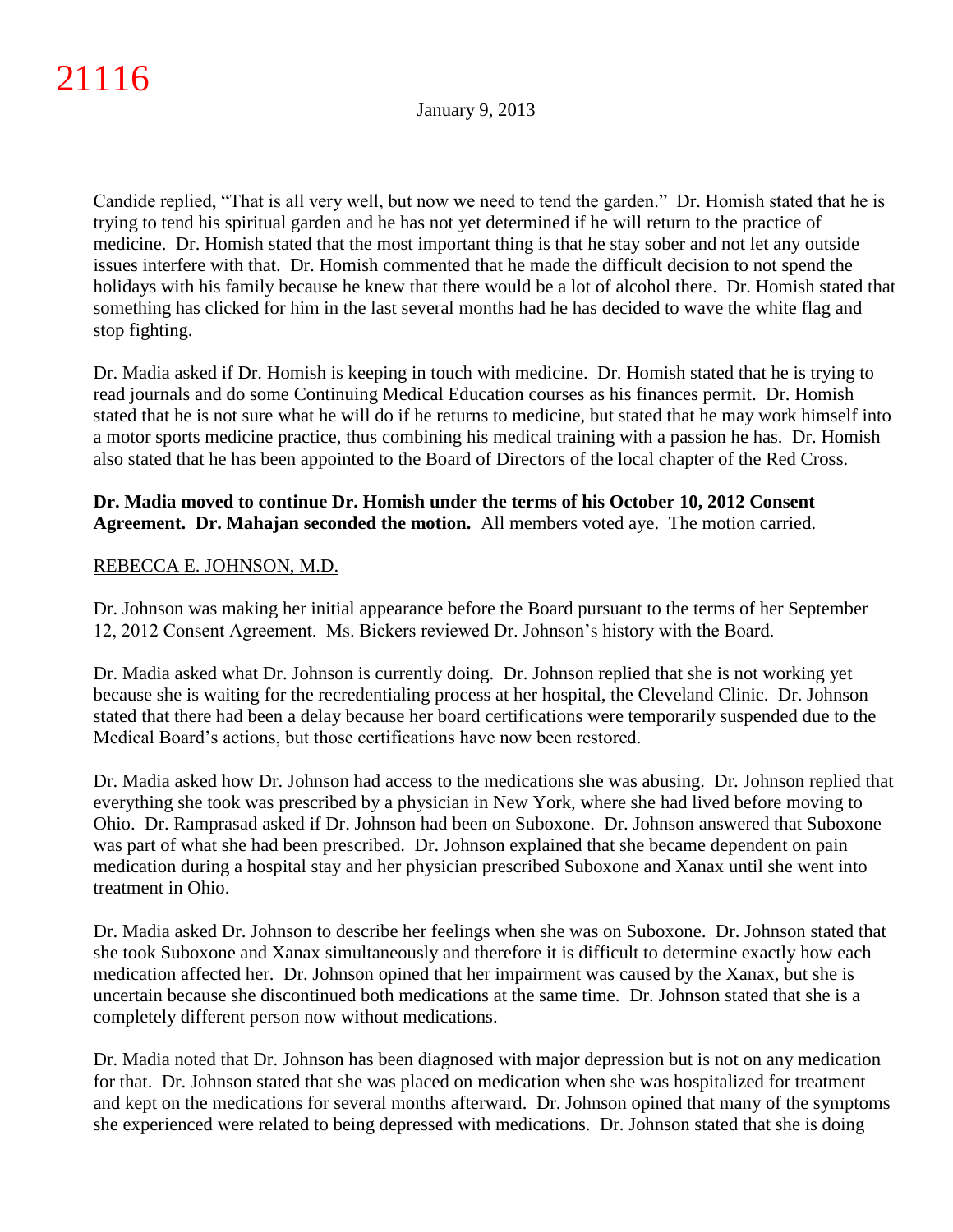well without any medications and she continues to see a psychiatrist.

### **Dr. Madia moved to continue Dr. Johnson under the terms of her September 12, 2012 Consent Agreement. Dr. Ramprasad seconded the motion.** All members voted aye. The motion carried.

## SUDHIR S. POLISETTY, M.D.

Dr. Polisetty was making his initial appearance before the Board pursuant to the terms of his October 10, 2012 Consent Agreement. Dr. Polisetty was also requesting approval to replace one Alcoholics Anonymous meeting each week with Celebrate Recovery. Dr. Polisetty was also requesting approval of *Professional Boundaries and Boundary Violations: A Primer*, offered by Professional Boundaries, Inc., to fulfill the professionalism course requirement for reinstatement. Ms. Bickers reviewed Dr. Polisetty's history with the Board. Ms. Bickers noted that earlier in the meeting, the Board ratified a Step II Consent Agreement that reinstated Dr. Polisetty's license.

Dr. Steinbergh asked why Dr. Polisetty is requesting approval of the Celebrate Recovery program. Dr. Polisetty stated that Celebrate Recovery is a 12-step based program that is more Christ-centered than Alcoholics Anonymous (AA). Dr. Polisetty stated that he is already attending Celebrate Recovery meetings, which makes for a busy week as he also fulfills his obligations to attend AA. Dr. Polisetty stated that Celebrate Recovery is an excellent program and he relates very well with the people there, though he still enjoys his AA meetings as well.

Dr. Steinbergh asked how Dr. Polisetty came to know Celebrate Recovery and if Dr. Polisetty was raised in the Christian religion. Dr. Polisetty answered that he was raised Hindu, but he never knew a lot about that religion and did not know God until he started to experience some trials. Dr. Polisetty stated that he was baptized in 2010 and he has been active in the church since that time.

Dr. Steinbergh asked if Dr. Polisetty had any questions about the Step II Consent Agreement the Board approved earlier. Dr. Polisetty replied that he had no questions and appreciated the Board for reinstating his license.

Dr. Steinbergh asked what Dr. Polisetty will be doing now. Dr. Polisetty replied that he will seek to complete his residency in dermatology. Dr. Madia stated that it is difficult to get into the field of dermatology and cautioned Dr. Polisetty not to ruin his situation. Dr. Steinbergh opined that Dr. Polisetty is making the right choices and is sincere about his recovery.

Dr. Madia asked if Dr. Polisetty could explain to the medical students in attendance how he got caught up in substance abuse. Dr. Polisetty stated that he had warning signs early on in the way he coped with things and the need for control. Dr. Polisetty stated that it had been difficult for him to realize that he may be powerless over certain things. Dr. Polisetty asked the students to be aware that addiction comes in many flavors and is not just alcohol.

**Dr. Madia moved to continue Dr. Polisetty under the terms of his January 9, 2013 Consent Agreement. Dr. Madia further moved to approve Dr. Polisetty's request to replace one Alcoholics**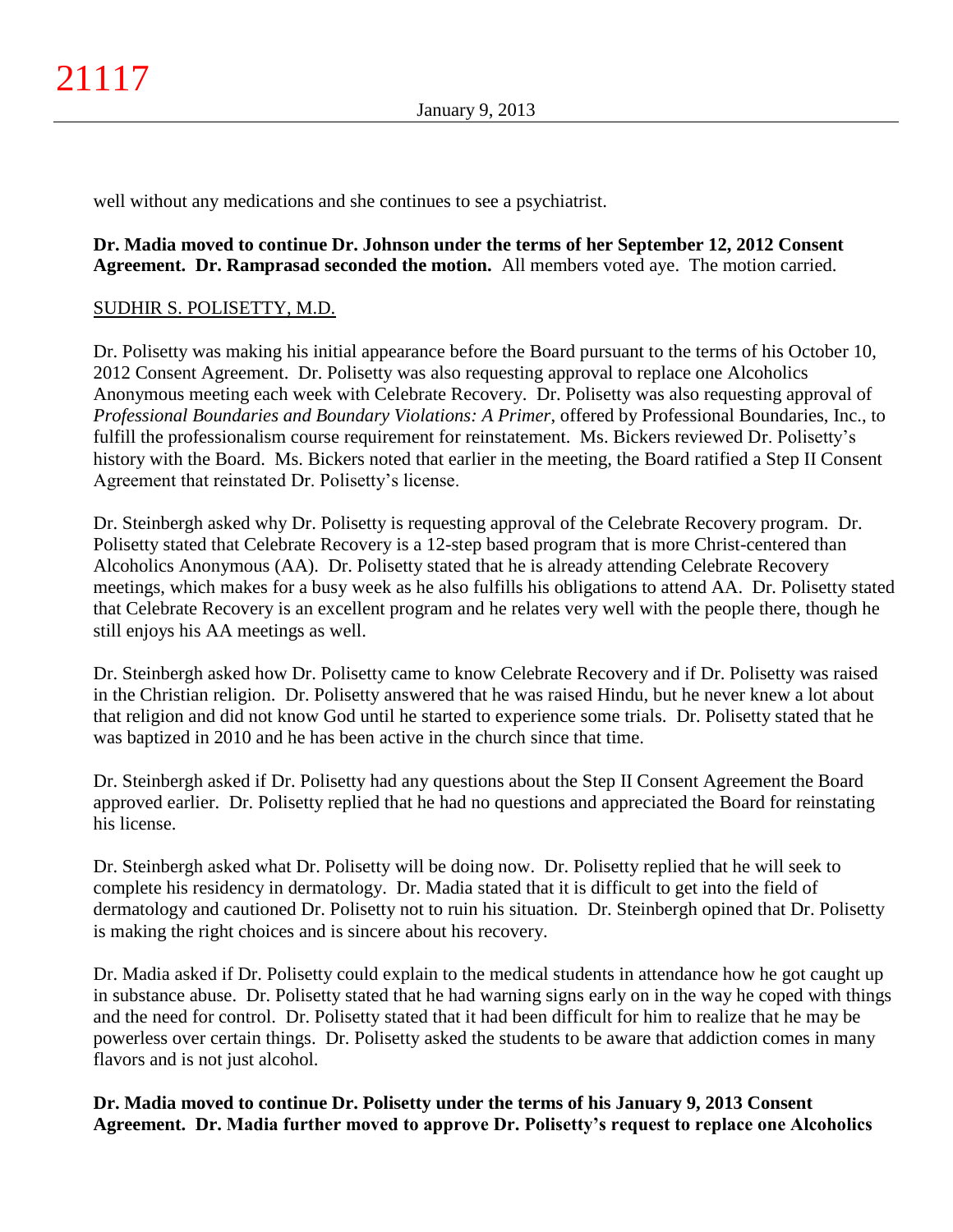**Anonymous meeting each week with Celebrate Recovery. Dr. Madia further moved to approve**  *Professional Boundaries and Boundary Violations: A Primer***, offered by Professional Boundaries, Inc., to fulfill Dr. Polisetty's professionalism course requirement for reinstatement. Dr. Ramprasad seconded the motion.** All members voted aye. The motion carried.

## TERRY L. THOMAS, D.O.

Dr. Thomas was making his initial appearance before the Board pursuant to the terms of his September 12, 2012 Consent Agreement. Ms. Bickers reviewed Dr. Thomas' history with the Board.

Dr. Madia stated that he had never heard of someone becoming addicted to Neurontin. Dr. Madia asked how Dr. Thomas got started on Neurontin. Dr. Thomas replied that when he underwent treatment at Talbot Recovery in Atlanta, he saw an off-campus pain specialist for treatment of chronic pain. The pain specialist increased the dose of Neurontin he was receiving. Dr. Thomas stated that when his dose was increased, he did not experience a euphoric high as with opiates, but it did change his mood and slightly change his perception of reality. Dr. Thomas stated that during the rest of his treatment, he would set aside one Neurontin pill each week so that he could take a large dose at the end of the week.

Dr. Mahajan asked Dr. Thomas to further describe how the larger dose of Neurontin made him feel. Dr. Thomas stated that it put him in a lighter mood. Dr. Thomas stated that in recovery, he has learned that he has been mood-altering since at least the age of eight, with his first drug of choice being adrenalin. Dr. Thomas stated that the situation got out of control and he began engaging in the exact same behaviors as when he was abusing opiates.

In response to Dr. Mahajan, Dr. Thomas stated that he had been prescribed 800 mg of Neurontin four times per day, but was probably taking 10 times that amount in the end. Dr. Mahajan explained that Neurontin has self-limited absorption and the maximum that can go into one's system is about four grams, with any excess going out of the system. Dr. Madia asked how Dr. Thomas obtained that much Neurontin. Dr. Thomas replied that he wrote prescriptions in the names of his wife and his son.

Dr. Talmage asked if Dr. Thomas abuse of Neurontin had any influence on his cravings or thoughts about opioids. Dr. Thomas answered that there was no influence on his opiate craving, but his addictive behavior was the same as it had been on opiates. Dr. Thomas commented that his experience with Neurontin was exactly what he needed because it proved to him, beyond any shadow of doubt, that he is an addict and a mood-alterer. Dr. Thomas stated that if he is not vigilant about his addictive behavior, it will hurt him.

## **Dr. Madia moved to continue Dr. Thomas under the terms of his September 12, 2012 Consent Agreement. Dr. Mahajan seconded the motion.** All members voted aye. The motion carried.

## RECOGNITION OF DR. MAHAJAN'S SERVICE TO THE BOARD

Dr. Steinbergh thanked Dr. Mahajan for his service as President of the Board in 2012. Dr. Steinbergh commented that Dr. Mahajan was an excellent president and continues to be an excellent Board member. Dr. Steinbergh presented Dr. Mahajan with a plaque in recognition of his service.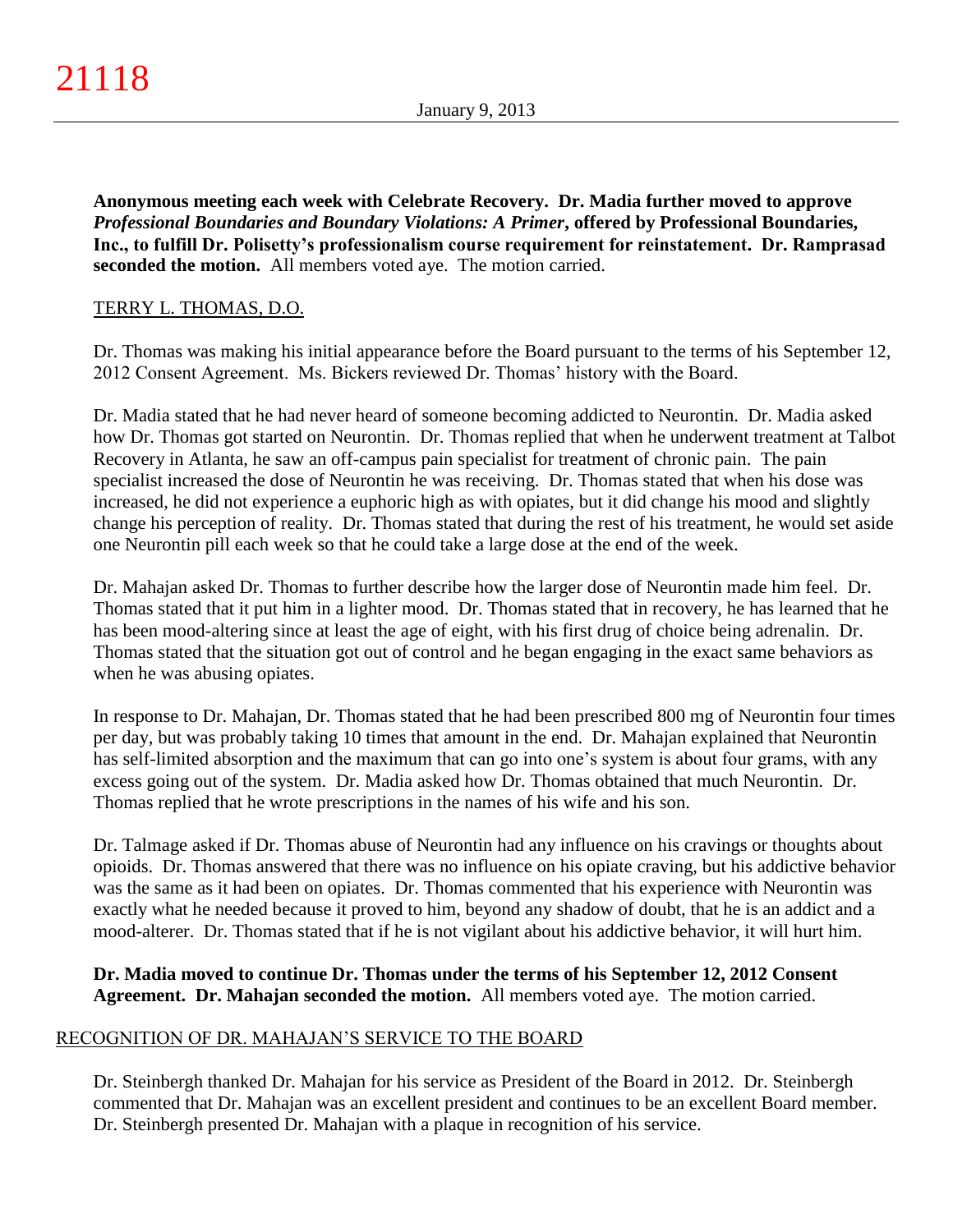Dr. Mahajan stated that serving as president of the Board was a privilege and he appreciated the help he received from the other Board members and the staff. The Board and staff applauded Dr. Mahajan.

#### EXECUTIVE SESSION

**Dr. Madia moved that the Board declare Executive Session to consider the employment of a public employee. Dr. Strafford seconded the motion.** A vote was taken:

| <b>ROLL CALL:</b> | Dr. Strafford  | - aye |
|-------------------|----------------|-------|
|                   | Dr. Bechtel    | - aye |
|                   | Dr. Mahajan    | - aye |
|                   | Dr. Ramprasad  | - aye |
|                   | Dr. Steinbergh | - aye |
|                   | Dr. Madia      | - aye |
|                   | Dr. Talmage    | - aye |
|                   | Mr. Gonidakis  | - aye |

The motion carried.

Pursuant to Section 121.22(G)(3), Ohio Revised Code, the Board went into executive session with Ms. Anderson, Ms. Loe, Ms. Debolt, and assistant attorneys general from the Employment Law Section of the Attorney General's office in attendance.

The Board entered Executive Session at 4:25 p.m. and returned to public session at 4:43 p.m.

#### CITATIONS, PROPOSED DENIALS, DISMISSALS, ORDERS OF SUMMARY SUSPENSION & NOTICES OF IMMEDIATE SUSPENSION

**Dr. Strafford moved to remove the topic of Citations from the table. Dr. Mahajan seconded the motion.** All members voted aye. The motion carried.

#### ANYSE J. STOREY, M.D. – NOTICE OF SUMMARY SUSPENSION AND OPPORTUNITY FOR HEARING

At this time the Board read and considered the proposed Citation in the above matter, a copy of which shall be maintained in the exhibits section of this Journal.

**Dr. Mahajan moved to send the Notice of Summary Suspension and Opportunity for Hearing to Dr. Storey. Dr. Madia seconded the motion.** A vote was taken:

| ROLL CALL: | Dr. Strafford | - abstain |
|------------|---------------|-----------|
|            | Dr. Bechtel   | - abstain |
|            | Dr. Mahajan   | - ave     |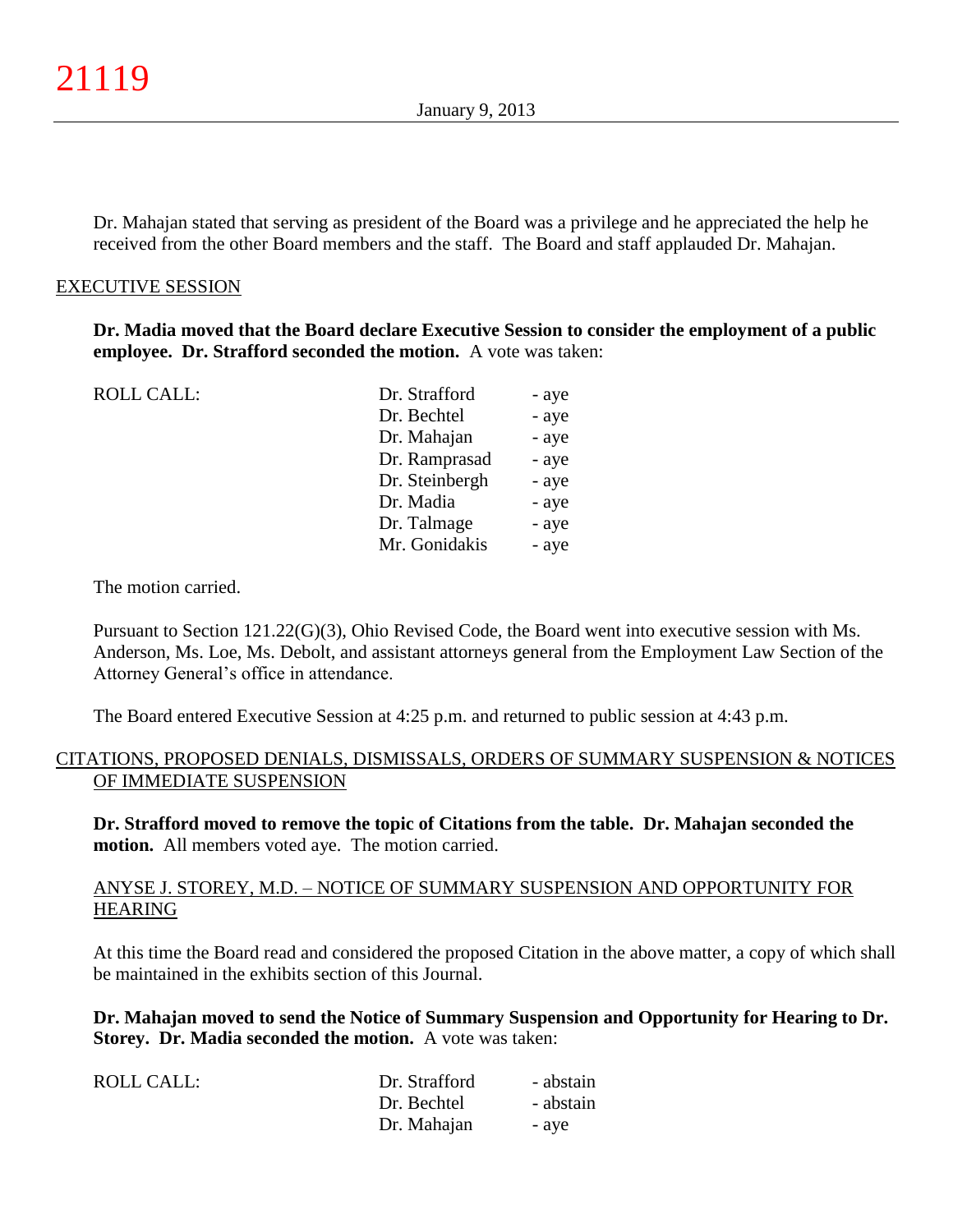| Dr. Ramprasad  | - aye |
|----------------|-------|
| Dr. Steinbergh | - aye |
| Dr. Madia      | - aye |
| Dr. Talmage    | - aye |
| Mr. Gonidakis  | - aye |

The motion to send carried.

Thereupon, at 4:50 pm, the January 9, 2013 session of the State Medical Board of Ohio was adjourned by Dr. Steinbergh.

We hereby attest that these are the true and accurate approved minutes of the State Medical Board of Ohio meeting on January 9, 2013, as approved on February 13, 2013.

ente le.

Anita M. Steinbergh, D.O., President

 $\frac{1}{2}$  and since  $\frac{1}{2}$ 

J. Craig Strafford, M.D., M.P.H., Secretary

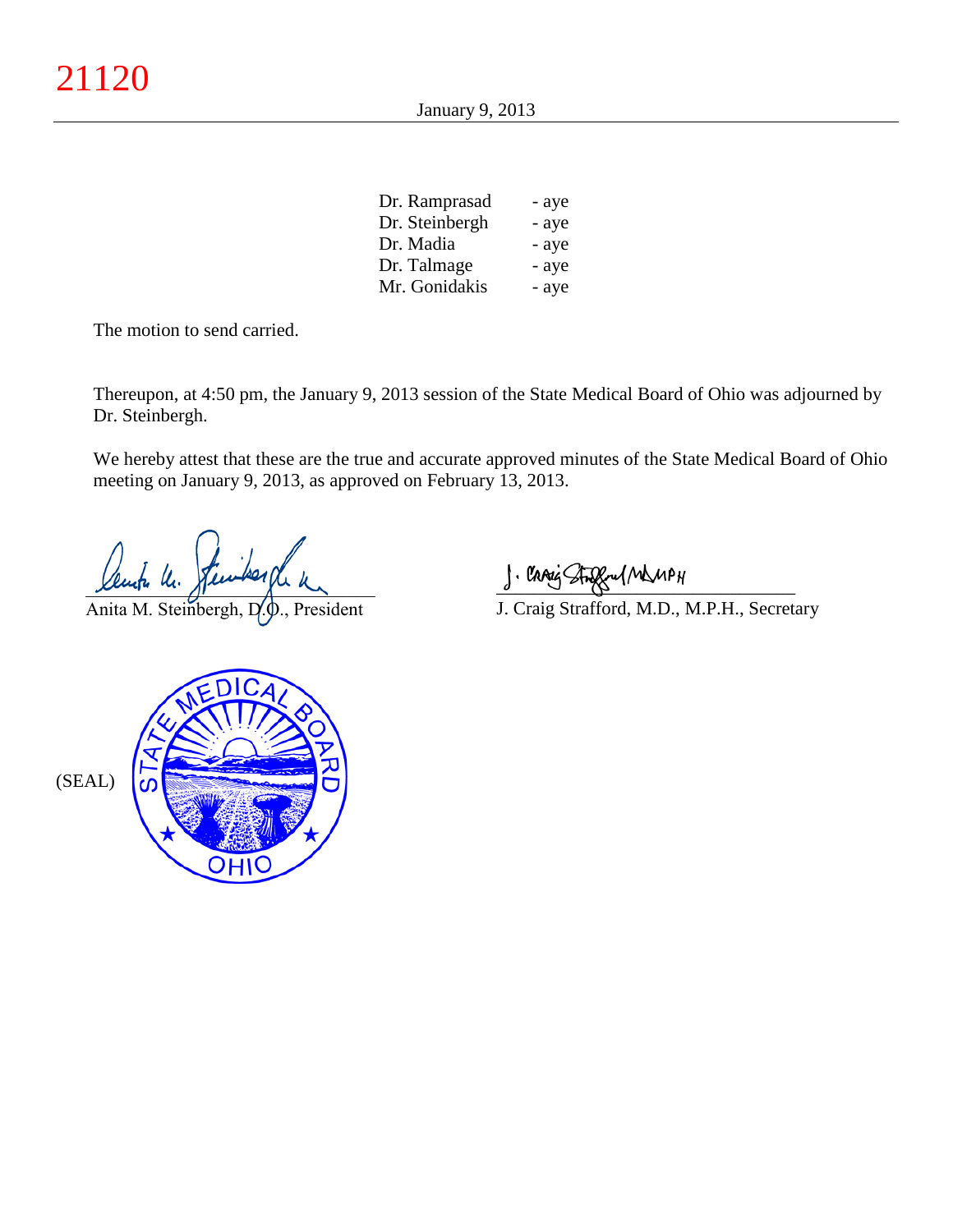## **MINUTES**

## **THE STATE MEDICAL BOARD OF OHIO**

#### **January 10, 2013**

Anita M. Steinbergh, D.O., President, called the meeting to order at 8:05 a.m., in the Administrative Hearing Room of the James A. Rhodes State Office Tower, 30 E. Broad St., Columbus, Ohio 43215, with the following members present: Kris Ramprasad, M.D., Vice-President; J. Craig Strafford, M.D., Secretary; Mark A. Bechtel, M.D., Supervising Member; Dalsukh Madia, M.D.; Marchelle L. Suppan, D.P.M.; and Michael Gonidakis. The following member arrived at a later time: Lance A. Talmage, M.D. The following members did not attend the meeting: Laurie O. Elsass; and Donald R. Kenney, Sr.

Also present were: Kimberly Anderson, Interim Executive Director; Susan Loe, Assistant Executive Director, Program Management and Operations; Sallie J. Debolt, General Counsel; Joan K. Wehrle, Education & Outreach Program Manager; Mike Miller, Interim Assistant Executive Director, Licensure and Renewal; Danielle Bickers, Compliance Supervisor; Annette Jones, Compliance Officer; Kyle Wilcox, Assistant Attorney General; Kay Rieve, Administrative Officer; Nicole Weaver, Chief of Licensure; Barbara Jacobs, Senior Executive Staff Attorney; Cathy Hacker, Physician Assistant Program Administrator; and Benton Taylor, Executive Assistant to the Executive Director

### REPORTS AND RECOMMENDATIONS

### SHARON LEILANI MCRAE, M.D., Case No. 12-CRF-064

**Dr. Mahajan moved to remove the topic of Sharon Leilani McRae, M.D., from the table. Dr. Ramprasad seconded the motion.** All members voted aye. The motion carried.

Dr. Ramprasad agreed with Dr. Mahajan's suggestion during the earlier discussion that an anger management course requirement be added to Dr. McRae's Board Order.

## **Dr. Ramprasad wished to maintain his motion to amend regarding Findings of Fact #'s 1 and 2, but wished to change his motion to amend regarding the Proposed Order such that the Order will read as follows:**

- A. **PROBATION**: Dr. McRae's certificate shall be subject to the following PROBATIONARY terms, conditions, and limitations for a period of at least two years:
	- 1. **Obey the Law**: Dr. McRae shall obey all federal, state, and local laws, and all rules governing the practice of medicine and surgery in Ohio.
	- 2. **Declarations of Compliance**: Dr. McRae shall submit quarterly declarations under penalty of Board disciplinary action and/or criminal prosecution, stating whether there had been compliance with all the conditions of this Order. The first quarterly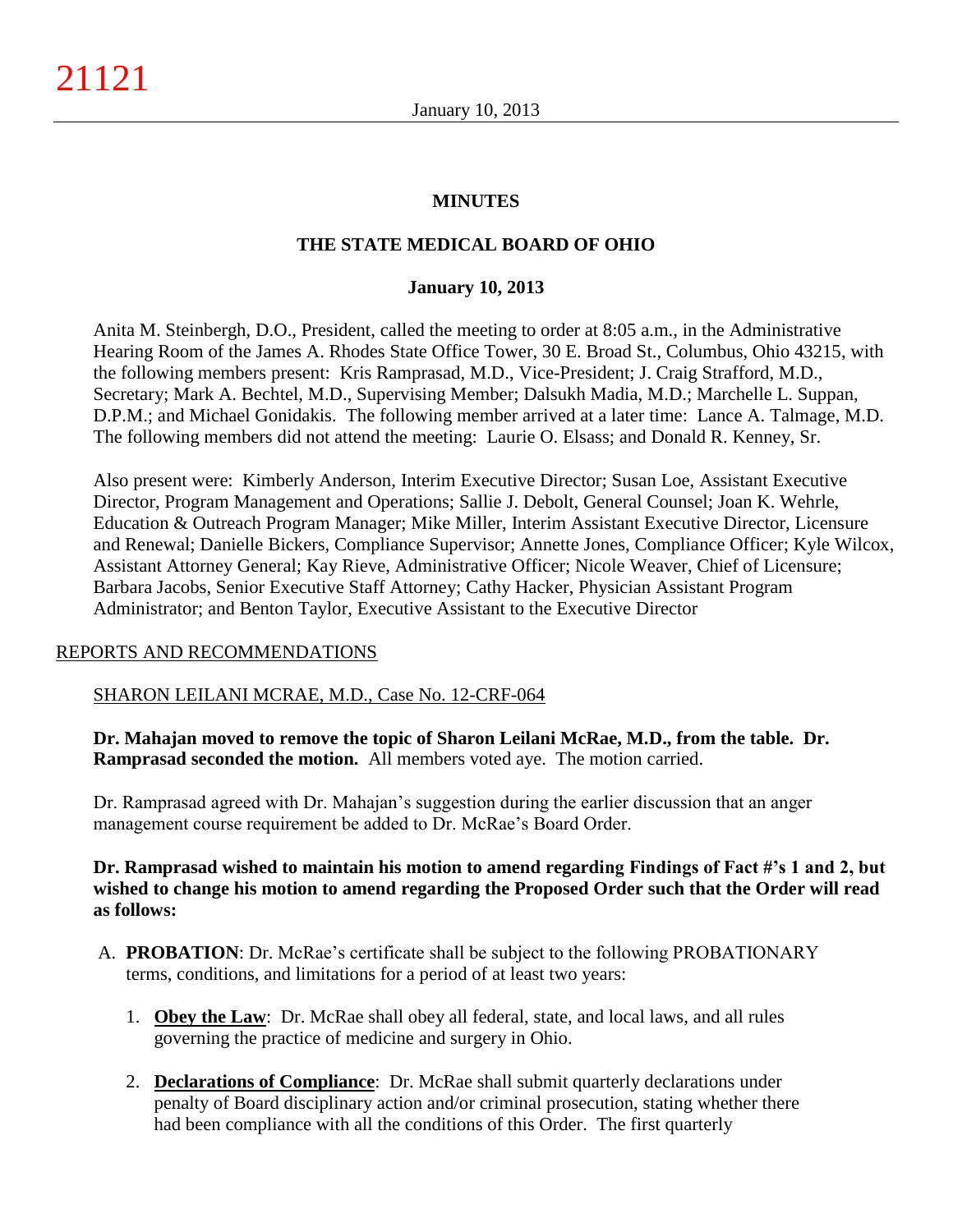declaration must be received in the Board's offices on or before the first day of the third month following the month in which this Order becomes effective. Subsequent quarterly declarations must be received in the Board's offices on or before the first day of every third month.

- 3. **Personal Appearances**: Dr. McRae shall appear in person for an interview before the full Board or its designated representative during the third month following the month in which this Order becomes effective, or as otherwise directed by the Board. Subsequent personal appearances shall occur every three months thereafter, and/or as otherwise directed by the Board. If an appearance is missed or is rescheduled for any reason, ensuing appearances shall be scheduled based on the appearance date as originally scheduled.
- 4. **Psychiatric Assessment/Treatment**: Within 30 days of the effective date of this Order, or as otherwise determined by the Board, Dr. McRae shall submit to the Board for its prior approval the name and curriculum vitae of a psychiatrist of Dr. McRae's choice.

Upon approval by the Board, Dr. McRae shall obtain from the approved psychiatrist an assessment of Dr. McRae's current psychiatric status. The assessment shall take place no later than 60 days following such approval, unless otherwise determined by the Board. Prior to the initial assessment, Dr. McRae shall furnish the approved psychiatrist copies of the Board's Order, including the Summary of the Evidence, Findings of Fact, and Conclusions of Law, and any other documentation from the hearing record which the Board may deem appropriate or helpful to the psychiatrist.

Upon completion of the initial assessment, Dr. McRae shall cause a written report to be submitted to the Board from the approved psychiatrist. The written report shall include:

- a. A detailed report of the evaluation of Dr. McRae's current psychiatric status and condition;
- b. A detailed plan of recommended psychiatric treatment, if any, based upon the psychiatrist's informed assessment of Dr. McRae's current needs;
- c. A statement regarding any recommended limitations upon her practice; and
- d. Any reports upon which the treatment recommendation is based, including reports of physical examination and psychological or other testing.

Should the Board-approved psychiatrist recommend psychiatric treatment, and upon approval by the Board of the treatment plan, Dr. McRae shall undergo and continue psychiatric treatment at the rate of visits recommended by the approved treating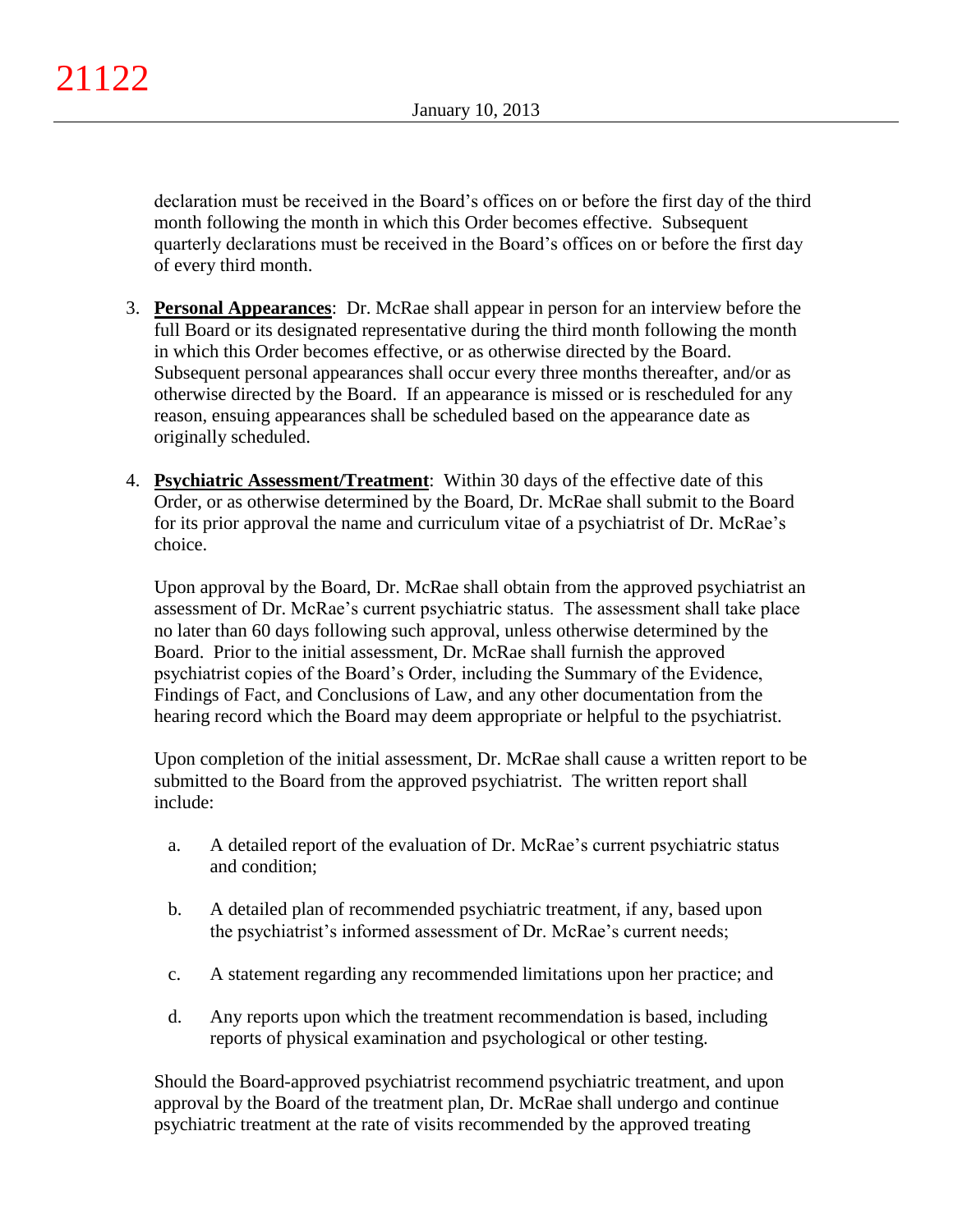psychiatrist, or as otherwise directed by the Board. The sessions shall be in person and may not be conducted by telephone or other electronic means. Dr. McRae shall comply with her psychiatric treatment plan, including taking medication(s) as prescribed for her psychiatric disorder and submitting to periodic tests of her blood and/or urine.

Dr. McRae shall continue in psychiatric treatment until such time as the Board determines that no further treatment is necessary. To make this determination, the Board shall require reports from the approved treating psychiatrist. The psychiatric reports shall contain information describing Dr. McRae's current treatment plan and any changes that have been made to the treatment plan since the prior report; her compliance with the treatment plan; her psychiatric status; her progress in treatment; and results of any laboratory or other studies that have been conducted since the prior report. Dr. McRae shall ensure that the reports are forwarded to the Board on a quarterly basis and are received in the Board's offices no later than the due date for Dr. McRae's declarations of compliance.

Dr. McRae shall ensure that her treating psychiatrist immediately notifies the Board of Dr. McRae's failure to comply with her psychiatric treatment plan and/or any determination that Dr. McRae is unable to practice due to her psychiatric disorder.

In the event that the designated psychiatrist becomes unable or unwilling to serve in this capacity, Dr. McRae shall immediately so notify the Board in writing and make arrangements acceptable to the Board for another psychiatrist as soon as practicable. Dr. McRae shall ensure that the previously designated psychiatrist also notifies the Board directly of his or her inability to continue to serve and the reasons therfor.

The Board, in its sole discretion, may disapprove of any psychiatrist proposed to serve as Dr. McRae's designated treating psychiatrist, or may withdraw its approval of any psychiatrist previously approved to serve as Dr. McRae's designated treating psychiatrist, in the event that the Secretary and Supervising Member of the Board determine that any such psychiatrist has demonstrated a lack of cooperation in providing information to the Board or for any other reason.

- 5. **Prescription of Mood-Altering Substances by Board-Approved Psychiatrist Only**: Dr. McRae shall ensure that any mood-altering or psychotropic medication prescribed for her shall be prescribed by the psychiatrist approved by the Board pursuant to paragraph (A)(4) above.
- 6. **Releases**: Dr. McRae shall provide authorization, through appropriate written consent forms, for disclosure of evaluative reports, summaries, and records, of whatever nature, by any and all parties that provide treatment or evaluation for Dr. McRae's psychiatric condition and/or related conditions, or for purposes of complying with this Order, whether such treatment or evaluation occurred before or after the effective date of this Order. To the extent permitted by law, the above-mentioned evaluative reports,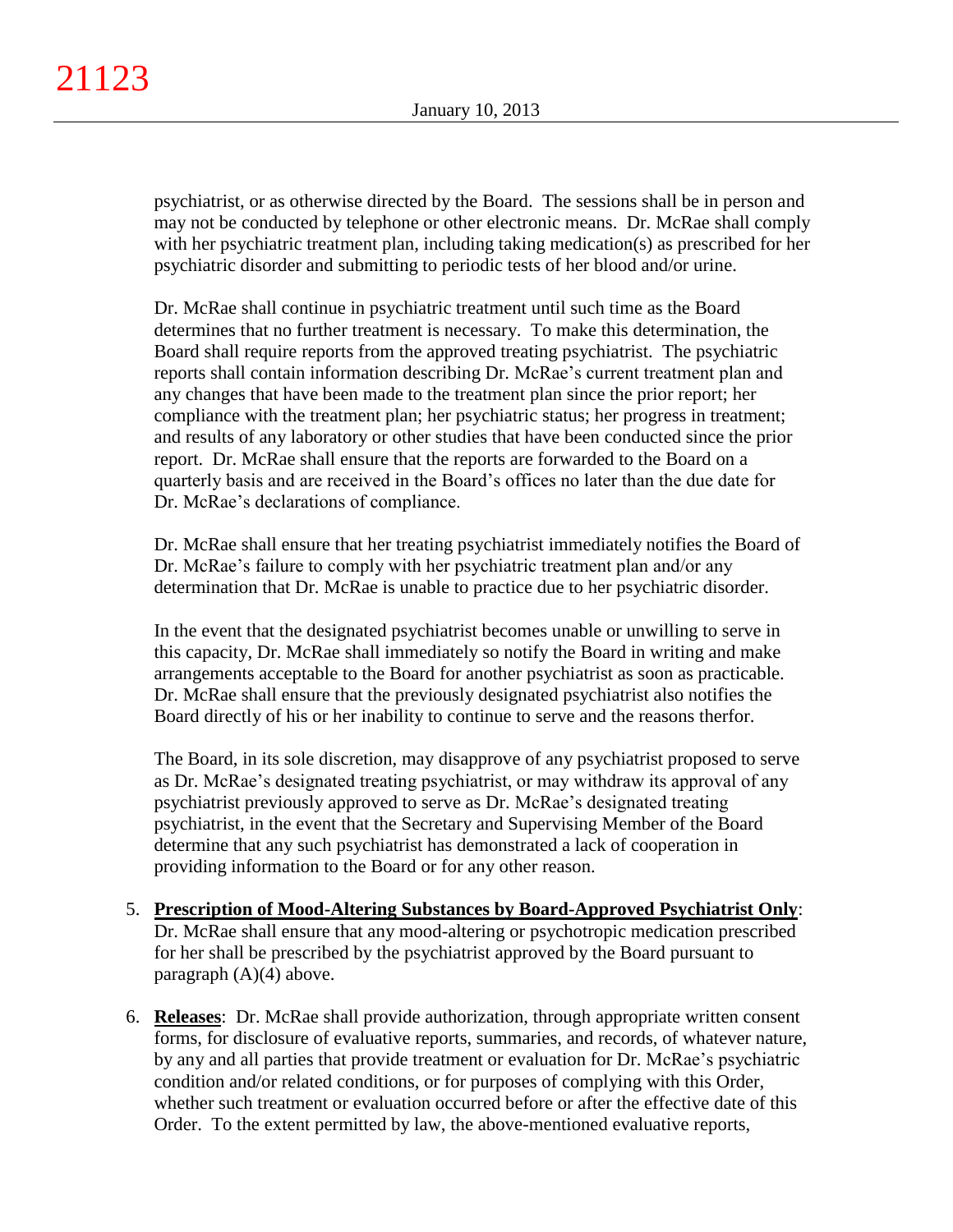summaries, and records are considered medical records for purposes of Section 149.43, Ohio Revised Code, and are confidential pursuant to statute.

Dr. McRae shall also provide the Board written consent permitting any treatment provider from whom she obtains treatment to notify the Board in the event Dr. McRae fails to agree to or comply with any treatment contract or aftercare contract. Failure to provide such consent, or revocation of such consent, shall constitute a violation of this Order.

7. **Professional Ethics Course(s):** Before the end of the first year of probation, or as otherwise approved by the Board, Dr. McRae shall submit acceptable documentation of successful completion of a course or courses dealing with professional ethics. The exact number of hours and the specific content of the course or courses shall be subject to the prior approval of the Board or its designee. Any course(s) taken in compliance with this provision shall be in addition to the Continuing Medical Education requirements for relicensure for the Continuing Medical Education period(s) in which they are completed.

In addition, at the time Dr. McRae submits the documentation of successful completion of the course(s) dealing with professional ethics, she shall also submit to the Board a written report describing the course(s), setting forth what she learned from the course(s), and identifying with specificity how she will apply what she has learned to her practice of medicine in the future.

8. **Stress Management Course(s)**: Before the end of the first year of probation, or as otherwise approved by the Board, Dr. McRae shall submit acceptable documentation of successful completion of a course or courses dealing with stress management. The exact number of hours and the specific content of the course or courses shall be subject to the prior approval of the Board or its designee. Any course(s) taken in compliance with this provision shall be in addition to the Continuing Medical Education requirements for relicensure for the Continuing Medical Education period(s) in which they are completed.

In addition, at the time Dr. McRae submits the documentation of successful completion of the course(s) dealing with stress management, she shall also submit to the Board a written report describing the course(s), setting forth what she learned from the course(s), and identifying with specificity how she will apply what she has learned to her practice of medicine in the future.

9. **Anger Management Course(s)**: Before the end of the first year of probation, or as otherwise approved by the Board, Dr. McRae shall submit acceptable documentation of successful completion of a course or courses dealing with anger management. The exact number of hours and the specific content of the course or courses shall be subject to the prior approval of the Board or its designee. Any course(s) taken in compliance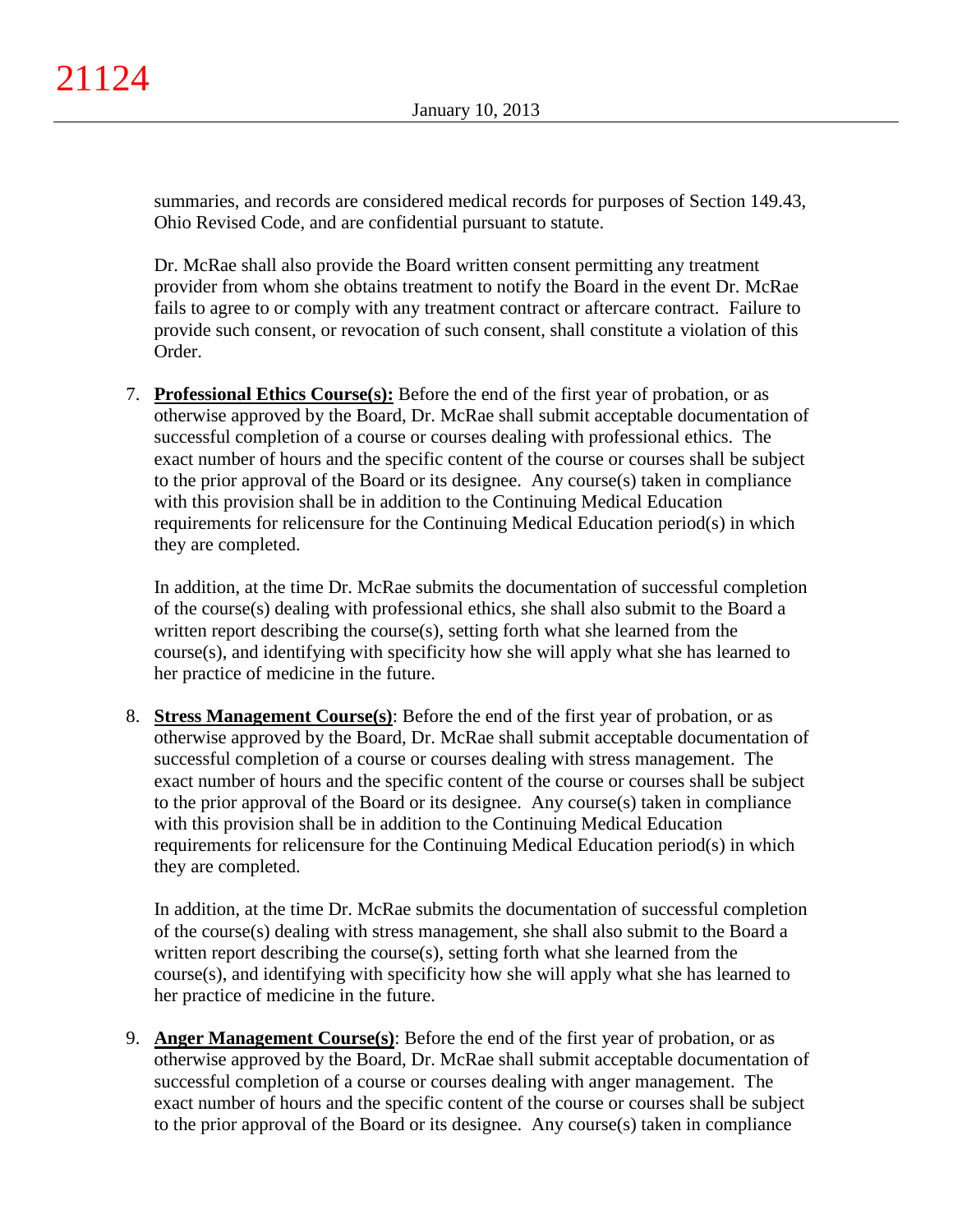with this provision shall be in addition to the Continuing Medical Education requirements for relicensure for the Continuing Medical Education period(s) in which they are completed.

In addition, at the time Dr. McRae submits the documentation of successful completion of the course(s) dealing with anger management, she shall also submit to the Board a written report describing the course(s), setting forth what she learned from the course(s), and identifying with specificity how she will apply what she has learned to her practice of medicine in the future.

- 10. **Tolling of Probationary Period While Out of Compliance**: In the event Dr. McRae is found by the Secretary of the Board to have failed to comply with any provision of this Order, and is so notified of that deficiency in writing, such period(s) of noncompliance will not apply to the reduction of the probationary period under this Order.
- 11. **Required Reporting of Change of Address**: Dr. McRae shall notify the Board in writing of any change of residence address and/or principal practice address within 30 days of the change.
- B. **TERMINATION OF PROBATION**: Upon successful completion of probation, as evidenced by a written release from the Board, Dr. McRae's certificate will be fully restored.
- C. **VIOLATION OF THE TERMS OF THIS ORDER**: If Dr. McRae violates the terms of this Order in any respect, the Board, after giving her notice and the opportunity to be heard, may institute whatever disciplinary action it deems appropriate, up to and including the permanent revocation of her certificate.

## D. **REQUIRED REPORTING WITHIN 30 DAYS OF THE EFFECTIVE DATE OF THIS ORDER**:

1. **Required Reporting to Employers and Others**: Within 30 days of the effective date of this Order, Dr. McRae shall provide a copy of this Order to all employers or entities with which she is under contract to provide healthcare services (including but not limited to third-party payors), or is receiving training; and the Chief of Staff at each hospital or healthcare center where she has privileges or appointments. Further, Dr. McRae shall promptly provide a copy of this Order to all employers or entities with which she contracts in the future to provide healthcare services (including but not limited to third-party payors), or applies for or receives training, and the Chief of Staff at each hospital or healthcare center where she applies for or obtains privileges or appointments.

In the event that Dr. McRae provides any healthcare services or healthcare direction or medical oversight to any emergency medical services organization or emergency medical services provider in Ohio, within 30 days of the effective date of this Order,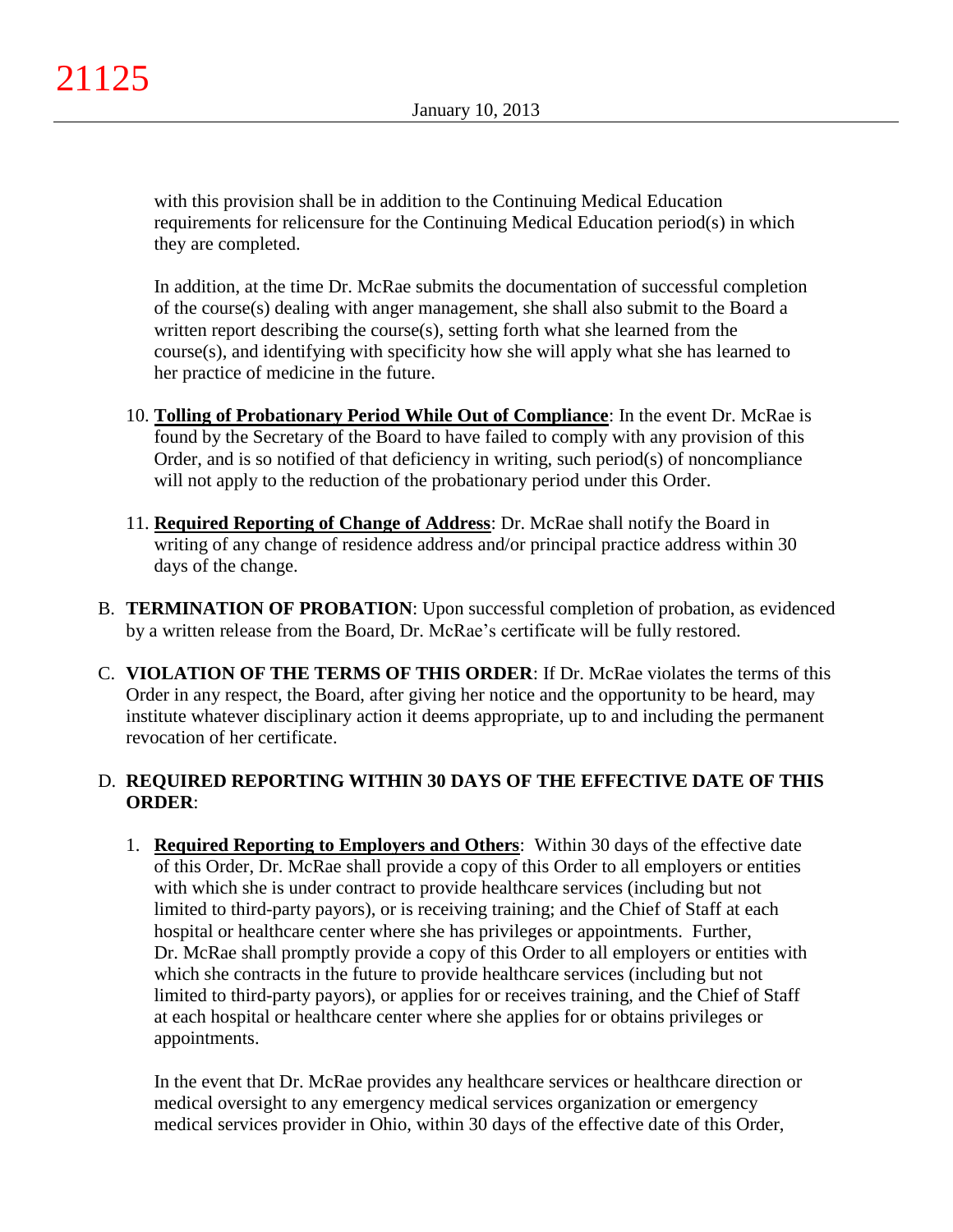she shall provide a copy of this Order to the Ohio Department of Public Safety, Division of Emergency Medical Services.

These requirements shall continue until Dr. McRae receives from the Board written notification of the successful completion of her probation.

- 2. **Required Reporting to Other Licensing Authorities**: Within 30 days of the effective date of this Order, Dr. McRae shall provide a copy of this Order to the proper licensing authority of any state or jurisdiction in which she currently holds any professional license, as well as any federal agency or entity, including but not limited to the Drug Enforcement Administration, through which she currently holds any license or certificate. Also, Dr. McRae shall provide a copy of this Order at the time of application to the proper licensing authority of any state or jurisdiction in which she applies for any professional license or reinstatement/restoration of any professional license. This requirement shall continue until Dr. McRae receives from the Board written notification of the successful completion of her probation.
- 3. **Required Documentation of the Reporting Required by Paragraph D**: Dr. McRae shall provide this Board with one of the following documents as proof of each required notification within 30 days of the date of each such notification: (a) the return receipt of certified mail within 30 days of receiving that return receipt, (b) an acknowledgement of delivery bearing the original ink signature of the person to whom a copy of the Order was hand delivered, (c) the original facsimile-generated report confirming successful transmission of a copy of the Order to the person or entity to whom a copy of the Order was faxed, or (d) an original computer-generated printout of electronic mail communication documenting the e-mail transmission of a copy of the Order to the person or entity to whom a copy of the Order was e-mailed.

**EFFECTIVE DATE OF ORDER:** This Order shall become effective immediately upon the mailing of the notification of approval by the Board.

### **As no Board member objected to the change, the change to the motion to amend was accepted.**

A vote was taken on Dr. Ramprasad's motion to amend:

#### ROLL CALL:

| Dr. Strafford  | - abstain |
|----------------|-----------|
| Dr. Bechtel    | - abstain |
| Dr. Mahajan    | - aye     |
| Dr. Suppan     | - aye     |
| Dr. Ramprasad  | - aye     |
| Dr. Steinbergh | - aye     |
| Dr. Madia      | - aye     |
| Mr. Gonidakis  | - aye     |
|                |           |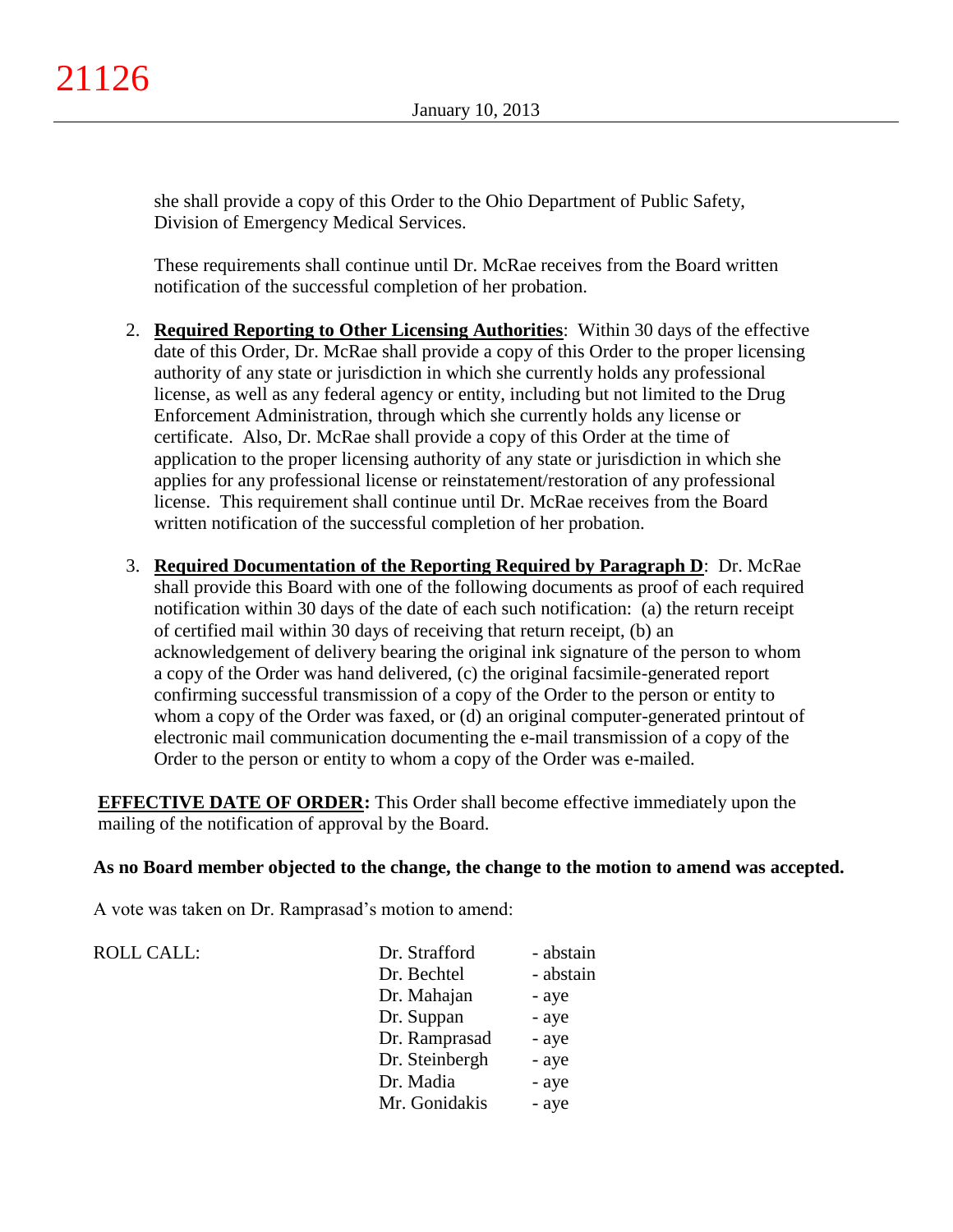The motion to amend carried.

**Dr. Mahajan moved to approve and confirm Ms. Clovis' Findings of Fact, Conclusions of Law, and Proposed Order, as amended, in the matter of Sharon Leilani McRae, M.D. Dr. Ramprasad seconded the motion.** A vote was taken:

| <b>ROLL CALL:</b> | Dr. Strafford  | - abstain |
|-------------------|----------------|-----------|
|                   | Dr. Bechtel    | - abstain |
|                   | Dr. Mahajan    | - aye     |
|                   | Dr. Suppan     | - aye     |
|                   | Dr. Ramprasad  | - aye     |
|                   | Dr. Steinbergh | - aye     |
|                   | Dr. Madia      | - aye     |
|                   | Mr. Gonidakis  | - aye     |

The motion to approve carried.

#### PROBATION AND REINSTATEMENT CONSENT AGENDA

Dr. Steinbergh advised that at this time she would like the Board to consider the probationary reports and probationary requests on today's consent agenda. Dr. Steinbergh asked whether any Board member wished to consider a probationary report or request separately. Dr. Steinbergh stated that she has asked Ms. Bickers so to discuss some concerns regarding the probationary request of Jerry G. Purvis, Jr., M.D.

Ms. Bickers stated that Dr. Steinbergh had previously expressed concern that Dr. Purvis lists his specialties as general surgery and vascular surgery, but he is requesting approval of a monitoring physician who specializes in family medicine and emergency medicine. Ms. Bickers explained that Dr. Purvis will be working in a free clinic and will not be performing surgery. Ms. Bickers stated that Dr. Steinbergh supports the approval of Dr. McAnallen to serve as Dr. Purvis' monitoring physician.

Dr. Ramprasad noted that the probationary report of Aiyappan Menon, M.D., indicates that Dr. Menon has been non-compliant with his meetings requirement. Ms. Bickers explained that Dr. Menon's Consent Agreement requires him to attend two 12-step meetings per week with a minimum of 10 meetings per month. Dr. Menon has been averaging those meetings, though he has been instructed not to do that. Ms. Bickers stated that Dr. Menon has been asked to attend an office conference next month to make sure he is complaint and that he understands the requirements of his Consent Agreement. Ms. Bickers also noted that the updated compliance guidelines allow the Board to consider any single missed meeting to be noncompliance for a 30-day period.

Dr. Ramprasad noted that Mark Rhodeback, M.T., is requesting that one Alcoholics Anonymous (AA) meeting per week be replaced with an Al-Anon meeting, which is for the family members of addicts. Dr. Ramprasad asked what benefits Mr. Rhodeback gets out of Al-Anon meetings. Ms. Bickers replied that many of Mr. Rhodeback issues involve co-dependency, which is a focus of Al-Anon meetings. Ms. Bickers stated that Mr. Rhodeback is already attending Al-Anon meetings in addition to his required AA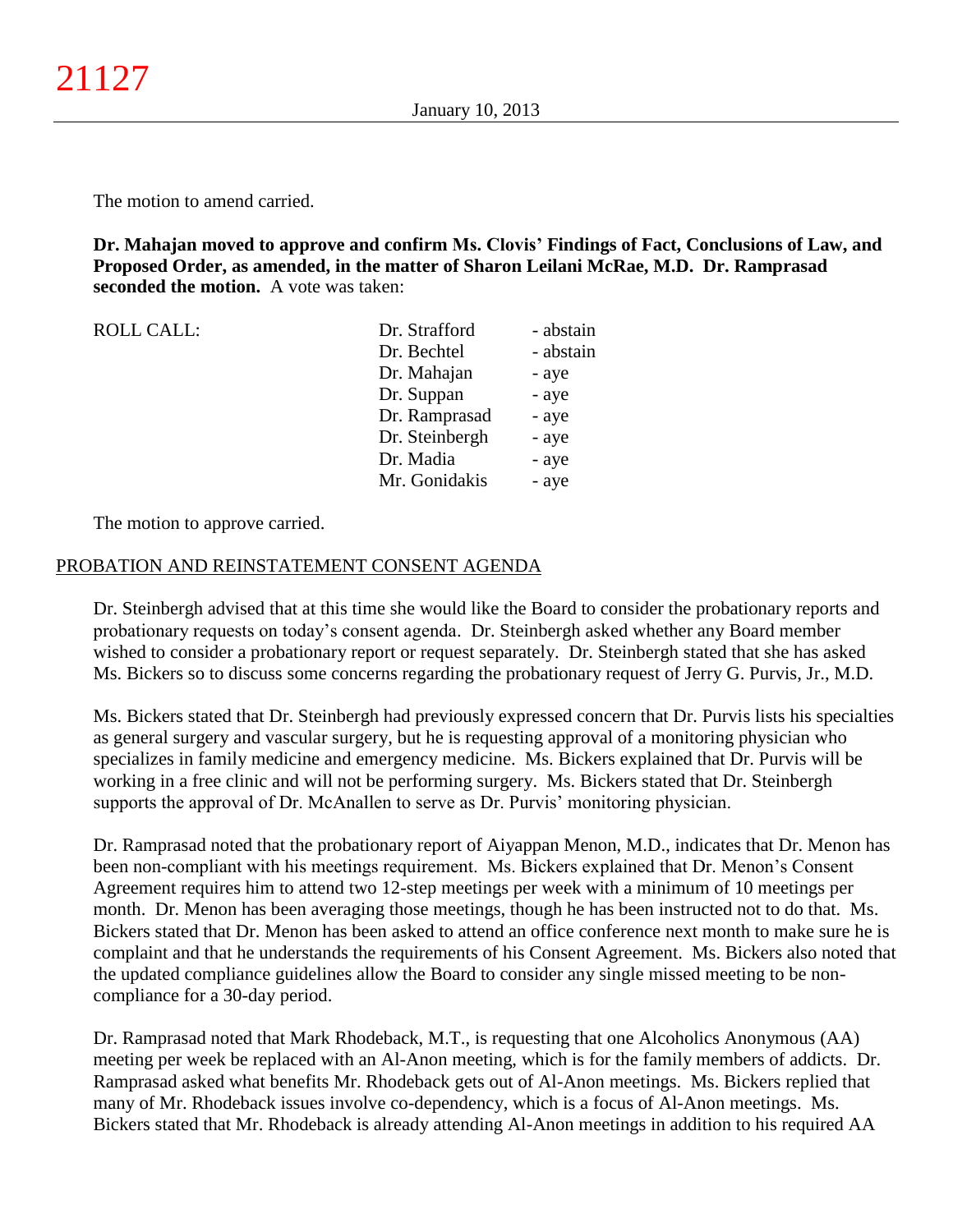meetings. The Compliance staff and Dr. Strafford felt that it would be beneficial for the Board to accept one Al-Anon meeting per week towards Mr. Rhodeback's meeting requirements.

**Dr. Madia moved to accept the Compliance staff's Reports of Conferences on December 10 & 11, 2012, with: Todd S. Carran, M.D.; Dustin M. Clark, M.D.; William M. Cox, M.D.; John P. Ellis, D.P.M.; Peter Fragatos, M.D.; Kristie L. Gibson, L.M.T.; Paul H. Goodman, D.O.; Richard David Graczanik, D.O.; Carey K. Gross, D.O.; Wesley F. Hard, M.D.; Matthew R. Harris, D.O.; Brian D. Hesler, M.D.; W. Andrew Highberger, M.D.; James Cameron Johnson, D.O.; James M. Kennen, D.O.; Richard M. Kincaid, M.D.; Joseph Francis Lydon, Jr., M.D.; Adam M. Mace, M.D.; Dominic J. Maga, D.O.; Mahendra K. Mahajan, M.D.; Zev R. Maycon, M.D.; Patrick K. McGriff, D.O.; Aiyappan Menon, M.D.; Breton Lee Morgan, M.D.; Barbara G. O'Keefe Murrell, M.D.; Steven E. Schwartz, P.A.; Joseph Cooper Simone, D.O.; Richard S. Skoblar, M.D.; Paul Sresthadatta, D.O.; Andreas Herbert Szokoloczy-Syllaba, D.O.; Kimberly M. Telmanik, P.A.; Ross Putman Turner, D.O.; and Chad Winfield Ulmer, M.D**

**Dr. Madia further moved to accept the Compliance staff's Reports of Conferences and the Secretary and Supervising Member's recommendations as follows:**

- **To grant Mark L. Allen, M.D.'s request for approval of Thomas M. Gemma, D.O., to serve as the**   $\bullet$ **new monitoring physician;**
- **To grant Jennifer S. Dyer, M.D.'s request for approval of William B. Zipf, M.D., to serve as the**   $\bullet$ **monitoring physician, and determination of the frequency and number of charts to be reviewed at 10 charts per month;**
- **To grant Roy W. Harris, D.O.'s request for approval of** *Intensive Course in Medical Ethics,*   $\bullet$ *Boundaries and Professionalism***, offered by Case Western Reserve University to fulfill both the Personal/Professional Ethics course and the Physician/Patient Boundaries course requirements for reinstatement;**
- **To grant Sean M. Klepper, M.D.'s request for approval of Hong S. Kang, M.D., to serve as the**   $\bullet$ **new psychiatrist;**
- **To grant Jerry G. Purvis, Jr., M.D.'s request for approval of Curtis M. McAnallen, M.D., to serve as the new monitoring physician, and determination of the number and frequency of charts to be reviewed at 10 charts per month;**
- **In the matter of Mark A. Rhodeback, M.T., to approve the recommendation of the Secretary to replace one Alcoholics Anonymous meeting each week with an Al-Anon meeting, and to include a quarterly written summary on the benefits of the meetings; and**
- **To grant Denise J. Signs, M.D.'s request for reduction in psychiatric treatment to every six**   $\bullet$ **months.**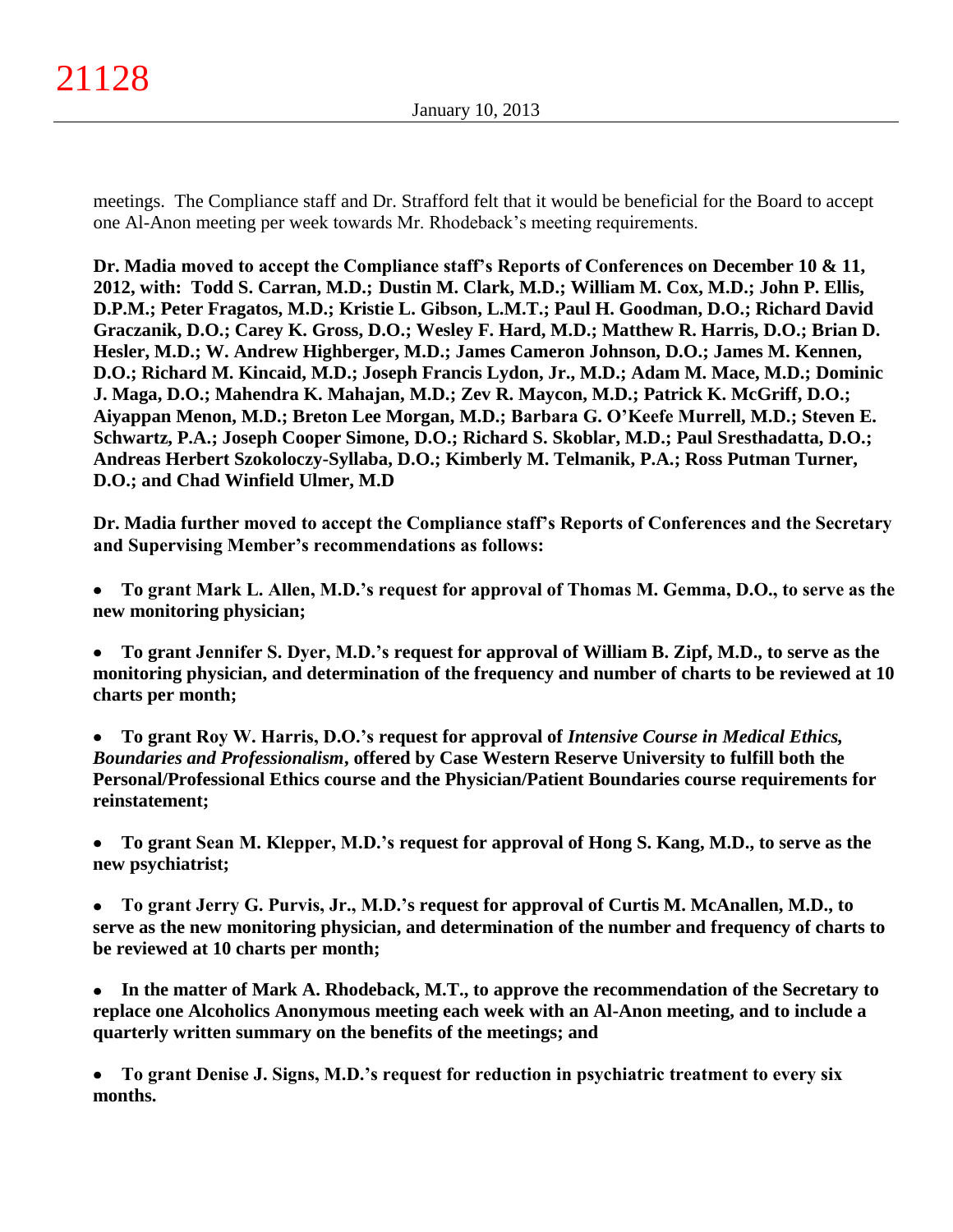#### **Dr. Mahajan seconded the motion**. A vote was taken:

| <b>ROLL CALL:</b> | Dr. Strafford  | - abstain |
|-------------------|----------------|-----------|
|                   | Dr. Bechtel    | - abstain |
|                   | Dr. Mahajan    | - aye     |
|                   | Dr. Suppan     | - aye     |
|                   | Dr. Ramprasad  | - aye     |
|                   | Dr. Steinbergh | - aye     |
|                   | Dr. Madia      | - aye     |
|                   | Mr. Gonidakis  | - aye     |
|                   |                |           |

The motion carried.

#### ADMINISTRATIVE REPORT

Ms. Anderson stated that the Board's re-submitted budget request was sent to the Office of Budget and Management on December 21, 2012. The re-submitted budget reflects the proposed \$50.00 increase in the physician license renewal fee and other changes discussed at the December 2012 Board meeting. Ms. Anderson stated that she received a call on that subject from Kimberly Kutschbach of Governor Kasich's office. Ms. Anderson has arranged a meeting with Ms. Kutschbach for further discussion.

Ms. Anderson continued that on January 26, she and Dr. Ramprasad will address the Ohio State Medical Association (OSMA) Council in Cincinnati regarding the re-submitted budget, the initiatives of the Board, and any questions the Council may have. In addition, Ms. Anderson and Dr. Mahajan will meet with the Executive Committee of the Academy of Medicine of Cleveland and Northern Ohio (AMCNO) on February 4 regarding the budget. Ms. Anderson stated that materials have also been sent to the Ohio Osteopathic Association (OOA) and the Ohio Podiatric Medical Association (OPMA); meetings can also be held with those organizations if they so desire.

Ms. Anderson stated that the Governor's budget is due on February 4 and she will keep the Board members updated as to the status of the Board's budget request.

Ms. Anderson stated that a team of about 15 staff has been selected to work with LeanOhio the week of January 28 to February 1 to explore ways to increase efficiency and reduce costs in the complaints process. Ms. Anderson stated that Jennifer Hayhurst of OSMA will also participate in order to provide an outside view of the process. Dr. Strafford, Mr. Gonidakis, and possibly Dr. Steinbergh will accompany Ms. Anderson for the report from LeanOhio on February 1.

Ms. Anderson stated that all eight focus groups of the Board's staff have met and each has provided many ideas to improve the Board's activities. The ideas and comments of all focus groups are available on the Board's shared computer system for review by any member of the staff. Ms. Anderson stated that each group will meet again through January and February to select a project or idea to take forward to completion. One idea that has already been implemented is that Ms. Anderson emails information from each Board meeting to all members of the staff, including the Administrative Report, Legislative Report,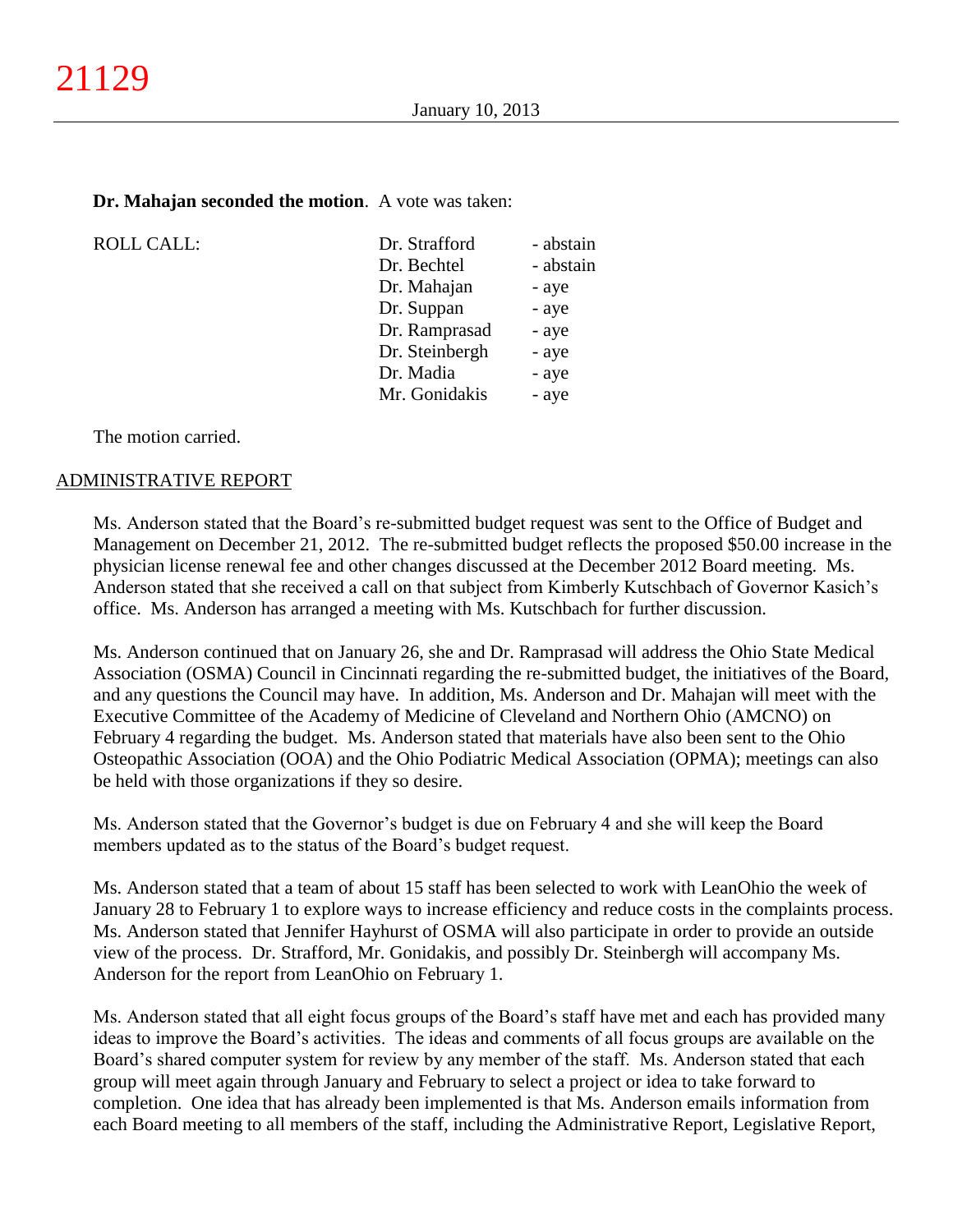and all disciplinary actions taken by the Board that month.

Ms. Anderson stated that the issue of Suboxone diversion is the next focus of the Investigations Section. Ms. Anderson noted that several sources, particularly Representative Terry Johnson, have expressed concerns on this subject. Ms. Anderson stated that she and Mr. Miller attended a meeting hosted by Director Orman Hall and Christine Morrison of the Ohio Department of Alcohol and Drug Addiction Services (ODADAS) to discuss how to address Suboxone diversion. The meeting also included representatives from the Drug Enforcement Agency (DEA), the Ohio Board of Pharmacy, the Ohio Department of Jobs and Family Services (ODJFS), and the Bureau of Worker's Compensation (BWC).

Ms. Anderson continued that the subject of Suboxone diversion is complicated because federal law protects the confidentiality of individuals receiving treatment for drug addiction. Another complication is that many offices that offer Suboxone treatment share some characteristics with "pill mills," such as cashonly transactions, patients from great distances away, and lack of necessary therapy accompanying treatment. Ms. Anderson stated that the staff has identified some cases and discussions have begun with the Attorney General's office on how they can be addressed. Ms. Anderson stated that addressing Suboxone diversion legislatively may be problematic due to federal laws and concerns about discouraging legitimate treatment.

Ms. Anderson suggested that it would be beneficial to communicate with physicians about requirements regarding Suboxone treatment. Ms. Anderson also stated that discussions have begun with the Board of Pharmacy on how to utilize the Ohio Automated Rx Reporting System (OARRS) to provide some sort of notification to physicians who may be prescribing Suboxone inappropriately.

Dr. Suppan noted that she often sees cardboard signs on the road advertising Suboxone, giving only a phone number with no physician named. Dr. Suppan asked that this possibly unethical advertising and marketing of Suboxone be considered as part of the larger discussion. Ms. Anderson agreed.

Dr. Mahajan asked if the Medical Board has the authority to investigate possibly inappropriate Suboxone prescribing. Ms. Anderson stated that due to federal law, the Board must obtain a court order to obtain the medical records of an individual receiving Suboxone treatment, and this complicates any such investigation. Ms. Anderson stated that the Board can investigate the practice of medicine, but only after receiving a complaint.

Dr. Suppan stated that in some instances, young female patients receive treatment while pregnant, often resulting in babies that require long periods of time in the hospital at significant cost to the system. Dr. Suppan suggested that the Medical Board could produce a position paper regarding ethical practices in such situations. Dr. Suppan opined that many physicians do not know the proper course of action in this scenario.

Dr. Steinbergh opined that the Board should examine what it considers best practices in terms of Suboxone treatment, which may or may not include individual counseling therapy. Dr. Steinbergh stated that studying programs in other states would be helpful in developing a best practices model. Dr. Steinbergh stated that the Board should be proactive in educating Ohio physicians on what appropriate Suboxone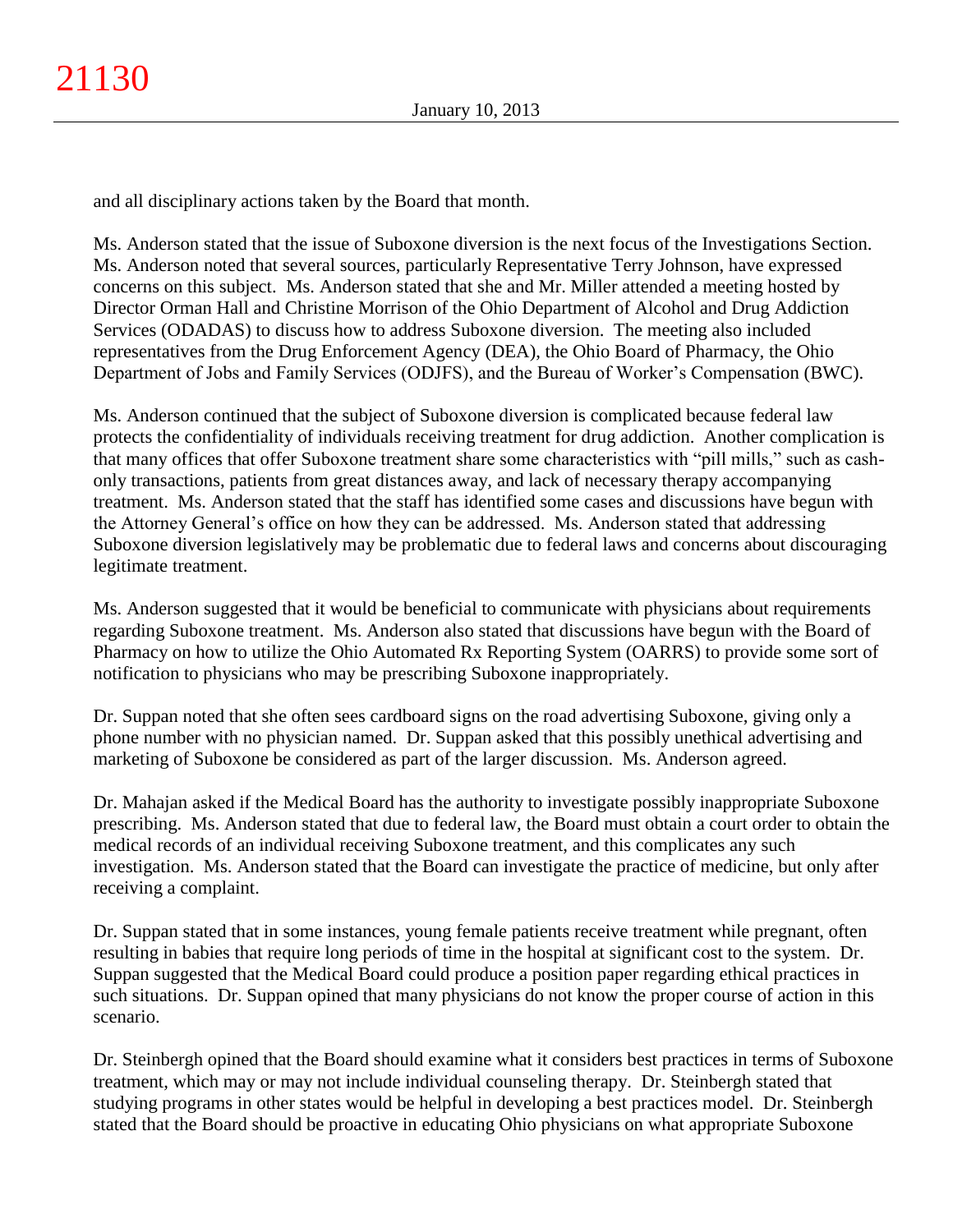treatment should look like.

Dr. Suppan noted that under current regulations, a physician can take a one-day/eight-hour course, take a test, and receive paperwork from the DEA in a couple of weeks allowing them to prescribe Suboxone. Ms. Anderson commented that the program was designed to make Suboxone treatment more available by providing a pathway for family physicians to obtain Suboxone prescribing authority. Ms. Anderson stated that this runs counter to the idea of requiring additional qualifications to prescribe Suboxone, but agreed with Dr. Steinbergh that educating physicians on proper treatment would be helpful.

Dr. Suppan opined that, just as with the treatment of chronic pain, physicians treating with Suboxone should be required to have a documented plan of how the patient will eventually come off of Suboxone, rather than continuing it indefinitely. Dr. Suppan further opined that pregnancy education and diversion testing should be required. In general, Dr. Suppan felt that Suboxone treatment should be handled in a similar way to treatment with opiates. Ms. Anderson stated that, although Suboxone was initially intended to be a short-term treatment, nothing in current medical literature indicates a time limit.

Mr. Gonidakis asked if the Board has the regulatory authority to establish additional standards for authority to prescribe Suboxone in addition to DEA requirements. Ms. Anderson stated that adding to the federal requirements may not be possible, but the issue of how federal and state laws interact in this regard will be explored.

Dr. Madia suggested that an expert on the subject of Suboxone treatment be invited to a Board meeting to discuss this topic. In this way, Board members can educate themselves and help them to craft effective rules.

Dr. Talmage entered the meeting at this time.

Dr. Mahajan asked what Director Hall's position is on the topic of Suboxone treatment. Ms. Anderson replied that Director Hall is very much in favor of Suboxone as a legitimate treatment for opioid addiction, but agrees that diversion is a serious problem.

Continuing, Ms. Anderson stated that the Opiate Action Team for Professional Education met last spring and summer; Dr. Strafford and Dr. Bechtel represented the Medical Board on subcommittees of that group. Ms. Anderson stated that the proposal of that group is that physicians prescribing a more than an 80 morphine equivalent dose of pain medication be required to take some steps before going forward with that prescription. Specifically, these physicians would be required to check OARRS for other sources of medication for the patient, possibly perform urine screens, have a pain contract with the patient, and take other measures to ensure that the patient does not have addiction or diversion issues. It is anticipated that the administration will accept the Opiate Action Team's recommendations and will seek to implement them under the Medical Board's intractable pain rules.

Dr. Strafford confirmed that the discussion is now centered on making rules, which have the force of law. Dr. Strafford noted that prior to a couple of weeks ago, what had been discussed was issuing guidelines. Dr. Madia noted that an OARRS report covering the calendar year 2011 found that about 20,000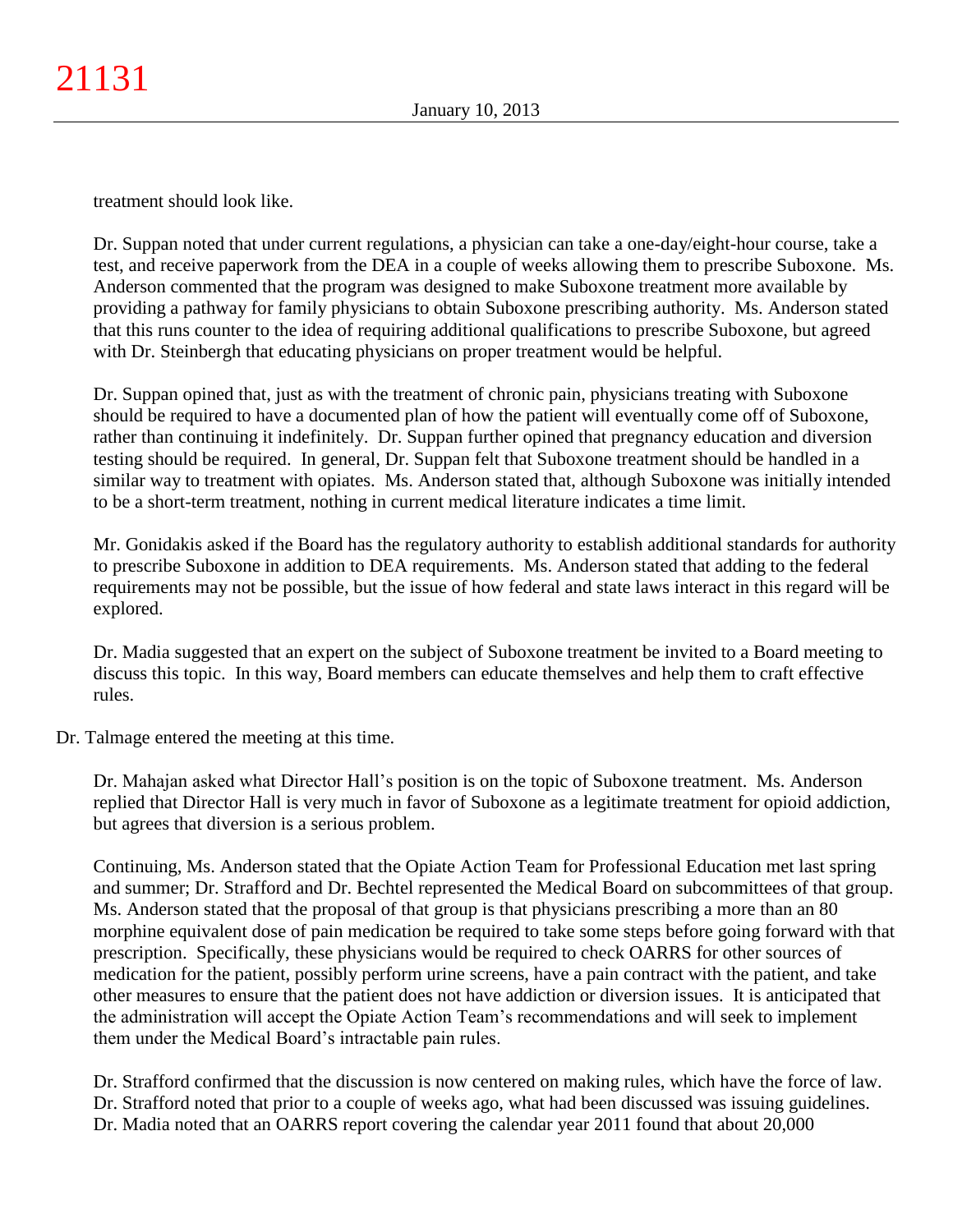physicians were prescribing more than 80 morphine equivalents at that time. Dr. Steinbergh stated that the Board cannot take action on a physician's license based on guidelines, and so putting these requirements into rule will allow action to be taken if necessary.

Dr. Talmage asked if there is any movement to establish a maximum dosage of opioids that a physician can prescribe, regardless of testing. Ms. Anderson answered that she has not heard any discussion of a maximum dosage. Ms. Anderson also noted that patients being treated for a terminal condition will be excluded from the proposed requirements. Unfortunately, investigators will not know if a patient has a terminal condition until patient records can be subpoenaed and examined, since OARRS does not provide that information.

Dr. Strafford observed that only 3% of pain patients are receiving an 80 morphine equivalent or higher dose, and less than 1% are receiving a dose between 120 and 199 morphine equivalents. Ms. Anderson stated that the administration is concerned about the large number of deaths by overdose in this state, and it is hoped that these proposals will reduce the large amounts of pain medication being prescribed.

Ms. Anderson asked if the Board is comfortable with an 80 morphine equivalent dose as an appropriate trigger for the prescribing physician to take the additional steps previously discussed. Dr. Strafford opined that a limit of 80 morphine equivalents is overly conservative and predicted that many issues will arise from establishing that standard. Dr. Bechtel stated that the recommendation of 80 morphine equivalents was not arrived at arbitrarily. Rather, the recommendation was the consensus of a task force composed of multiple individuals from the fields of medicine, pharmacy, nursing, and government regulation. Dr. Strafford opined that the Board should engage in thoughtful discussion of whether the trigger should be set at 100 or 120 morphine equivalents.

Next, Ms. Anderson stated that the vendor providing the Board's new computer system is required to have a plan for implementation by March. Ms. Anderson stated that the staff is working with the vendor to make sure the data in the current system is cleaned up appropriately so that conversion will go more smoothly.

Ms. Anderson stated that she and Mr. Miller have been working on implementation of recently-passed bills concerning Oriental medicine, physician assistant prescribing authority, and investigation of pain treatment clinics. Ms. Anderson stated that she will meet with the investigative staff tomorrow to begin developing plans for implementation of pain clinic investigations.

Ms. Anderson stated that she and Mr. Miller met with representatives from the American Massage Therapy Association (AMTA) and the National Certification Board of Therapeutic Massage and Bodywork (NCBTMB) regarding the examination for massage therapy licensure. Ms. Anderson recounted that in January 2012, the Board ceased using its own massage therapy examination and began accepting the Massage and Bodywork Licensing Examination (MBLEx) as its licensure examination. Very late in the process, the NCBTMB communicated that they wanted their examination accepted as well. The NCBTMB noted that their examination is accepted by more states than the MBLEx. A process for vetting the NCBTMB examination was established, but the NCBTMB pulled out of the process and did not want the Board to look at their examination.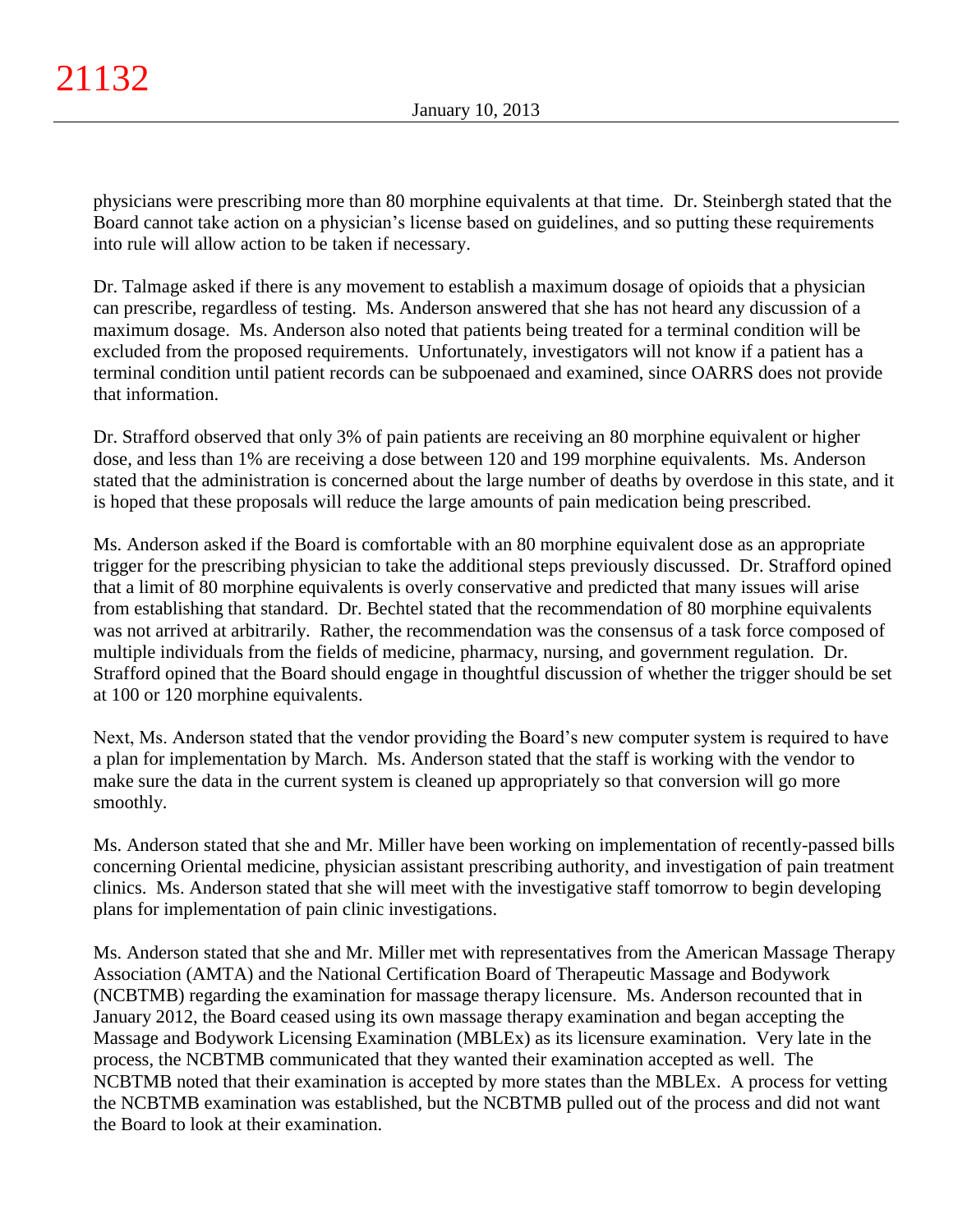Since that time, the NCBTMB as approached the Board requesting that their examination be accepted. The Ohio Chapter of the AMTA also supports the concept of using both examinations in Ohio. Ms. Anderson stated that since the NCBTMB examination has not been vetted, she offered to reach out to Ohio State University (OSU) as a neutral third party to perform a psychometric review of the examination to determine if it adequately tests Ohio's curriculum.

Dr. Steinbergh questioned why these steps are being taken, noting that the Board has not discussed this issue. Dr. Steinbergh opined that this issue had been put to rest when the NCBTMB withdrew from the vetting process. Ms. Anderson stated that the Board will continue to get push-back for not accepting an examination that is widely accepted in other states. Ms. Anderson continued that the concern is that the Board does not have adequate information on the NCBTMB examination. Ms. Anderson noted that in 2012 the Board agreed that the NCBTMB examination should be vetted, but that the vetting process was stopped by the NCBTMB's withdrawal.

Dr. Steinbergh expressed great concern that the resources of the Board are being used in this matter without the Board members having a conversation about whether they want to re-discuss it. Ms. Anderson replied that she has reached out to OSU on this matter, but OSU has not been engaged and no contract has been entered into. Dr. Strafford commented that there is a vendor in the marketplace that will not take "no" for an answer. Dr. Steinbergh opined that this matter should be discussed by the Executive Committee.

Dr. Talmage opined that the matter of the NCBTMB examination was not put to rest, but rather the Board was unable to complete its vetting of the examination. Dr. Talmage stated that one of the Board's licensee groups, as represented by the AMTA, feels that the NCBTMB examination is equivalent or better than the MBLEx. Dr. Talmage felt that the Board is obligated to honor the request to vet the examination, just as it would if there were an equivalent competitor to the Comprehensive Osteopathic Medical Licensing Examination (COMLEX) or United States Medical Licensing Examination (USMLE) for licensing physicians. Dr. Talmage noted that the Board did not close the matter because it found the NCBTMB examination to be inadequate, but because they would not submit to vetting. Dr. Talmage stated that since the NCBTMB is now willing to engage in a vetting process, the Board should comply.

Ms. Anderson stated that it was made clear to the NCBTMB that the current rule on massage therapist licensure would not be changed at this point. Ms. Anderson stated that if OSU vets the examination and finds that it adequately tests the Ohio curriculum, the Board would be very hard-pressed to justify not allowing two examinations.

Dr. Madia suggested that this be discussed at next month's Executive Committee meeting. Ms. Anderson agreed, noting that the topic appeared in the administrative report for discussion this month, but the Executive Committee was unable to discuss it yesterday due to time contraints.

Dr. Ramprasad agreed with Dr. Talmage. Dr. Ramprasad stated that if the Ohio Chapter of the AMTA wants an additional examination for their benefit and the NCBTMB is willing to engage in a vetting process, the staff should pursue the matter and gather information so that the Executive Committee can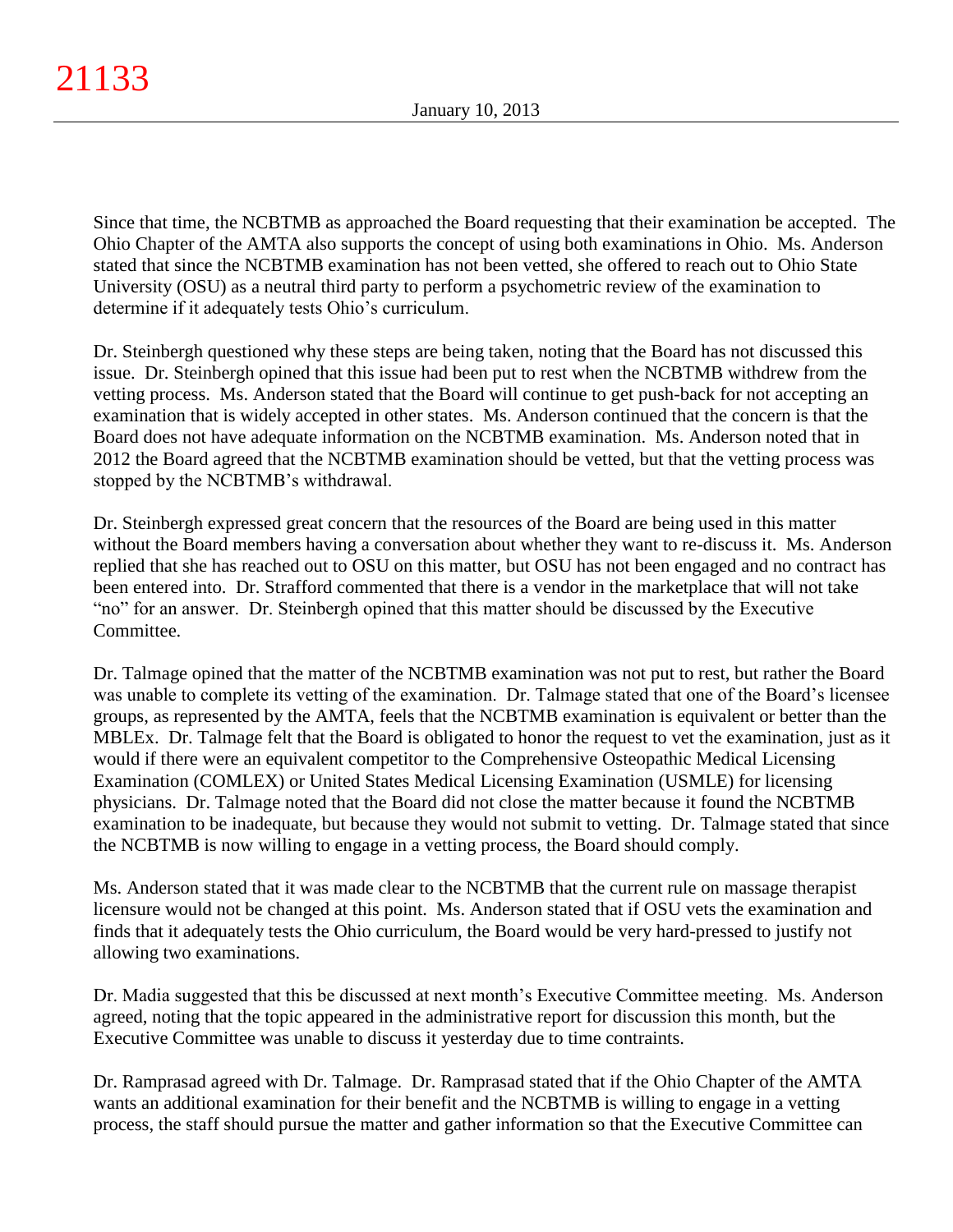discuss it.

Continuing, Ms. Anderson stated that the Labor-Management Committee met in December. Ms. Anderson noted that the majority of the Board's employees are union employees and that two unions represent the staff; one union represents the Board's four nurses and another represents the rest of the union employees. Ms. Anderson stated that the Labor-Management Committee has met sporadically because there are usually very few grievances. At the recent meeting, the Committee committed to meet quarterly or more often if circumstances dictate.

Ms. Anderson stated that at its recent meeting, the Labor-Management discussed workplace violence and training for such situations. Ms. Anderson stated that all staff will undergo the training provided by the Employee Assistance Program at no cost to the Board. Ms. Anderson stated that both the Labor-Management Committee and the Board has agreed that this training will be beneficial.

Ms. Anderson stated that a new employee, Tajuana Birchmore, has joined the Board staff as a licensure assistant. Ms. Birchmore's start date was December 31, 2012.

Lastly, Ms. Anderson stated that information regarding the Board's educational and outreach activities that were completed in December have been provided to the Board members.

## LEGISLATIVE UPDATES

**House Bill 251, Oriental Medicine:** Mr. Miller stated that this bill has been signed into law and will become effective on March 22, 2013. Mr. Miller stated that a draft application for a license to practice Oriental Medicine has been provided to the Board for its approval. Mr. Miller stated that the draft application is based on the Board's acupuncturist application.

**Dr. Madia moved to approve the draft application for licensure as an Oriental Medicine practitioner. Dr. Mahajan seconded the motion.** All members voted aye. The motion carried.

**House Bill 284, Physician Assistant Law Revisions:** Mr. Miller stated that applications regarding changes in physician assistant prescriptive authority have been presented to the Physician Assistant Policy Committee and will come to the Board through the Group 2 Committee. Mr. Miller stated that in February, discussions will begin regarding changes to the physician assistant formulary, as well as possible ways to present the formulary in a more searchable format. Mr. Miller also commented that changes to the Board's rules will be necessary to match the changes in statute. Mr. Miller stated that this law will become effective on March 22, 2013.

**Senate Bill 301, Pain Management Clinics:** Mr. Miller stated that this law, granting the Board authority to investigate pain treatment clinics, will become effective on March 13, 2013. Mr. Miller anticipated that Ms. Anderson's meetings with the investigative staff will produce a preliminary plan for the Board's consideration in February.

**House Bill 417, Patient Notification – Terminated Physicians:** Mr. Miller stated that this law will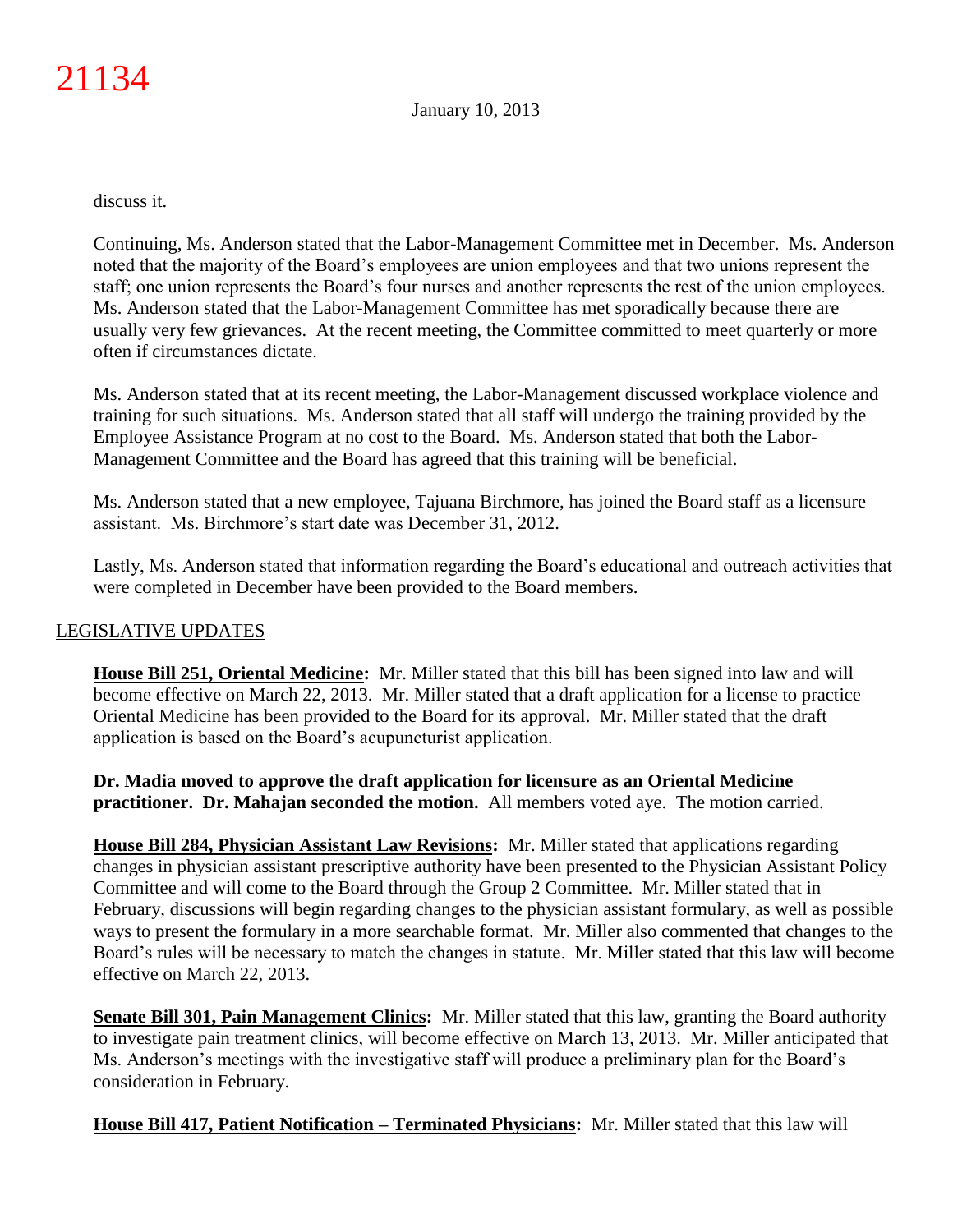become effective on March 22, 2013 and requires the Board to update its rules regarding patient notification of terminated physicians. Mr. Miller stated that the staff is beginning to reach out to the office of the bill's sponsor, Representaitve Grossman, as well as the Ohio Hospital Association, Ohio State Medical Association, and the Columbus Medical Association for their input. Mr. Miller commented that these organizations were heavily involved in crafting the bill. In response to Dr. Steinbergh, Mr. Miller stated that the Ohio Osteopathic Association will also be contacted for input.

**Legislative Meetings:** Mr. Miller stated that he and Mr. Gonidakis met in late December with Senator Oleslager, the incoming Chair of the Senate Finance Committee. Mr. Miller stated that the meeting went well and that Senator Oleslager was open and accommodating to the Board. Senator Oleslager had previously served as the Chair of the Senate Health Committee, a position that will now be filled by Senator Jones.

# REPORTS BY ASSIGNED COMMITTEES

# FEDERATION OF STATE MEDICAL BOARDS ANNUAL MEETING 2013

Dr. Madia stated that the Executive Committee discussed how many Board members should attend the 2013 Annual Meeting of the Federation of State Medical Boards (FSMB). In general, the Committee felt that the FSMB Annual Meeting is an excellent opportunity for Board members to educate themselves and interact with Board members from other states. Dr. Madia opined that any Board member who wishes to attend should be able to since the expense is relatively small. Dr. Madia noted that Dr. Steinbergh, Dr. Ramprasad, Dr. Strafford, and Dr. Bechtel will be attending.

Ms. Wehrle stated that the Executive Committee recommended that Dr. Steinbergh be appointed as the voting delegate from Ohio and to receive the FSMB scholarship for attendance. The Executive Committee also recommended that Ms. Anderson be the recipient of the FSMB Executive Scholarship for attendance. The Executive Committee further recommended the Ms. Anderson be designated as the associate member of the FSMB to represent the State Medical Board of Ohio.

Dr. Talmage commented the FSMB's Board of Directors will meet in two weeks and is expected to approve the creation of 10 scholarships for public members of state medical boards to attend the meeting. Dr. Talmage stated that the FSMB values public members and would like to have as many attend the meeting as possible.

Dr. Bechtel stated that he attended his first FSMB Annual Meeting in 2012 and found it to be very valuable. Dr. Bechtel stated that he had been able to interact with experts in various areas of medical regulation and attend very high-quality presentations.

**Dr. Strafford moved to approve Dr. Steinbergh and Ms. Anderson as the scholarship recipients for the FSMB 2013 Annual Meeting. Dr. Mahajan seconded the motion.** All members voted aye. The motion carried.

Ms. Wehrle asked the Board members to decide by February if they would like to attend the FSMB 2013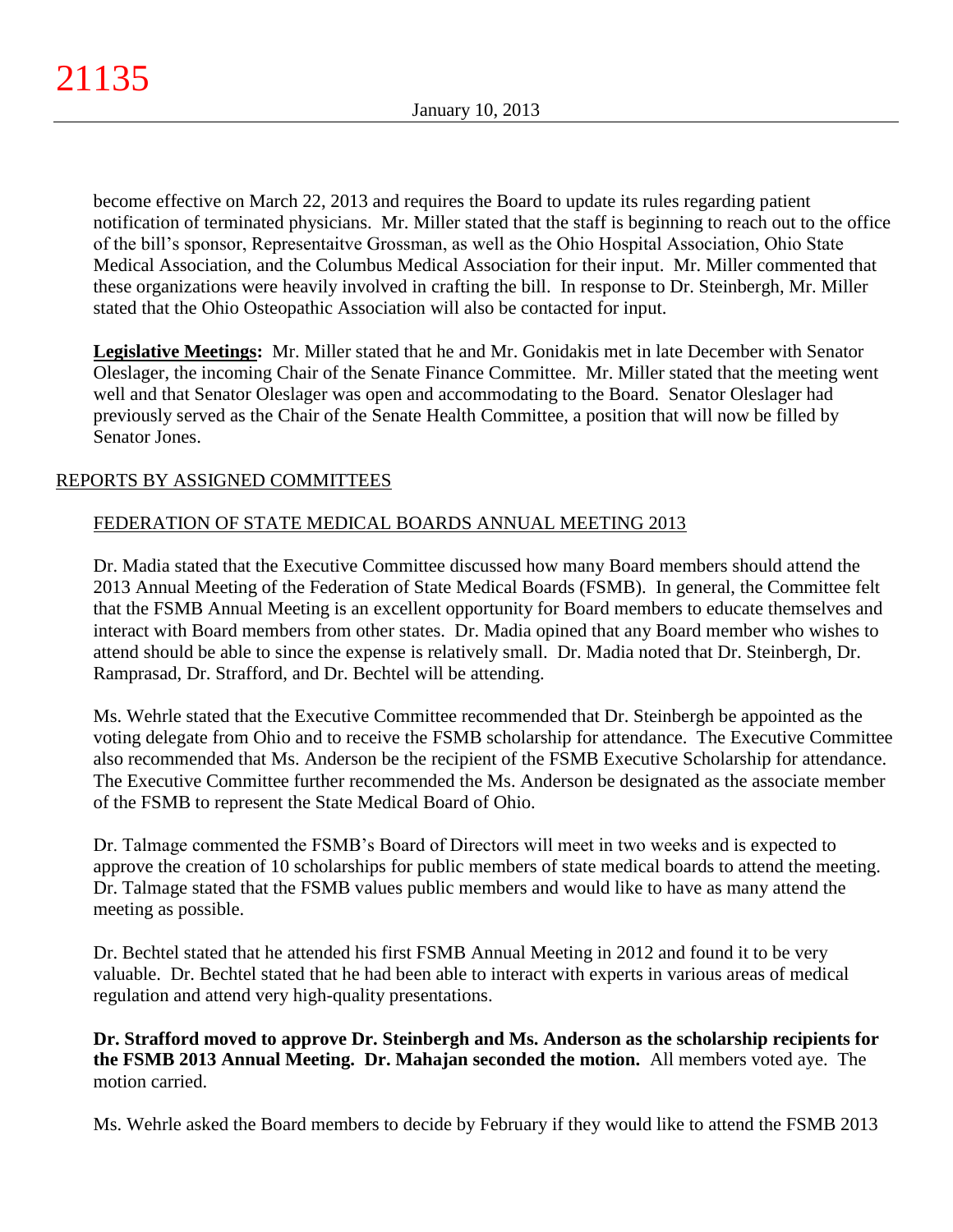### Annual Meeting.

## FISCAL REPORT

Ms. Loe stated that the November 2012 Fiscal Report has been provided to the Board members. Ms. Loe noted that the expenditures portion of the report includes a figure of about \$19,000.00 for refunds, which is highly unusual. Ms. Loe explained that in the past, individuals who paid to sit for the Board's massage therapy examination but did not attend the examination would simply be allowed to sit for the next examination and no funds would be refunded. However, that was no longer an option when the Board began accepting the Massage and Bodywork Licensing Examination (MBLEx) in January 2012 and discontinued giving its own examination. On the advice of the Common Sense Initiative, the Board refunded money to all individuals who paid to sit for the December 2011 examination but failed to appear, regardless of their reason for failing to appear. Ms. Loe commented that these refunds come from the Board's spending authority and is not simply an invisible refund of money. Ms. Loe stated that the majority of these refunds occurred in November 2012, but some will also be seen on the December 2012 Report.

Ms. Loe stated that the Board's cash balance is still at \$2,800,000.00 as of the end of December 2012. Ms. Loe commented that the Board is purposely not spending its full allotment in order to protect its cash position in the fund.

### *PER DIEM* PAYMENTS

Ms. Loe stated that last month, the Board revised its *per diem* policy in order to provide consistency. However, the issue of travel was not addressed, particularly instances in which a Board member spends a significant portion of a day traveling to a meeting but does not attend that meeting until the next day. Ms. Loe proposed a revised policy that allows for a travel day for out-of-state travel for Board members to attend a meeting. Ms. Loe noted that this proposed policy only applies to out-of-state travel.

Ms. Loe provided the Board members with a report showing each member's compensation for the previous 12 months. Ms. Loe stated that, pursuant to a new policy, this report will be provided to the Board members every January.

## **Dr. Madia moved to approve the proposed** *per diem* **policy regarding out-of-state travel. Dr. Mahajan seconded the motion.** All members voted aye. The motion carried.

Ms. Loe stated that in accordance with a new policy, a copy of each *per diem* form turned in will be reviewed by the Board President.

### LICENSURE APPLICATION REVIEWS

### JEFFREY BAILES, P.A.

Ms. Weaver stated that Mr. Bailes is applying for a certificate to practice as a physician assistant in Ohio.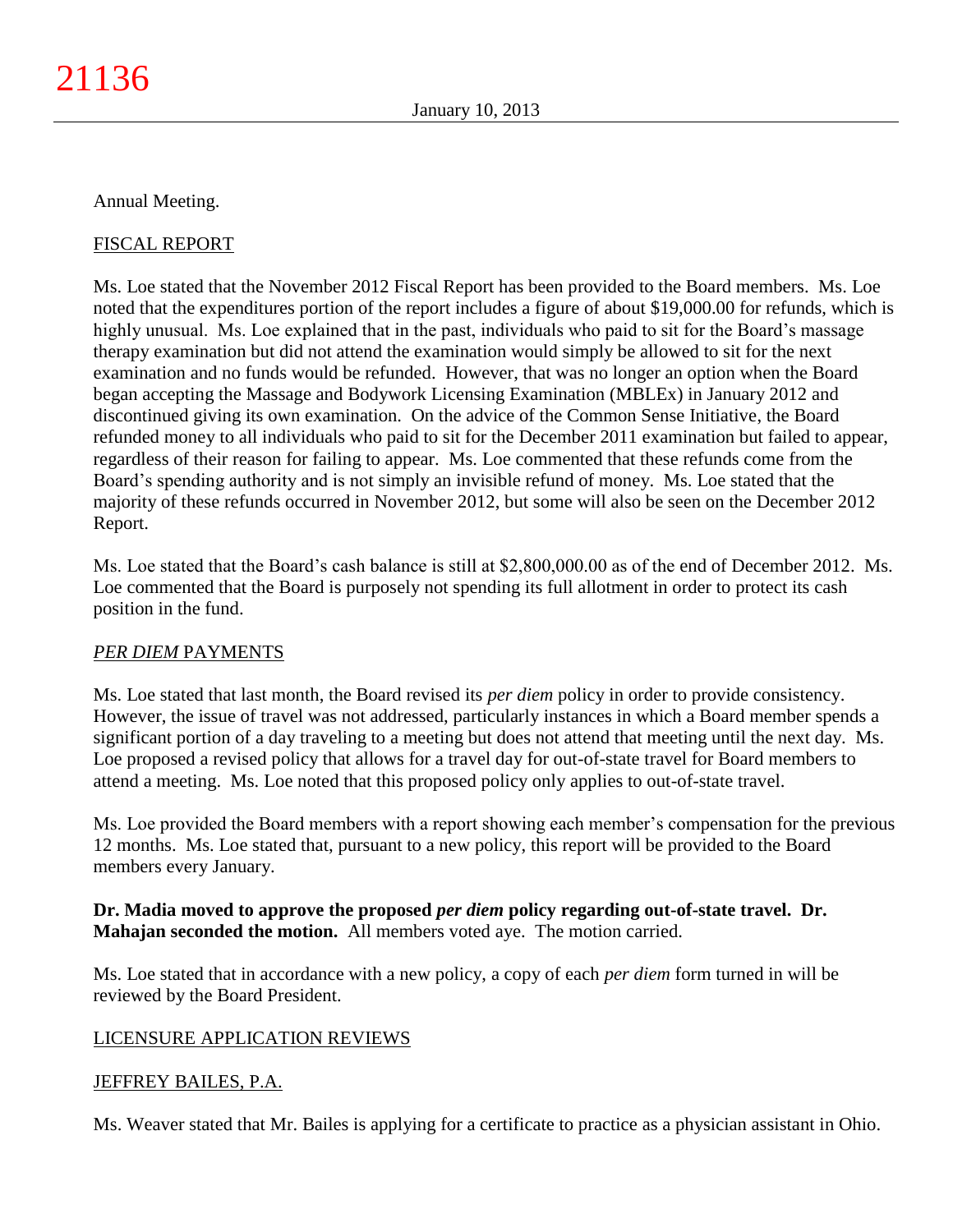House Bill 284 allows an individual to obtain a certificate to practice without having received a master's degree or higher if the individual has specified experience practicing as a physician assistant in the U.S. military. To qualify, the applicant must meet both of the following requirements: Hold degree obtained from a program accredited by Accreditation Review Commission on Education of the Physician Assistant, and have experience practicing as a physician assistant for at least three consecutive years while on active duty in any of the United States armed forces or the national guard of any state. Ms. Weaver stated that Mr. Bailes meets both of these requirements.

**Dr. Madia moved to approve Mr. Bailes' application for a certificate to practice as a physician assistant in Ohio, contingent upon the effective date of House Bill 284 of the 129th General Assembly. Dr. Ramprasad seconded the motion.** A vote was taken:

| <b>ROLL CALL:</b> | Dr. Strafford  | - aye |
|-------------------|----------------|-------|
|                   | Dr. Bechtel    | - aye |
|                   | Dr. Mahajan    | - aye |
|                   | Dr. Suppan     | - aye |
|                   | Dr. Ramprasad  | - aye |
|                   | Dr. Steinbergh | - aye |
|                   | Dr. Madia      | - aye |
|                   | Dr. Talmage    | - aye |
|                   | Mr. Gonidakis  | - aye |
|                   |                |       |

The motion to approve carried.

## CRYSTAL MILLER, L.M.T.

Ms. Rieve stated that in October 2012, the Board approved Ms. Miller's application for restoration of her license to practice as a massage therapist, provided she take and pass the Massage and Bodywork Licensing Examination (MBLEx). Ms. Rieve asked the Board to table this matter while the staff considers new information that has been received.

**Dr. Strafford moved to table this matter. Dr. Bechtel seconded the motion.** All members voted aye. The motion carried.

## RACHEL WOODS, L.M.T.

Ms. Rieve stated that Ms. Woods has applied for restoration of her massage therapy license. Ms. Woods has not practice massage therapy since 2007.

**Dr. Madia moved to approve the application for restoration of Ms. Woods' license to practice massage therapy in Ohio, provided she take and pass the Massage Therapy and Bodywork Licensing Examination (MBLEx). Dr. Ramprasad seconded the motion.** A vote was taken: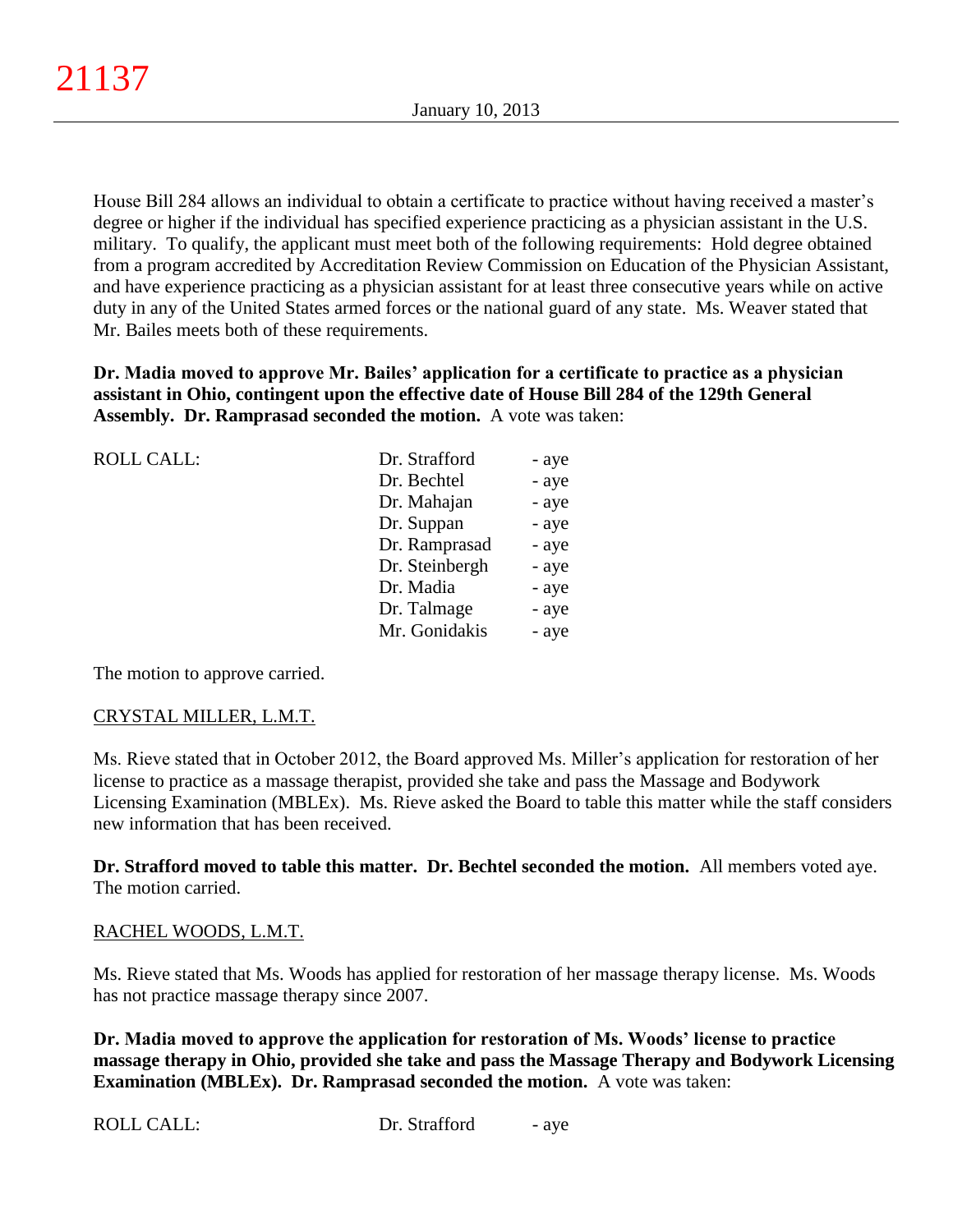January 10, 2013

| Dr. Bechtel    | - aye |
|----------------|-------|
| Dr. Mahajan    | - aye |
| Dr. Suppan     | - aye |
| Dr. Ramprasad  | - aye |
| Dr. Steinbergh | - aye |
| Dr. Madia      | - aye |
| Dr. Talmage    | - aye |
| Mr. Gonidakis  | - aye |

The motion to approve carried.

## CLINICAL RESEARCH FACULTY CERTIFICATE APPLICATION REVIEW

#### MAGED RAMSIS HANNA, M.D.

Ms. Weaver stated that Dr. Hanna's application for a Clinical Research Faculty Certificate is complete and he meets all eligibility requirements. If approved, Dr. Hanna will be practicing at the University of Toledo.

**Dr. Madia moved to approve Dr. Hanna's application for a Clinical Research Faculty Certificate. Dr. Mahajan seconded the motion.** A vote was taken:

| <b>ROLL CALL:</b> | Dr. Strafford  | - aye     |
|-------------------|----------------|-----------|
|                   | Dr. Bechtel    | - aye     |
|                   | Dr. Mahajan    | - aye     |
|                   | Dr. Suppan     | - aye     |
|                   | Dr. Ramprasad  | - aye     |
|                   | Dr. Steinbergh | - aye     |
|                   | Dr. Madia      | - aye     |
|                   | Dr. Talmage    | - abstain |
|                   | Mr. Gonidakis  | - aye     |
|                   |                |           |

The motion to approve carried.

#### CERTIFICATE OF CONCEDED EMINENCE APPLICATION REVIEW

#### ANDREA MARIA KURZ, M.D.

Ms. Weaver stated that Dr. Kurz meets all eligibility requirements for the Certificate of Conceded Eminence, pending one item that the Board is awaiting receipt of. If approved, Dr. Kurz will be practicing at Case Western Reserve University.

Dr. Steinberg asked what item is still pending. Ms. Weaver replied that applicants are required to have received a nationally-recognized or internationally-recognized prize or award of excellence. Dr. Kurz has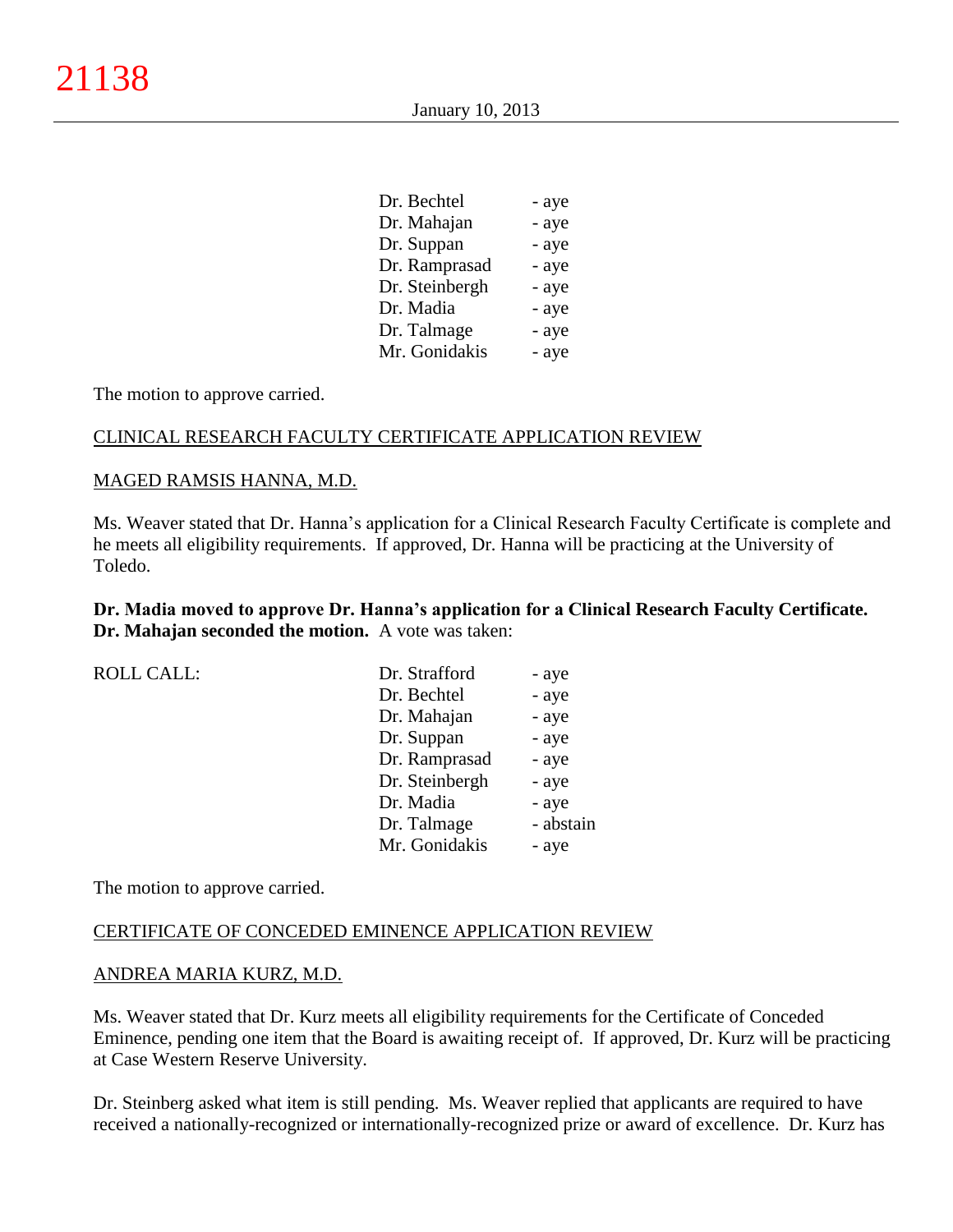listed such a prize or award on her application, but the Board is awaiting the certificate verifying that. Dr. Madia stated that the Group 1 Committee recommended approval of this application, provided that the Secretary and Supervising Member review the certificate verifying the prize or award.

**Dr. Madia moved to approve Dr. Kurz's application for a Certificate of Conceded Eminence, pending approval by the Secretary and Supervising Member of the certificate verifying that Dr. Kurz received a nationally-recognized or internationally-recognized prize or award. Dr. Mahajan seconded the motion.** A vote was taken.

| <b>ROLL CALL:</b> | Dr. Strafford  | - aye     |
|-------------------|----------------|-----------|
|                   | Dr. Bechtel    | - aye     |
|                   | Dr. Mahajan    | - aye     |
|                   | Dr. Suppan     | - aye     |
|                   | Dr. Ramprasad  | - aye     |
|                   | Dr. Steinbergh | - aye     |
|                   | Dr. Madia      | - aye     |
|                   | Dr. Talmage    | - abstain |
|                   | Mr. Gonidakis  | - aye     |
|                   |                |           |

The motion to approve carried.

### STATE BOARD SPONSORSHIP ROLE IN STEP III OF USMLE

Mr. Miller explained that under current law, Ohio requires that applicants have nine months of training prior to sitting for Step III of the United States Medical Licensing Examination (USMLE). Applicants who do not meet that requirement often simply take Step III in a state that does not have that requirement. Mr. Miller provided the Board members with a survey from the Federation of State Medical Boards (FSMB) about Ohio's requirements regarding Step III and whether Ohio wishes to continue with that requirement.

Dr. Steinbergh asked what the pros and cons are for dismissing the requirement. Mr. Miller stated that applicants can and do easily sidestep the requirement by going to another state with fewer restrictions on taking Step III. The requirements of the states originated when the states moved from giving their own examination to accepting the USMLE.

The Board engaged in a thorough discussion of this matter. Dr. Madia and Dr. Mahajan agreed that requiring nine months of training before taking Step III serves no purpose. Dr. Steinbergh opined that the purpose of the nine-month training requirement is to prepare the applicant to take Step III. Mr. Miller stated that, in the FSMB's opinion, dropping the requirement will not result in an increased failure rate on Step III.

Dr. Talmage stated that the FSMB is looking at making Step III more efficient, shorter, and easier for the student to fill out. This is what prompted FSMB to send the survey to the states. Dr. Talmage stated that if all states that have the requirement removed it, the FSMB can simplify the examination process. Dr.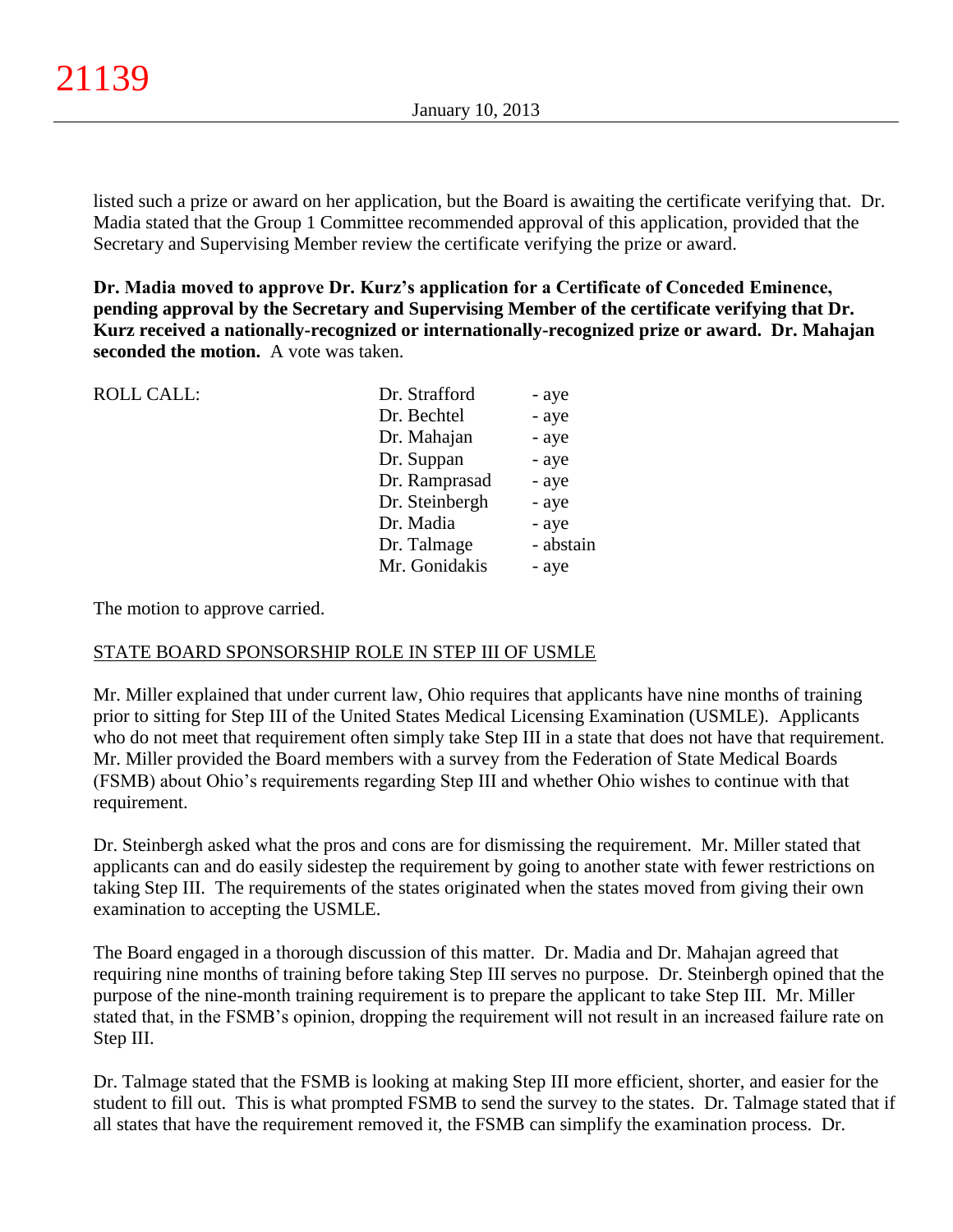Steinbergh opined that if the nine-month training period does not add value to the passage rate for Step III, it should be removed.

Mr. Miller stated that the survey asks if Ohio wishes to remove the requirement and, if so, if it can be accomplished by the middle of 2014. Mr. Miller stated that the change can certainly be drafted well before 2014, but there is no guarantee that the statute can be changed by that time. Mr. Miller stated that if the Board seeks this change, it can take the current requirements for taking Step III and add them to the licensure eligibility requirements. Dr. Madia stated that the Group 1 Committee recommends moving forward with Mr. Miller's suggestion.

**Dr. Madia moved to direct Mr. Miller to draft language to remove the eligibility requirements for sitting for Step III of the United States Medical Licensing Examination and add them to the physician licensure eligibility requirement, and pursue having this change enacted into law. Dr. Mahajan seconded the motion.** All members voted aye. The motion carried.

## INQUIRY REGARDING MINIMAL STANDARDS OF CARE

Ms. Debolt stated that last month, the Board discussed a draft response to Kim Henry of Cardiology One concerning the role of the specialist when a primary care physician in the same group orders a test and the results appear in the lab bank of the specialist. The Group 2 Committee considered the Board's discussion and amended the draft response for communicating test results. The amended draft response essentially states that the ordering physician has the primary responsibility to follow-up on critical lab values; however, if the specialist is aware of a critical value, he or she also has a responsibility to act on it.

Dr. Talmage stated that when a primary care physician refers a patient to a specialist, that patient may or may not actually see that specialist. Dr. Steinbergh stated that this particular inquiry regards physicians who are in the same group. Dr. Talmage expressed concern that the specialist may not have yet seen the patient, and therefore there is no established physician-patient relationship. Dr. Talmage stated that he is reluctant to assign responsibility to a physician who has not established a relationship with the patient. Dr. Suppan stated that if an ordering physician specifies that a lab result should also be sent to specialist, then the ordering physician has already begun the process of transferring some of that patient's care to the specialist. Dr. Suppan also noted that in many cases, the ordering physician has an established referral pattern with the specialist and they have already discussed the patient. Dr. Suppan stated that the continuum in which the patient's care is transferring from the primary care physician to the specialist must be covered better to avoid mishaps. Dr. Suppan opined that it is wrong to tell a specialist that he or she does not have to do anything about a critical lab value that they become aware of.

The Board members continued to discuss this subject thoroughly. Dr. Strafford suggested that the draft be changed to state that disposition of any action on lab values is the responsibility of the ordering physician only. Dr. Madia agreed. Dr. Steinbergh stated that she could support that position and noted that communication issues between physicians in a group should be handled within the group.

Dr. Ramprasad stated if a physician receives abnormal lab results via electronic medical records (EMR), he or she is liable anyway if they do not pay attention to the result. Dr. Ramprasad opined that the response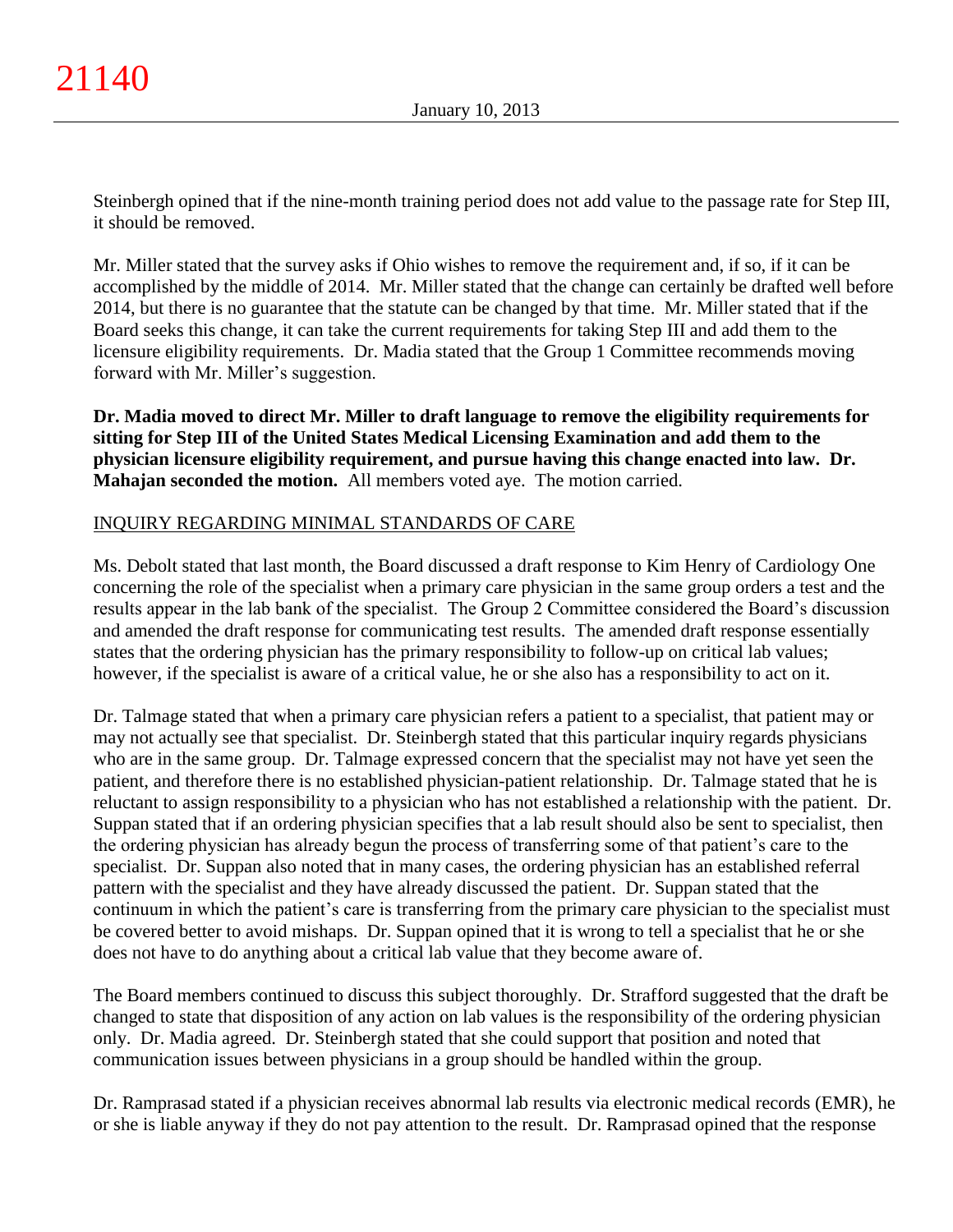should say that if an abnormal result is received by any means, including EMR, and there is a physicianpatient relationship, then the receiving physician must act. Dr. Suppan agreed and stated that the question of whether there is a physician-patient relationship in any specific instance can be debated.

Dr. Steinbergh suggested that this discussion began as a response to a specific inquiry from one group, but has evolved into a larger discussion of policy. Dr. Steinbergh suggested that this discussion continue at the Board level so that the broader implications for healthcare in Ohio can be considered and a position can be adopted. The Board considered the merits of continuing the discussion and agreed with Dr. Steinbergh.

# FORM 102.04(D)

Dr. Strafford asked Ms. Debolt to discuss the memorandum the Board members received regarding ethics. Ms. Debolt stated that as members of the State Medical Board, the Board members are prohibited from earning money from another state agency unless they fill out Form 102.04(D), wherein the members can disclose any possible conflicts of interest. For instance, if a Board member provides services to Medicaid patients, the member can fill out the 102.04(D) form; the form will be filed with the Ohio Department of Jobs and Family Services (ODJFS) and the member will declare that he or she will not vote on any matter concerning an employee of ODJFS. Dr. Strafford noted that he has not been aware of this form prior to September 2012. Ms. Debolt stated that this was due to administrative oversight.

# PHYSICIAN ASSISTANT MATTERS

## REVIEW OF HOUSE BILL 284

Mr. Miller stated that he had provided a memorandum to the Physician Assistant Policy Committee (PAPC) and the Group 2 Committee outlining the major sections of House Bill 284 that will affect the Medical Board. The memorandum delineated a plan to update the Board's applications, update the physician assistant formulary, and begin revisions to the Board's rules to align them with the new statute.

Mr. Miller stated that he presented PAPC with proposed changes to the physician assistant supervisory plan application which, pursuant with House Bill 284, listed new services which a physician assistant can provide without requesting approval of a special services plan from the Board. Mr. Miller stated that the PAPC approved the proposed changes to the application. Dr. Steinbergh stated that the Group 2 Committee also approved the proposed changes.

**Dr. Bechtel moved to approve the proposed changes to the physician assistant supervisory plan application. Dr. Mahajan seconded the motion.** All members voted aye. The motion carried.

# CHANGES TO APPLICATION FOR CERTIFICATE TO PRACTICE

Mr. Miller stated that due to a recent change in statute, individuals who have graduated from a school approved by the Accreditation Review Commission for Physician Assistants and have three consecutive years of military service are eligible for a certificate to practice as a physician assistant in Ohio, provided they meet other requirements. Mr. Miller asked the Board to approve changes to the physician assistant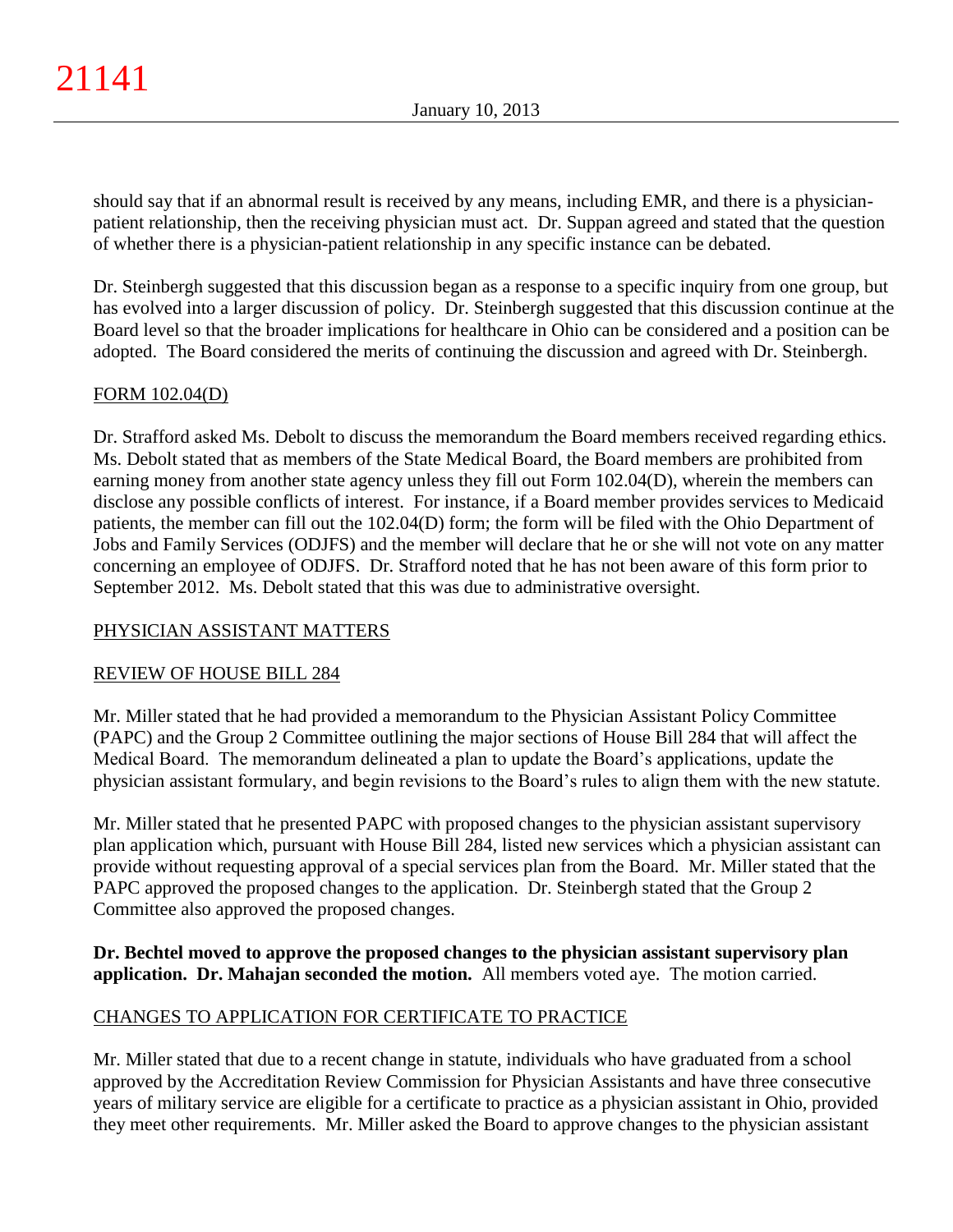licensure application that reflect this route towards licensure.

**Dr. Bechtel moved to approve the proposed changes to the physician assistant licensure application. Dr. Mahajan seconded the motion.** All members voted aye. The motion carried.

### CHANGES TO APPLICATION FOR CERTIFICATE TO PRESCRIBE

Mr. Miller stated that changes in statute have established two new routes for a physician assistant to obtain a certificate to prescribe. Mr. Miller stated the previous route, which still exists, is to have undergone a provisional period of prescribing. One new route is to hold a master's degree and to have held prescriptive authority in another state or with the United States government. The other new route is to have received a certificate to practice as a physician assistant by virtue of military service and held prescriptive authority in the United States armed forces, in a state national guard, or with the Department of Veteran's Affairs. Mr. Miller stated that changes have been proposed to the application for a certificate to prescribe as a physician assistant to reflect the new law.

**Dr. Bechtel moved to approve the proposed changes to the application for a certificate to prescribe as a physician assistant. Dr. Mahajan seconded the motion.** All members voted aye. The motion carried.

Dr. Madia exited the meeting at this time.

## APPROVAL OF TRAVEL TO AMERICAN OSTEOPATHIC ASSOCIATION ANNUAL MEETING

Ms. Wehrle stated that last week, Dr. Steinbergh served as Ohio's voting delegate at the Annual Summit of the American Osteopathic Association (AOA), held in Arizona. Ms. Wehrle explained that the timing of that meeting and the Board's meeting schedule prevented pre-approval of Dr. Steinbergh's expenses. The Executive Committee recommended retroactive approval of Dr. Steinbergh's *per diem* for her two days of attendance at the Annual Summit, as well as the meal *per diem* applicable by state policy. Dr. Steinbergh commented that the AOA paid for her travel and hotel.

**Dr. Bechtel moved to approve** *per diem* **payments for Dr. Steinbergh attendance at the Annual Summit of the American Osteopathic Association as recommended by the Executive Committee. Dr. Mahajan seconded the motion.** All members voted aye. The motion carried.

### RECOGNITION OF DR. SUPPAN'S SERVICE TO THE BOARD

Dr. Steinbergh noted that today is Dr. Suppan's last meeting with the Board. Dr. Steinbergh thanked Dr. Suppan for her years of exemplary service to the Board. Dr. Suppan stated that it has been a pleasure to serve on the Board. Dr. Suppan commented that 2012 was a year of very significant change for the Board and she congratulated the Board members and staff on their grace and professionalism during this time. Dr. Suppan particularly thanked Dr. Steinbergh, whom she recognized as a mentor when she joined the Board. Dr. Suppan also congratulated Ms. Anderson for the outstanding job she is doing as Interim Executive Director. The Board and staff applauded Dr. Suppan.